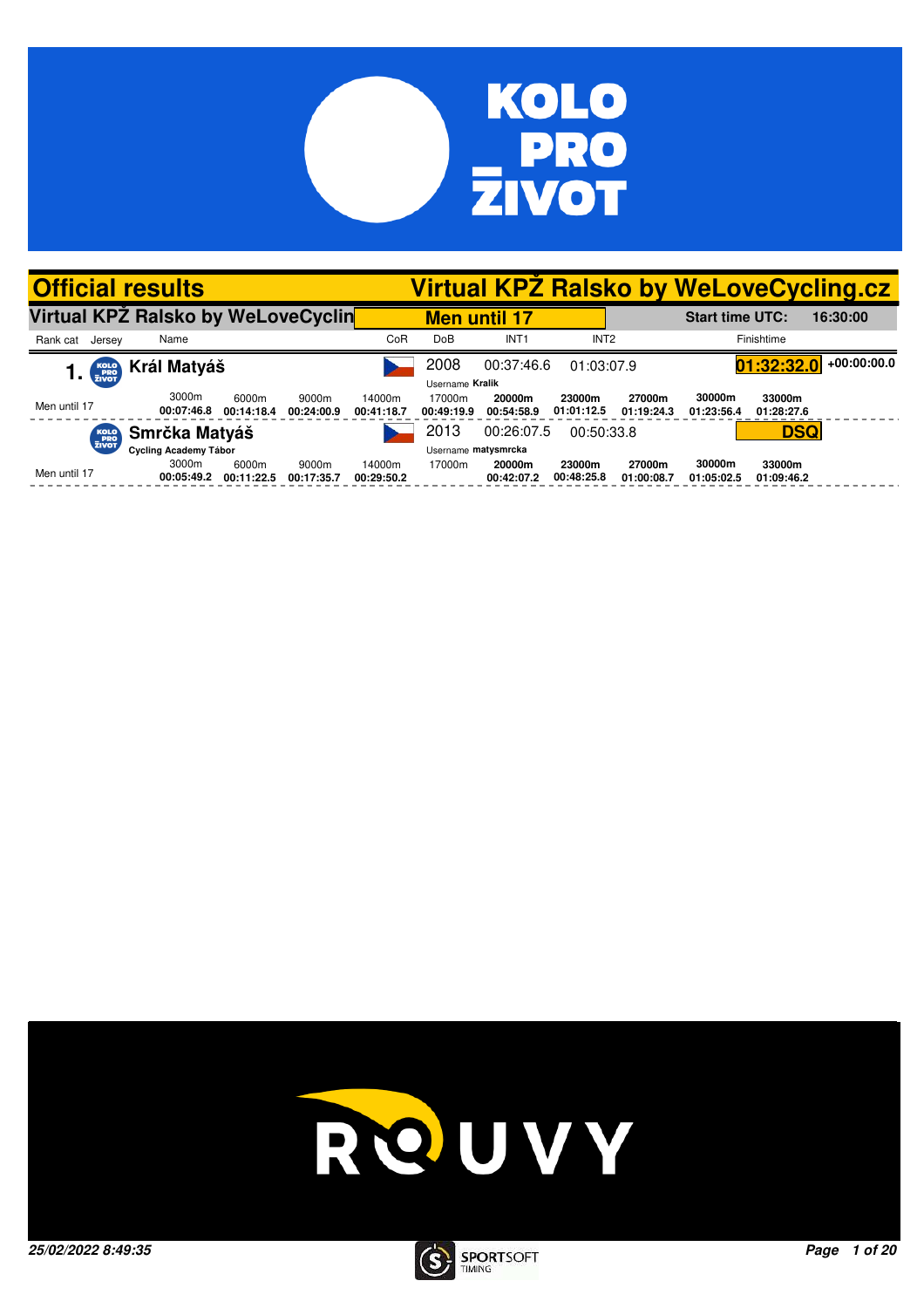|                                          | Virtual KPZ Ralsko by WeLoveCyclin                         |                                           |                     |                      |                                            | <b>Men 17 - 29</b>                    |                      |                      | <b>Start time UTC:</b> |                      | 16:30:00    |
|------------------------------------------|------------------------------------------------------------|-------------------------------------------|---------------------|----------------------|--------------------------------------------|---------------------------------------|----------------------|----------------------|------------------------|----------------------|-------------|
| Rank cat Jersey                          | Name                                                       |                                           |                     | CoR                  | DoB                                        | INT <sub>1</sub>                      | INT <sub>2</sub>     |                      |                        | Finishtime           |             |
| KOLO<br>PRO<br>ZIVOT<br>1.               | Vilímek Ondřej<br>FISCHER SKI KLUB VIMPERK                 |                                           |                     |                      | 1996                                       | 00:18:14.6<br>Username ondrej.vilimek | 00:36:04.8           |                      |                        | 00:53:56.0           | +00:00:00.0 |
| Men 17 - 29                              | 3000m<br>00:04:05.7                                        | 6000m<br>00:08:17.9                       | 9000m<br>00:12:39.4 | 14000m<br>00:20:54.5 | 17000m<br>00:26:08.1                       | 20000m<br>00:30:01.0                  | 23000m<br>00:34:39.7 | 27000m<br>00:44:06.5 | 30000m<br>00:47:41.3   | 33000m<br>00:51:15.0 |             |
| KOLO<br>PRO<br>ZIVOT<br>2.               | <b>NIETTO JORDANE</b><br>Le boulou                         |                                           |                     |                      | 1993<br>Username jojo66450                 | 00:18:39.8                            | 00:36:20.3           |                      |                        | 00:54:46.5           | +00:00:50.5 |
| Men 17 - 29                              | 3000m                                                      | 6000m<br>00:04:09.8 00:08:28.2            | 9000m<br>00:12:53.4 | 14000m<br>00:21:26.6 | 17000m<br>00:26:32.5                       | 20000m<br>00:30:25.3                  | 23000m<br>00:34:53.7 | 27000m<br>00:44:14.9 | 30000m<br>00:48:09.8   | 33000m<br>00:51:53.9 |             |
| 3.<br><b>PRO</b><br>ZIVOT                | Kašpar Lukáš<br><b>Trutnov Triation team</b>               |                                           |                     |                      | 2004<br>Username LTphantom2                | 00:18:44.8                            | 00:36:20.6           |                      |                        | 00:54:46.5           | +00:00:50.5 |
| Men 17 - 29                              | 3000m                                                      | 6000m<br>00:04:11.9 00:08:28.2            | 9000m<br>00:12:52.6 | 14000m<br>00:21:26.7 | 17000m<br>00:26:32.5                       | 20000m<br>00:30:25.3                  | 23000m<br>00:34:53.9 | 27000m<br>00:44:19.0 | 30000m<br>00:48:09.8   | 33000m<br>00:51:53.9 |             |
| <b>KOLO</b><br>PRO<br>ZIVOT<br>4.        | Konhefr Matěj<br>JH Cycling                                |                                           |                     |                      | 1999                                       | 00:18:10.4<br>Username Matejkonhefr   | 00:35:47.1           |                      |                        | 00:55:57.5           | +00:02:01.5 |
| Men 17 - 29                              | 3000m                                                      | 6000m<br>00:04:05.8 00:08:16.2            | 9000m<br>00:12:40.2 | 14000m<br>00:20:46.3 | 17000m<br>00:25:47.0                       | 20000m<br>00:29:35.8                  | 23000m<br>00:34:16.6 | 27000m<br>00:44:53.2 | 30000m<br>00:48:50.2   | 33000m<br>00:52:47.1 |             |
| <b>KOLO</b><br>PRO<br>ZIVOT<br>5.        | <b>Stipek Michal</b><br><b>MŠ - CYCLING TEAM</b>           |                                           |                     |                      | 1993<br>Username majklo                    | 00:19:08.4                            | 00:37:32.6           |                      |                        | 00:56:30.1           | +00:02:34.0 |
| Men 17 - 29                              | 3000m                                                      | 6000m<br>00:04:11.3 00:08:37.9            | 9000m<br>00:13:13.9 | 14000m<br>00:21:46.3 | 17000m<br>00:27:10.2                       | 20000m<br>00:31:10.6                  | 23000m<br>00:35:57.1 | 27000m<br>00:45:40.5 | 30000m<br>00:49:36.4   | 33000m<br>00:53:28.1 |             |
| KOLO<br>PRO<br>ZIVOT<br>6.               | <b>Kohout Michal</b><br><b>Alarm Absolon</b>               |                                           |                     |                      | 1996<br>Username michalk18                 | 00:19:06.7                            | 00:37:09.0           |                      |                        | 00:56:32.4           | +00:02:36.4 |
| Men 17 - 29                              | 3000m<br>00:04:09.0                                        | 6000m<br>00:08:29.1                       | 9000m<br>00:13:00.7 | 14000m<br>00:21:45.7 | 17000m<br>00:27:09.9                       | 20000m<br>00:31:01.7                  | 23000m<br>00:35:42.4 | 27000m<br>00:46:19.2 | 30000m<br>00:50:00.0   | 33000m<br>00:53:39.6 |             |
|                                          | <b>DITTRICH JAROSLAV</b><br>Zvonek-Sport Valašské Klobouky |                                           |                     |                      | 1994<br>Username dittrich                  | 00:19:36.3                            | 00:38:09.2           |                      |                        | 00:57:15.5           | +00:03:19.4 |
| Men 17 - 29                              | 3000m                                                      | 6000m<br>00:04:15.1 00:08:46.1            | 9000m<br>00:13:25.7 | 14000m<br>00:22:22.2 | 17000m<br>00:27:56.6                       | 20000m<br>00:31:53.5                  | 23000m<br>00:36:37.1 | 27000m<br>00:46:56.6 | 30000m<br>00:50:43.8   | 33000m<br>00:54:24.7 |             |
| KOLO<br>PRO<br>ŽIVOT<br>8.               | <b>Morávek Roman</b><br><b>VELOCOACHCZ TEAM</b>            |                                           |                     |                      | 2002<br>Username Raketak                   | 00:18:52.5                            | 00:39:48.5           |                      |                        | 00:59:14.1           | +00:05:18.0 |
| Men 17 - 29                              | 3000m                                                      | 6000m<br>00:04:09.1  00:08:27.9           | 9000m<br>00:12:54.3 | 14000m<br>00:21:38.1 | 17000m<br>00:28:59.5                       | 20000m<br>00:33:10.4                  | 23000m<br>00:38:13.5 | 27000m<br>00:48:14.1 | 30000m<br>00:52:10.6   | 33000m<br>00:55:58.6 |             |
| <b>KOLO</b><br>9.<br><b>PRO</b><br>ZIVOT | Bartůněk Jan                                               |                                           |                     |                      | 1994                                       | 00:20:10.2                            | 00:40:12.6           |                      |                        | 01:00:14.0           | +00:06:18.0 |
| Men 17 - 29                              | <b>Bike for Life</b><br>3000m<br>00:04:17.9 00:08:48.3     | 6000m                                     | 9000m<br>00:13:27.6 | 14000m<br>00:23:02.8 | Username johnb3105<br>17000m<br>00:29:10.5 | 20000m<br>00:33:21.7                  | 23000m<br>00:38:39.4 | 27000m<br>00:49:41.9 | 30000m<br>00:53:32.8   | 33000m<br>00:57:21.6 |             |
| KOLO<br>PRO<br>ZIVOT<br>10               | Hubka Jakub                                                |                                           |                     |                      | 2003<br>Username Kuba.                     | 00:20:41.2                            | 00:40:12.5           |                      |                        | :00:15.0             | +00:06:19.0 |
| Men 17 - 29                              | 3000m                                                      | 6000m<br>00:04:36.5 00:09:10.5 00:14:04.1 | 9000m               | 14000m<br>00:23:30.1 | 17000m<br>00:29:28.6                       | 20000m<br>00:33:38.7                  | 23000m<br>00:38:39.6 | 27000m<br>00:49:42.0 | 30000m<br>00:53:32.9   | 33000m<br>00:57:21.8 |             |
| KOLO<br>PRO<br>ZIVOT<br>11.              | Skořepa Adam<br><b>Spartak Trutnov</b>                     |                                           |                     |                      | 2004<br>Username adasko04                  | 00:24:48.1                            | 00:45:03.0           |                      |                        | 01:05:59.3           | +00:12:03.2 |
| Men 17 - 29                              | 3000m                                                      | 6000m                                     | 9000m<br>00:17:49.9 | 14000m<br>00:27:44.6 | 17000m<br>00:33:43.9                       | 20000m<br>00:38:02.9                  | 23000m<br>00:43:21.3 | 27000m<br>00:54:22.4 | 30000m<br>00:58:33.6   | 33000m<br>01:02:35.6 |             |
| KOLO<br>PRO<br>ZIVOT<br>12.              | Dušek Martin<br>Decathlon Tábor                            |                                           |                     |                      | 2000<br>Username DC-Tabor                  | 00:22:56.8                            | 00:44:15.2           |                      |                        | .06:56.<br>01        | +00:13:00.6 |
| Men 17 - 29                              | 3000m<br>00:04:57.6                                        | 6000m<br>00:10:10.3                       | 9000m<br>00:15:35.3 | 14000m<br>00:25:57.8 | 17000m<br>00:32:27.8                       | 20000m<br>00:36:49.1                  | 23000m<br>00:42:28.5 | 27000m<br>00:55:19.1 | 30000m<br>00:59:29.3   | 33000m<br>01:03:39.4 |             |
| KOLO<br>PRO<br>ZIVOT<br>13.              | Német Michael                                              |                                           |                     |                      | 1997                                       | 00:23:44.6                            | 00:46:07.0           |                      |                        | :09:48<br>01         | +00:15:52.2 |
| Men 17 - 29                              | 3000m<br>00:05:07.7 00:10:25.8                             | 6000m                                     | 9000m<br>00:16:07.9 | 14000m<br>00:27:03.0 | Username nemis93<br>17000m<br>00:34:07.3   | 20000m<br>00:38:36.7                  | 23000m<br>00:44:23.0 | 27000m<br>00:58:05.1 | 30000m<br>01:02:21.5   | 33000m<br>01:06:31.5 |             |
|                                          | <b>Massel Fabio</b>                                        |                                           |                     |                      | 1997                                       | 00:22:05.3                            |                      |                      |                        | <u>DNF</u>           |             |
| Men 17 - 29                              | 3000m<br>00:04:47.2                                        | 6000m<br>00:09:49.9                       | 9000m<br>00:14:46.6 | 14000m<br>00:25:11.5 | Username gamel<br>17000m                   | 20000m                                | 23000m               | 27000m               | 30000m                 | 33000m               |             |



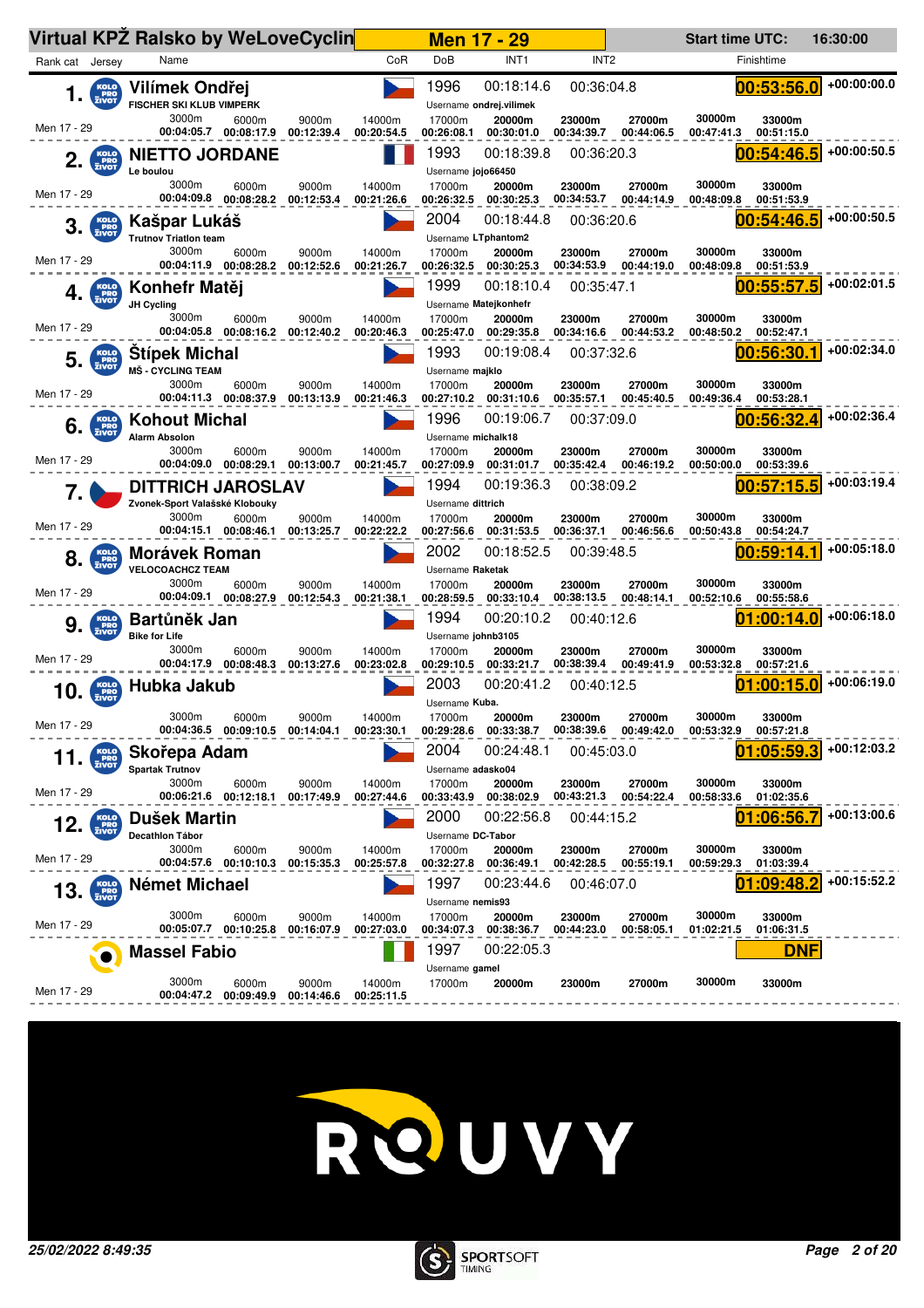|                                   | Virtual KPZ Ralsko by WeLoveCyclin                       |                                           |                     |                      |                                   | <b>Men 30 - 39</b>                       |                      |                      | <b>Start time UTC:</b> |                      | 16:30:00      |
|-----------------------------------|----------------------------------------------------------|-------------------------------------------|---------------------|----------------------|-----------------------------------|------------------------------------------|----------------------|----------------------|------------------------|----------------------|---------------|
| Rank cat Jersey                   | Name                                                     |                                           |                     | CoR                  | DoB                               | INT <sub>1</sub>                         | INT <sub>2</sub>     |                      |                        | Finishtime           |               |
| KOLO<br>PRO<br>ZIVOT<br>1.        | Matoušek Jan<br>cyklo-spinn elite                        |                                           |                     |                      | 1989                              | 00:17:28.3<br>Username jan_maty_matousek | 00:34:05.6           |                      |                        | 00:50:41.3           | $+00:00:00.0$ |
| Men 30 - 39                       | 3000m                                                    | 6000m<br>00:03:52.9 00:07:57.9            | 9000m<br>00:12:16.0 | 14000m<br>00:19:59.8 | 17000m<br>00:24:47.0              | 20000m<br>00:28:26.9                     | 23000m<br>00:32:42.9 | 27000m<br>00:41:05.5 | 30000m<br>00:44:36.9   | 33000m<br>00:48:07.8 |               |
| Đ                                 | Kubíček Michal<br>ELEVEN HEAD CYKLOLIVE TEAM             |                                           |                     |                      | 1984<br>Username mchamerrr        | 00:18:11.0                               | 00:35:30.7           |                      |                        | 00:53:19.0           | +00:02:37.7   |
| Men 30 - 39                       | 3000m                                                    | 6000m<br>00:04:05.5 00:08:16.9            | 9000m<br>00:12:38.1 | 14000m<br>00:20:46.2 | 17000m<br>00:25:46.7              | 20000m<br>00:29:35.9                     | 23000m<br>00:34:04.3 | 27000m<br>00:43:12.0 | 30000m<br>00:46:54.0   | 33000m<br>00:50:32.7 |               |
| 3.<br><b>PRO</b><br>ZIVOT         | Vaculík Lukáš<br><b>KSV Ostrava</b>                      |                                           |                     |                      | 1992<br>Username Lucassito        | 00:19:06.4                               | 00:37:22.4           |                      |                        | 00:56:01.0           | +00:05:19.7   |
| Men 30 - 39                       | 3000m                                                    | 6000m<br>00:04:06.2 00:08:28.2            | 9000m<br>00:12:56.5 | 14000m<br>00:21:48.9 | 17000m<br>00:27:17.9              | 20000m<br>00:31:10.9                     | 23000m<br>00:35:51.4 | 27000m<br>00:45:35.7 | 30000m<br>00:49:20.9   | 33000m<br>00:53:07.6 |               |
| <b>KOLO</b><br>PRO<br>ZIVOT<br>4. | Londin Ondřej                                            |                                           |                     |                      | 1987<br>Username andercze         | 00:19:07.1                               | 00:37:22.7           |                      |                        | 00:56:10.6           | +00:05:29.2   |
| Men 30 - 39                       | 3000m                                                    | 6000m<br>00:04:12.1 00:08:28.3            | 9000m<br>00:13:00.5 | 14000m<br>00:21:46.1 | 17000m<br>00:27:19.9              | 20000m<br>00:31:11.0                     | 23000m<br>00:35:54.4 | 27000m<br>00:45:54.1 | 30000m<br>00:49:38.6   | 33000m<br>00:53:17.6 |               |
| KOLO<br>PRO<br>ZIVOT<br>5.        | Procházka Milan<br>Velocoach.cz                          |                                           |                     |                      | 1985<br>Username Prochy.          | 00:19:59.4                               | 00:38:25.7           |                      |                        | 00:56:55.1           | $+00:06:13.8$ |
| Men 30 - 39                       | 3000m                                                    | 6000m<br>00:04:25.4 00:08:57.6            | 9000m<br>00:13:46.3 | 14000m<br>00:22:45.6 | 17000m<br>00:28:18.9              | 20000m<br>00:32:13.7<br>00:20:02.2       | 23000m<br>00:36:56.5 | 27000m<br>00:46:47.8 | 30000m<br>00:50:30.6   | 33000m<br>00:54:09.1 | +00:06:17.0   |
| <b>KOLO</b><br>PRO<br>ZIVOT<br>6. | Pidanič Michal<br>Run4Fun<br>3000m                       | 6000m                                     | 9000m               | 14000m               | 1987<br>Username Pida11<br>17000m | 20000m                                   | 00:38:31.5<br>23000m | 27000m               | 30000m                 | 00:56:58.3<br>33000m |               |
| Men 30 - 39                       | 00:04:36.2                                               | 00:09:04.7                                | 00:13:48.2          | 00:22:45.6           | 00:28:12.8                        | 00:32:13.7                               | 00:36:57.5           | 00:46:44.8           | 00:50:30.3             | 00:54:08.4           |               |
| KOLO<br>PRO<br>ZIVOT              | Vávra Jiří<br>AZ Svetla nad Sazavou<br>3000m             |                                           |                     |                      | 1989<br>Username vavroch          | 00:19:49.1                               | 00:38:42.1           |                      | 30000m                 | 00:56:58.5           | +00:06:17.1   |
| Men 30 - 39                       | 00:04:36.4                                               | 6000m<br>00:09:10.8                       | 9000m<br>00:13:52.1 | 14000m<br>00:22:36.8 | 17000m<br>00:28:27.7              | 20000m<br>00:32:23.7                     | 23000m<br>00:37:09.4 | 27000m<br>00:46:44.9 | 00:50:30.8             | 33000m<br>00:54:09.3 |               |
| <b>KOLO</b><br>PRO<br>ZIVOT<br>8. | D. Onur                                                  |                                           |                     |                      | 1985<br>Username owni.d           | 00:19:17.3                               | 00:37:59.3           |                      |                        | 00:57:15.1           | +00:06:33.7   |
| Men 30 - 39                       | 3000m<br>00:04:10.0                                      | 6000m<br>00:08:29.4                       | 9000m<br>00:13:01.4 | 14000m<br>00:22:05.0 | 17000m<br>00:27:47.4              | 20000m<br>00:31:41.6                     | 23000m<br>00:36:25.8 | 27000m<br>00:47:04.2 | 30000m<br>00:50:51.0   | 33000m<br>00:54:26.6 |               |
| KOLO<br>9.<br><b>PRO</b><br>ZIVOT | <b>Pařízek Vlastimil</b><br><b>VELOCOACHCZ TEAM</b>      |                                           |                     |                      | 1989                              | 00:19:52.8<br>Username vlasta parizek    | 00:38:26.0           |                      |                        | 00:58:02.6           | +00:07:21.2   |
| Men 30 - 39                       | 3000m                                                    | 6000m<br>00:04:10.1 00:08:39.3            | 9000m<br>00:13:26.6 | 14000m<br>00:22:38.6 | 17000m<br>00:28:12.8              | 20000m<br>00:32:14.7                     | 23000m<br>00:36:55.5 | 27000m<br>00:47:20.2 | 30000m<br>00:51:14.9   | 33000m<br>00:55:02.7 |               |
| 10<br><b>PRO</b><br>ZIVOT         | <b>Michael Hutchison</b><br>None                         |                                           |                     |                      | 1984<br>Username mahutch          | 00:20:16.2                               | 00:38:55.8           |                      |                        | 00:58:35             | +00:07:53.8   |
| Men 30 - 39                       | 3000m                                                    | 6000m<br>00:04:38.3 00:09:19.6 00:13:58.4 | 9000m               | 14000m<br>00:23:01.9 | 17000m<br>00:28:39.1              | 20000m<br>00:32:41.1                     | 23000m<br>00:37:26.8 | 27000m<br>00:47:58.5 | 30000m<br>00:51:55.7   | 33000m<br>00:55:42.6 |               |
| KOLO<br>PRO<br>ZIVOT<br>11.       | Wünsche Arno<br>Physio 1.0 CyclingTeam                   |                                           |                     |                      | 1985<br>Username nollidavinci     | 00:20:31.7                               | 00:39:21.5           |                      |                        | 00:58:50.4           | +00:08:09.1   |
| Men 30 - 39                       | 3000m                                                    | 6000m<br>00:04:36.4 00:09:15.8            | 9000m<br>00:14:02.4 | 14000m<br>00:23:15.9 | 17000m<br>00:29:04.1              | 20000m<br>00:33:03.1                     | 23000m<br>00:37:50.1 | 27000m<br>00:48:32.1 | 30000m<br>00:52:15.7   | 33000m<br>00:55:58.8 |               |
| 12.                               | <b>McCencios Mark</b>                                    |                                           |                     |                      | 1983<br>Username mccencios        | 00:20:21.1                               | 00:39:17.3           |                      |                        | 00:58:50             | +00:08:09.3   |
| Men 30 - 39                       | 3000m                                                    | 6000m<br>00:04:37.1 00:09:15.9            | 9000m<br>00:14:02.4 | 14000m<br>00:23:12.0 | 17000m<br>00:28:56.4              | 20000m<br>00:33:01.5                     | 23000m<br>00:37:48.9 | 27000m<br>00:48:11.0 | 30000m<br>00:52:04.6   | 33000m<br>00:55:54.5 |               |
| KOLO<br>PRO<br>ZIVOT<br>13.       | <b>Hladký Karel</b><br>Hangover Team CZ                  |                                           |                     |                      | 1984<br>Username kodlins          | 00:19:59.5                               | 00:39:10.5           |                      |                        | 00:59:49.            | $+00:09:08.3$ |
| Men 30 - 39                       | 3000m<br>00:04:18.1                                      | 6000m<br>00:08:48.3                       | 9000m<br>00:13:22.5 | 14000m<br>00:22:45.6 | 17000m<br>00:28:43.3              | 20000m<br>00:32:48.0                     | 23000m<br>00:37:36.6 | 27000m<br>00:49:17.3 | 30000m<br>00:53:13.4   | 33000m<br>00:57:01.2 |               |
| 14.                               | <b>Patrick Thurner</b><br>Benetton Osttirol / Energie AG |                                           |                     |                      | 1989<br>Username Pat_rick89       | 00:19:59.5                               | 00:39:43.5           |                      |                        | :00:21               | +00:09:39.8   |
| Men 30 - 39                       | 3000m<br>00:04:21.0                                      | 6000m<br>00:08:49.3                       | 9000m<br>00:13:27.0 | 14000m<br>00:22:48.6 | 17000m<br>00:28:29.2              | 20000m<br>00:32:40.9                     | 23000m<br>00:37:52.9 | 27000m<br>00:49:32.8 | 30000m<br>00:53:28.9   | 33000m<br>00:57:21.8 |               |



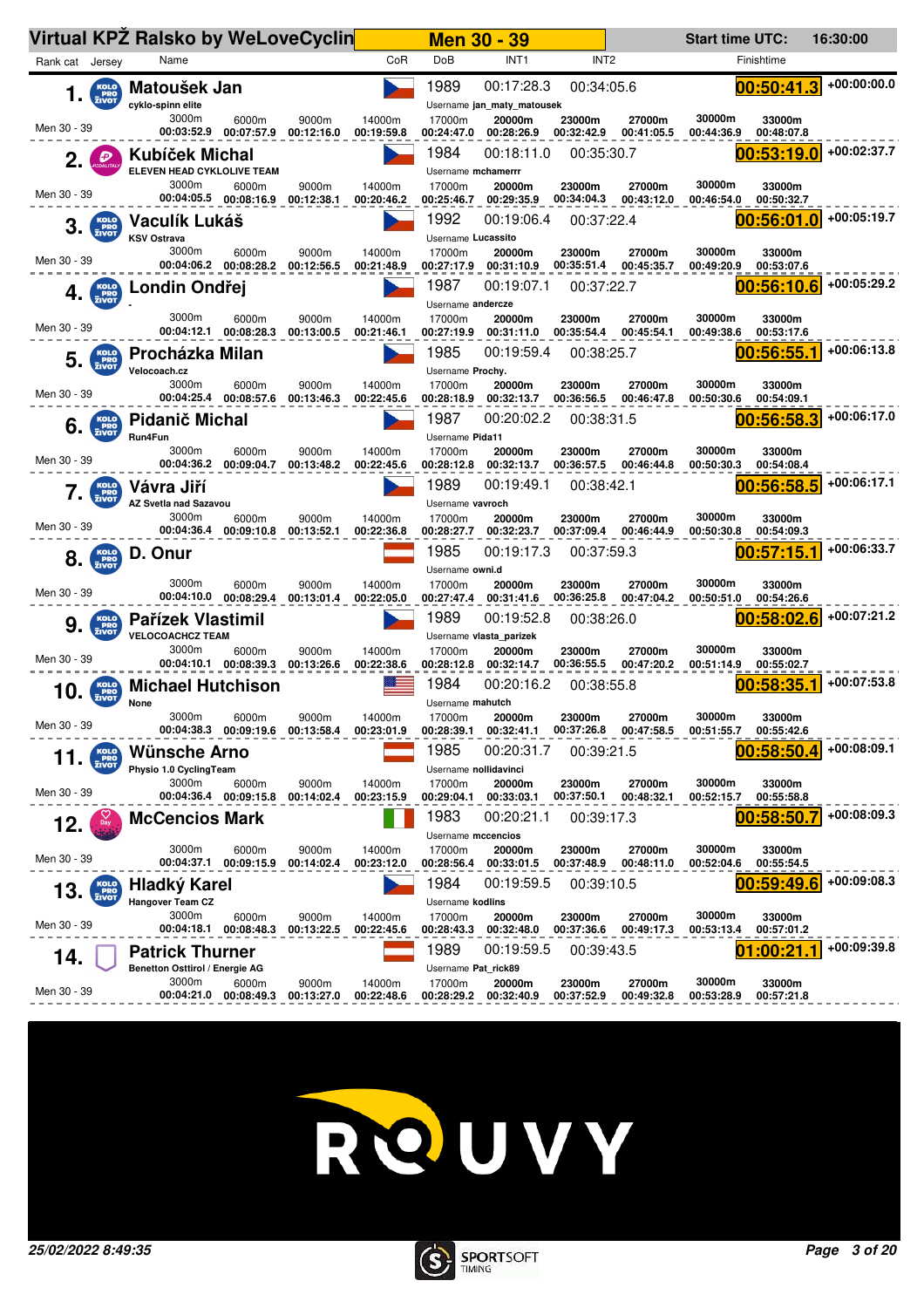|                                          |                                          | <b>Virtual KPZ Ralsko by WeLoveCyclin</b>                     |                                           |                     |                      |                                     | <b>Men 30 - 39</b>                   |                          |                                 | <b>Start time UTC:</b> |                                  | 16:30:00    |
|------------------------------------------|------------------------------------------|---------------------------------------------------------------|-------------------------------------------|---------------------|----------------------|-------------------------------------|--------------------------------------|--------------------------|---------------------------------|------------------------|----------------------------------|-------------|
| Rank cat Jersey                          |                                          | Name                                                          |                                           |                     | CoR                  | DoB                                 | INT <sub>1</sub>                     | INT <sub>2</sub>         |                                 |                        | Finishtime                       |             |
|                                          | $15.$ $\frac{KOLO}{ZIVOT}$               | <b>Gyoshev Martin</b><br><b>Cycling Team GORGONA BULGARIA</b> |                                           |                     |                      | 1984                                | 00:21:43.9<br>Username MartinGyoshev | 00:41:48.4               |                                 |                        | 01:02:12.9                       | +00:11:31.6 |
| Men 30 - 39                              |                                          | 3000m<br>00:04:54.5                                           | 6000m<br>00:09:49.1                       | 9000m<br>00:14:46.1 | 14000m<br>00:24:42.1 | 17000m<br>00:30:52.9                | 20000m<br>00:35:05.1                 | 23000m<br>00:40:09.7     | 27000m<br>00:51:22.2            | 30000m<br>00:55:16.2   | 33000m<br>00:59:08.9             |             |
|                                          | $16.$ $Kolo PRO$                         | Pirek Jan                                                     |                                           |                     |                      | 1988<br>Username Piras              | 00:20:53.1                           | 00:41:01.7               |                                 |                        | 01:03:04.4                       | +00:12:23.0 |
| Men 30 - 39                              |                                          | 3000m<br>00:04:35.1                                           | 6000m<br>00:09:10.5                       | 9000m<br>00:14:06.1 | 14000m<br>00:23:44.3 | 17000m<br>00:29:59.2                | 20000m<br>00:34:08.0                 | 23000m<br>00:39:22.1     | 27000m<br>00:52:23.1            | 30000m<br>00:56:11.6   | 33000m<br>01:00:02.6             |             |
| 17.                                      | KOLO<br>PRO<br>ZIVOT                     | Ježek Tonda<br>Tréninková skupina Toníka Růžičky              |                                           |                     |                      | 1985                                | 00:21:51.9<br>Username Tonda Jezek   | 00:42:02.8               |                                 |                        | :03:19.                          | +00:12:37.8 |
| Men 30 - 39                              |                                          | 3000m                                                         | 6000m<br>00:04:53.4 00:09:40.2            | 9000m<br>00:14:44.0 | 14000m<br>00:24:44.1 | 17000m<br>00:31:01.9                | 20000m<br>00:35:13.0                 | 23000m<br>00:40:25.1     | 27000m<br>00:52:22.2            | 30000m<br>00:56:14.8   | 33000m<br>01:00:09.7             |             |
|                                          | $18.$ $\frac{\text{KOLO}}{\text{ZIVOT}}$ | Kopenec Jiří                                                  |                                           |                     |                      | 1984<br>Username Kopik              | 00:21:26.7                           | 00:41:54.2               |                                 |                        | :04:11                           | +00:13:30.1 |
| Men 30 - 39                              |                                          | 3000m                                                         | 6000m<br>00:04:35.4 00:09:07.7            | 9000m<br>00:14:09.2 | 14000m<br>00:24:16.8 | 17000m<br>00:30:45.5                | 20000m<br>00:34:54.8                 | 23000m<br>00:40:11.8     | 27000m<br>00:52:59.5            | 30000m<br>00:57:01.2   | 33000m<br>01:00:58.5             |             |
| 19.                                      | KOLO<br>PRO<br>ZIVOT                     | <b>Polák Michal</b><br>3000m                                  |                                           | 9000m               | 14000m               | 1983<br>Username Mijovec<br>17000m  | 00:21:16.6                           | 00:42:11.3<br>23000m     | 27000m                          | 30000m                 | :04:41.3                         | +00:13:59.9 |
| Men 30 - 39                              |                                          |                                                               | 6000m<br>00:04:38.1 00:09:25.8            | 00:14:19.3          | 00:24:17.0           | 00:30:46.5<br>1985                  | 20000m<br>00:35:07.9<br>00:23:37.9   | 00:40:27.1<br>00:44:38.3 | 00:53:00.3                      | 00:57:12.4             | 33000m<br>01:01:25.8<br>:06:47.6 | +00:16:06.3 |
| 20.                                      | KOLO<br>PRO<br>ZIVOT                     | <b>Pauschek Karel</b><br>3000m                                | 6000m                                     | 9000m               | 14000m               | Username Kodl<br>17000m             | 20000m                               | 23000m                   | 27000m                          | 30000m                 | 33000m                           |             |
| Men 30 - 39                              |                                          | 00:05:14.6                                                    | 00:11:23.5                                | 00:16:33.2          | 00:26:38.7           | 00:33:05.6                          | 00:37:26.9                           | 00:42:53.6               | 00:55:24.2                      | 00:59:34.2             |                                  |             |
| 21.                                      |                                          | <b>Rob S</b>                                                  |                                           |                     | ۰                    | 1990<br>Username Stef R             | 00:22:30.0                           | 00:44:15.2               |                                 | 01                     | :07:05.4                         | +00:16:24.1 |
| Men 30 - 39                              |                                          | 3000m<br>00:04:49.5                                           | 6000m<br>00:09:46.2                       | 9000m<br>00:14:57.0 | 14000m<br>00:25:34.8 | 17000m<br>00:32:19.1                | 20000m<br>00:36:44.1                 | 23000m<br>00:42:28.7     | 27000m<br>00:55:45.8            | 30000m<br>00:59:50.9   | 33000m<br>01:03:49.8             |             |
| 22.                                      | KOLO<br>PRO<br>ZIVOT                     | <b>Kabourek Roman</b><br>Velosport Domažlice                  |                                           |                     |                      | 1990<br>Username Kabi16             | 00:23:05.4                           | 00:44:54.9               |                                 |                        | :07:16.8                         | +00:16:35.5 |
| Men 30 - 39                              |                                          | 3000m                                                         | 6000m<br>00:04:41.5 00:09:45.1            | 9000m<br>00:15:37.6 | 14000m<br>00:26:11.3 | 17000m<br>00:33:04.5                | 20000m<br>00:37:30.6                 | 23000m<br>00:43:06.1     | 27000m<br>00:55:55.6            | 30000m<br>01:00:02.9   | 33000m<br>01:04:00.9             |             |
|                                          | $23.$ $\frac{KolO}{ZIVOT}$               | <b>Borovec Jiří</b>                                           |                                           |                     |                      | 1992<br>Username boro008            | 00:22:51.9                           | 00:44:31.3               |                                 |                        | :07:17.9                         | +00:16:36.6 |
| Men 30 - 39                              |                                          | 3000m                                                         | 6000m<br>00:04:58.5 00:10:20.5            | 9000m<br>00:15:38.5 | 14000m<br>00:25:54.1 | 17000m<br>00:32:37.9                | 20000m<br>00:37:07.5                 | 23000m<br>00:42:45.5     | 27000m<br>00:55:41.7            | 30000m<br>00:59:53.8   | 33000m<br>01:04:01.7             |             |
| 24.                                      | KOLO<br>PRO<br>ZIVOT                     | Sychra Jaroslav                                               |                                           |                     |                      | 1983<br>Username Jara2210           | 00:23:06.5                           | 00:45:09.1               |                                 |                        | :09:20.3                         | +00:18:39.0 |
| Men 30 - 39                              |                                          | 3000m                                                         | 6000m<br>00:04:50.5 00:09:52.3 00:15:16.4 | 9000m               | 14000m<br>00:26:08.3 | 17000m<br>00:33:10.7                | 20000m<br>00:37:37.1                 | 23000m                   | 27000m<br>00:43:27.1 00:57:48.2 | 30000m<br>01:02:02.3   | 33000m<br>01:06:05.2             |             |
|                                          | $25.$ $Kolo$                             | <b>Kurty Michal</b>                                           |                                           |                     |                      | 1989<br><b>Username Michalkurty</b> | 00:24:51.0                           | 00:48:02.7               |                                 |                        | 01:12:35.                        | +00:21:53.7 |
| Men 30 - 39                              |                                          | 3000m                                                         | 6000m                                     | 9000m<br>00:16:23.0 | 14000m<br>00:28:00.5 | 17000m<br>00:35:44.5                | 20000m<br>00:40:16.7                 | 23000m                   | 27000m<br>00:46:16.1 01:00:53.5 | 30000m<br>01:05:02.5   | 33000m<br>01:09:13.3             |             |
| $26.$ $\frac{\text{Kolo}}{\text{ZIVOT}}$ |                                          | Krajča Michal                                                 |                                           |                     |                      | 1984<br>Username Zasys              | 00:24:36.7                           | 00:48:23.2               |                                 |                        | :16:24                           | +00:25:42.8 |
| Men 30 - 39                              |                                          | 3000m                                                         | 6000m<br>00:05:12.7 00:10:29.5            | 9000m<br>00:16:08.0 | 14000m<br>00:27:55.6 | 17000m                              | 20000m<br>00:36:02.8 00:40:30.1      | 23000m<br>00:46:16.3     | 27000m<br>01:04:11.7            | 30000m<br>01:08:48.5   | 33000m<br>01:13:03.4             |             |
| 27.                                      | <b>KOLO</b><br>PRO<br>ZIVOT              | Vosika Michal                                                 |                                           |                     |                      | 1986<br>Username Plamenak           | 00:32:44.9                           | 00:55:14.9               |                                 |                        | 19:50.                           | +00:29:09.5 |
| Men 30 - 39                              |                                          | 3000m                                                         | 6000m<br>00:13:20.0 00:18:51.7            | 9000m<br>00:24:38.9 | 14000m<br>00:35:53.4 | 17000m<br>00:43:04.8                | 20000m<br>00:47:34.6                 | 23000m<br>00:53:20.9     | 27000m<br>01:07:48.6            | 30000m<br>01:12:07.7   | 33000m<br>01:16:20.9             |             |
|                                          | KOLO<br>PRO<br>ŽIVOT                     | Trejo John                                                    |                                           |                     |                      | 1987<br>Username JohnTrejo          | 00:22:38.4                           | 00:43:31.1               |                                 |                        | DNF                              |             |
| Men 30 - 39                              |                                          | 3000m<br>00:05:25.0                                           | 6000m<br>00:10:36.8                       | 9000m<br>00:15:56.7 | 14000m<br>00:25:56.1 | 17000m<br>00:31:40.3                | 20000m<br>00:36:14.6                 | 23000m<br>00:41:43.1     | 27000m                          | 30000m                 | 33000m                           |             |



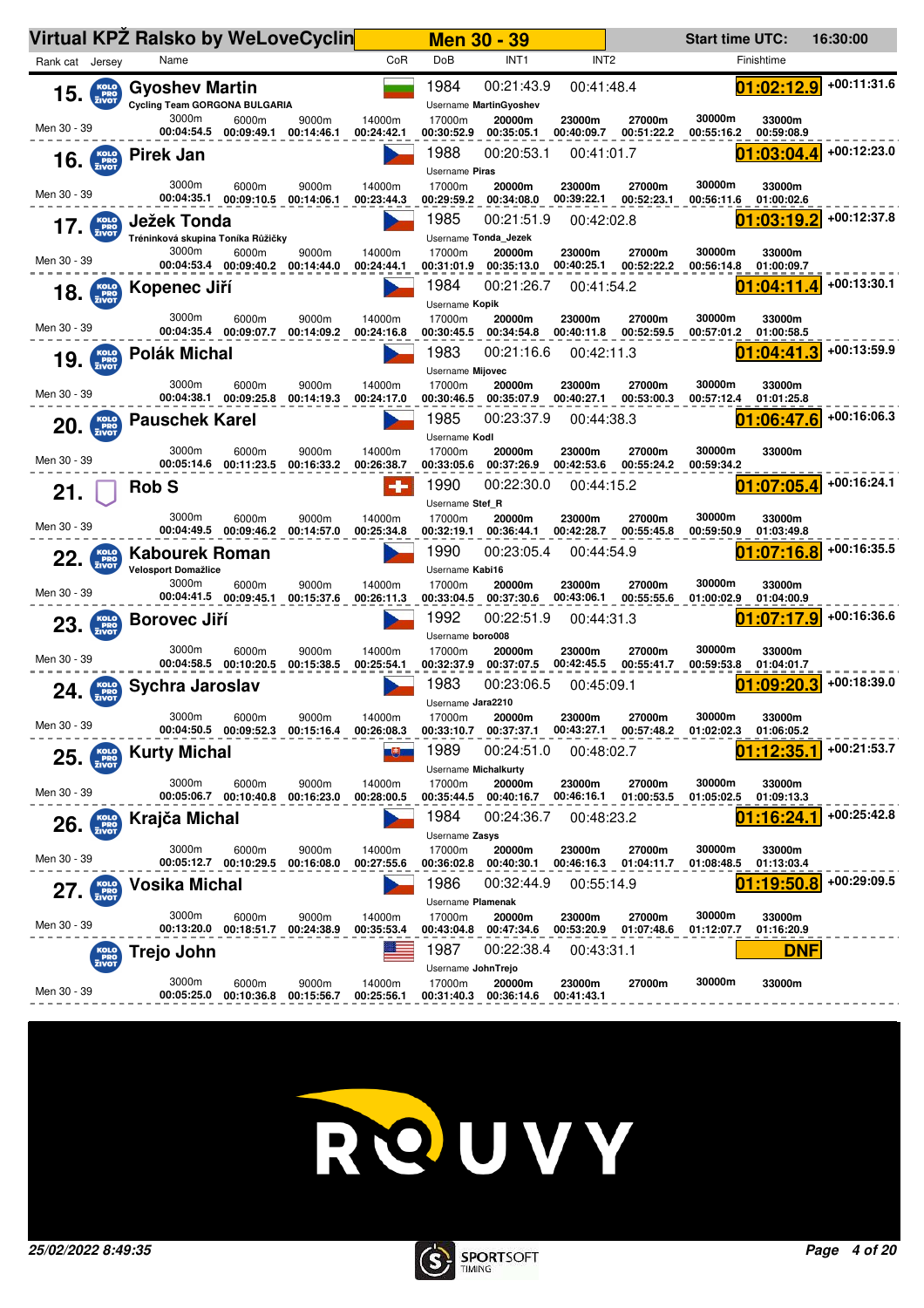|                                    | Virtual KPZ Ralsko by WeLoveCyclin                           |                                |                                                         |                      |                               | <b>Men 40 - 49</b>                       |                      |                      | <b>Start time UTC:</b> |                      | 16:30:00    |
|------------------------------------|--------------------------------------------------------------|--------------------------------|---------------------------------------------------------|----------------------|-------------------------------|------------------------------------------|----------------------|----------------------|------------------------|----------------------|-------------|
| Rank cat Jersey                    | Name                                                         |                                |                                                         | CoR                  | DoB                           | INT <sub>1</sub>                         | INT <sub>2</sub>     |                      |                        | Finishtime           |             |
| KOLO<br>PRO<br>ZIVOT<br>1.         | <b>Hahnenbruch Simon</b><br><b>Cycling Team Rhein-Main</b>   |                                |                                                         |                      | 1977                          | 00:17:27.9<br>Username Simon Hahnenbruch | 00:34:01.0           |                      |                        | 00:50:35.4           | +00:00:00.0 |
| Men 40 - 49                        | 3000m<br>00:03:59.8                                          | 6000m<br>00:08:06.1            | 9000m<br>00:12:20.1                                     | 14000m<br>00:19:59.6 | 17000m<br>00:24:44.2          | 20000m<br>00:28:23.7                     | 23000m<br>00:32:38.1 | 27000m<br>00:40:49.2 | 30000m<br>00:44:29.2   | 33000m<br>00:47:59.6 |             |
| KOLO<br>PRO<br>ZIVOT<br>2.         | Petr Jiří<br>Salomon/Suunto                                  |                                |                                                         |                      | 1979<br>Username jirkapetr    | 00:17:28.9                               | 00:34:00.7           |                      |                        | 00:50:37.5           | +00:00:02.1 |
| Men 40 - 49                        | 3000m<br>00:03:59.8                                          | 6000m<br>00:08:05.6            | 9000m<br>00:12:18.9                                     | 14000m<br>00:19:59.7 | 17000m<br>00:24:44.2          | 20000m<br>00:28:24.0                     | 23000m<br>00:32:37.1 | 27000m<br>00:40:51.5 | 30000m<br>00:44:28.9   | 33000m<br>00:47:59.6 |             |
| 3.<br>PRO <sub>ZIVOT</sub>         | Soušek Karel<br>CK Vinohradské Šlapky                        |                                |                                                         |                      | 1978                          | 00:17:29.3<br>Username karel sousek      | 00:34:01.0           |                      |                        | 00:50:46.9           | +00:00:11.4 |
| Men 40 - 49                        | 3000m<br>00:04:00.0 00:08:06.9                               | 6000m                          | 9000m<br>00:12:20.9                                     | 14000m<br>00:19:59.7 | 17000m<br>00:24:46.1          | 20000m<br>00:28:24.1                     | 23000m<br>00:32:38.1 | 27000m<br>00:41:05.6 | 30000m<br>00:44:37.2   | 33000m<br>00:48:08.5 |             |
| 4.<br>PRO <sub>ZIVOT</sub>         | <b>Emmerich Andrew</b><br>Västra Uppsala Cykelklubb          |                                |                                                         |                      | 1981<br>Username andy_emmo    | 00:17:29.2                               | 00:34:01.2           |                      |                        | 00:52:05.9           | +00:01:30.5 |
| Men 40 - 49                        | 3000m                                                        | 6000m                          | 9000m<br>00:03:58.8  00:08:06.9  00:12:21.2             | 14000m<br>00:19:58.8 | 17000m<br>00:24:46.3          | 20000m<br>00:28:23.8                     | 23000m<br>00:32:37.9 | 27000m<br>00:41:56.3 | 30000m<br>00:45:33.9   | 33000m<br>00:49:16.6 |             |
| 5.                                 | van Toorenburg Mitja<br><b>WV Eemland</b>                    |                                |                                                         |                      | 1974<br>Username Mitja v T    | 00:18:10.5                               | 00:35:19.5           |                      |                        | 00:53:10.6           | +00:02:35.2 |
| Men 40 - 49                        | 3000m                                                        | 6000m<br>00:04:05.8 00:08:16.0 | 9000m<br>00:12:38.2                                     | 14000m<br>00:20:46.3 | 17000m<br>00:25:43.1          | 20000m<br>00:29:30.5                     | 23000m<br>00:33:53.0 | 27000m<br>00:42:54.9 | 30000m<br>00:46:36.8   | 33000m<br>00:50:16.3 |             |
| KOLO<br>PRO<br>ZIVOT<br>6.         | <b>Dusang Phil</b>                                           |                                |                                                         | <u>NZ</u><br>ZN      | 1976<br>Username sproutpicker | 00:18:44.9                               | 00:36:20.1           |                      |                        | 00:53:22             | +00:02:47.0 |
| Men 40 - 49                        | 3000m<br>00:04:17.9                                          | 6000m<br>00:08:38.1            | 9000m<br>00:13:08.5                                     | 14000m<br>00:21:26.8 | 17000m<br>00:26:32.6          | 20000m<br>00:30:25.4                     | 23000m<br>00:34:53.7 | 27000m<br>00:43:26.4 | 30000m<br>00:47:05.0   | 33000m<br>00:50:40.5 |             |
| <b>KOLO</b><br>PRO<br>ZIVOT        | <b>RIGOTTI CRISTIAN</b>                                      |                                |                                                         |                      | 1976<br>Username cristianrigo | 00:18:22.3                               | 00:36:05.3           |                      |                        | 00:53:55.5           | +00:03:20.0 |
| Men 40 - 49                        | 3000m<br>00:04:06.1                                          | 6000m<br>00:08:16.2            | 9000m<br>00:12:39.3                                     | 14000m<br>00:21:01.6 | 17000m<br>00:26:20.3          | 20000m<br>00:30:06.5                     | 23000m<br>00:34:39.3 | 27000m<br>00:44:10.0 | 30000m<br>00:47:41.7   | 33000m<br>00:51:14.2 |             |
| KOLO<br>PRO<br>ZIVOT<br>8.         | Holeš Pavel<br>Scott "Masakr travel"                         |                                |                                                         |                      | 1978<br>Username pawlaz       | 00:18:35.0                               | 00:36:19.9           |                      |                        | 00:53:56.<br>.0      | +00:03:20.5 |
| Men 40 - 49                        | 3000m<br>00:04:09.8 00:08:29.2                               | 6000m                          | 9000m<br>00:12:52.3                                     | 14000m<br>00:21:20.6 | 17000m<br>00:26:27.3          | 20000m<br>00:30:19.5                     | 23000m<br>00:34:54.0 | 27000m<br>00:43:45.3 | 30000m<br>00:47:33.4   | 33000m<br>00:51:15.0 |             |
| <b>KOLO</b><br>PRO<br>ZIVOT<br>9   | <b>JEAN FRANCOIS DARQUE</b><br><b>Team Specialized Lille</b> |                                |                                                         |                      | 1979<br>Username Jeffray      | 00:18:15.4                               | 00:35:57.5           |                      |                        | 00:53:56.2           | +00:03:20.7 |
| Men 40 - 49                        | 3000m<br>00:04:06.2 00:08:16.4                               | 6000m                          | 9000m<br>00:12:38.5                                     | 14000m<br>00:20:54.5 | 17000m<br>00:26:04.2          | 20000m<br>00:29:55.9                     | 23000m<br>00:34:30.5 | 27000m<br>00:43:48.3 | 30000m<br>00:47:33.3   | 33000m<br>00:51:13.9 |             |
| Ð<br>10.                           | Ward--Brian<br><b>Protech Velo</b>                           |                                |                                                         | <u>NZ</u><br>ZN      | 1980<br>Username breers33     | 00:18:45.2                               | 00:36:20.3           |                      |                        | 00:53:56.2           | +00:03:20.8 |
| Men 40 - 49                        | 3000m                                                        | 6000m                          | 9000m<br>00:04:12.1  00:08:29.0  00:12:49.5  00:21:26.5 | 14000m               | 17000m<br>00:26:32.3          | 20000m<br>00:30:25.3                     | 23000m<br>00:34:53.7 | 27000m<br>00:43:51.4 | 30000m<br>00:47:41.2   | 33000m<br>00:51:14.9 |             |
| KOLO<br>PRO<br>ZIVOT<br>11.        | Ambrozuk Krzysztof Ambrozul<br><b>Orca Precision Parts</b>   |                                |                                                         |                      | 1982<br>Username defcon5      | 00:18:48.8                               | 00:36:45.6           |                      |                        | 00:54:47<br>Δ        | +00:04:11.9 |
| Men 40 - 49                        | 3000m<br>00:04:24.0                                          | 6000m<br>00:08:45.5            | 9000m<br>00:13:09.5                                     | 14000m<br>00:21:31.8 | 17000m<br>00:26:39.4          | 20000m<br>00:30:38.7                     | 23000m<br>00:35:14.2 | 27000m<br>00:44:12.1 | 30000m<br>00:48:02.6   | 33000m<br>00:51:53.5 |             |
| KOLO<br>PRO<br>ZIVOT<br>12.        | <b>Jukl Karel</b><br>Jekyll Bike                             |                                |                                                         |                      | 1977                          | 00:18:23.8<br>Username KarlosSkvirin     | 00:36:20.0           |                      |                        | 00:54:53             | +00:04:17.9 |
| Men 40 - 49                        | 3000m<br>00:04:05.8                                          | 6000m<br>00:08:15.9            | 9000m<br>00:12:39.3                                     | 14000m<br>00:21:02.6 | 17000m<br>00:26:28.4          | 20000m<br>00:30:19.3                     | 23000m<br>00:34:52.8 | 27000m<br>00:44:40.2 | 30000m<br>00:48:22.0   | 33000m<br>00:51:59.8 |             |
| 13.<br><b>PRO</b><br>ZIVOT         | Semerák Roman<br><b>SK Pod Dubem</b>                         |                                |                                                         |                      | 1975                          | 00:18:50.3<br>Username romansemerak      | 00:37:07.7           |                      |                        | 00:55:30             | +00:04:55.3 |
| Men 40 - 49                        | 3000m<br>00:04:10.8 00:08:29.1                               | 6000m                          | 9000m<br>00:12:57.3                                     | 14000m<br>00:21:32.6 | 17000m<br>00:26:53.8          | 20000m<br>00:30:49.8                     | 23000m<br>00:35:36.3 | 27000m<br>00:45:11.7 | 30000m<br>00:48:58.5   | 33000m<br>00:52:39.2 |             |
| <b>KOLO</b><br>PRO<br>ZIVOT<br>14. | Dřevojánek Jan<br>JANUŠKA KOMPRESORY cycling                 |                                |                                                         |                      | 1975<br>Username orcinus.orca | 00:18:49.8                               | 00:37:07.6           |                      |                        | 00:55:30.8           | +00:04:55.4 |
| Men 40 - 49                        | 3000m<br>00:04:08.8                                          | 6000m<br>00:08:28.9            | 9000m<br>00:12:54.2                                     | 14000m<br>00:21:32.6 | 17000m<br>00:26:52.5          | 20000m<br>00:30:50.6                     | 23000m<br>00:35:36.4 | 27000m<br>00:45:16.6 | 30000m<br>00:48:58.4   | 33000m<br>00:52:39.3 |             |



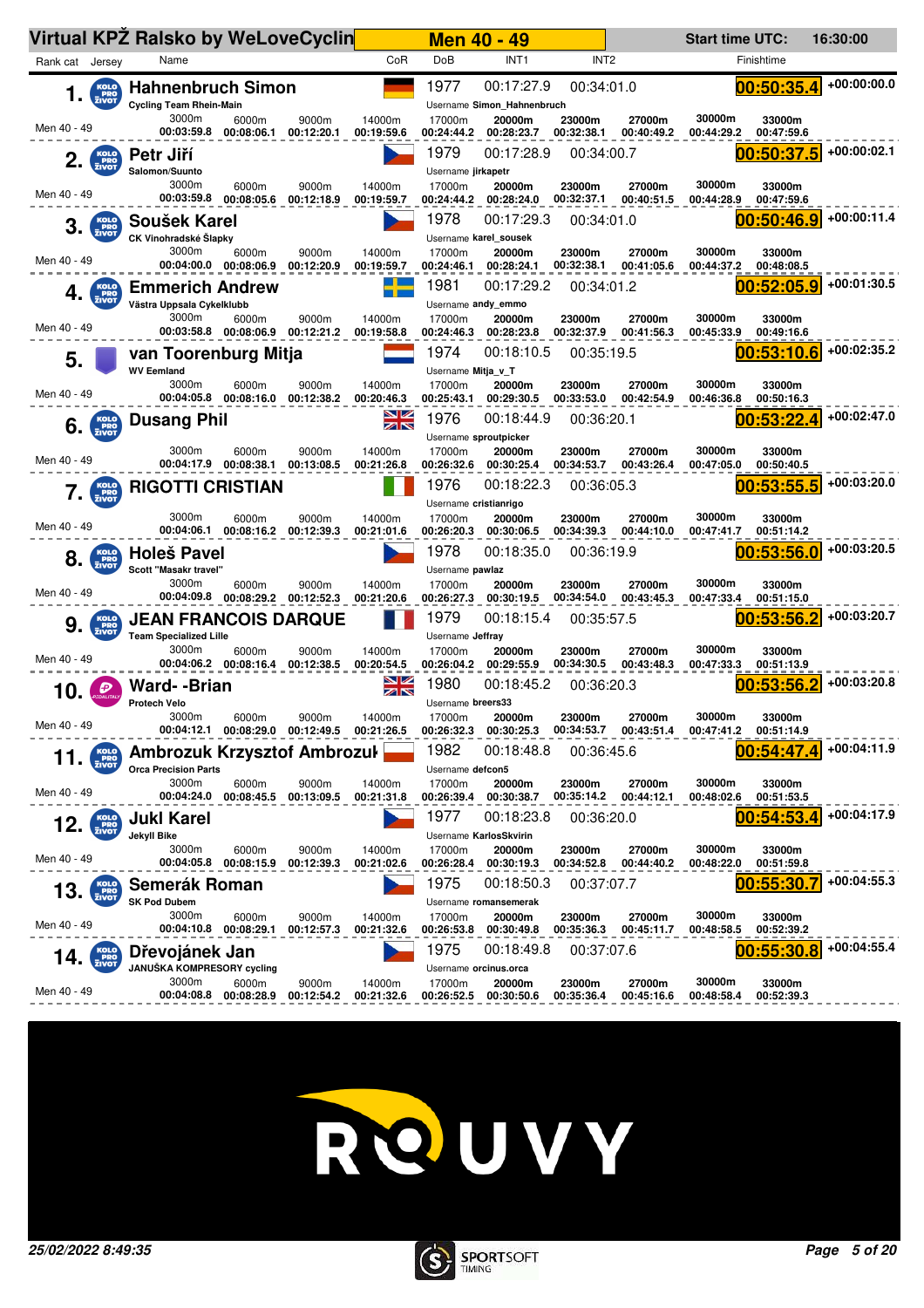|                 |                      | Virtual KPZ Ralsko by WeLoveCyclin                              |                                |                     |                      |                                              | <b>Men 40 - 49</b>                   |                      |                                 | <b>Start time UTC:</b> |                      | 16:30:00    |
|-----------------|----------------------|-----------------------------------------------------------------|--------------------------------|---------------------|----------------------|----------------------------------------------|--------------------------------------|----------------------|---------------------------------|------------------------|----------------------|-------------|
| Rank cat Jersey |                      | Name                                                            |                                |                     | CoR                  | DoB                                          | INT <sub>1</sub>                     | INT <sub>2</sub>     |                                 |                        | Finishtime           |             |
| 15.             | KOLO<br>PRO<br>ZIVOT | <b>Pretel Francis</b><br><b>Berbikes C.D</b>                    |                                |                     | (图)                  | 1975                                         | 00:19:13.5<br>Username francispretel | 00:37:08.9           |                                 |                        | 00:55:31<br>4        | +00:04:55.9 |
| Men 40 - 49     |                      | 3000m<br>00:04:20.1                                             | 6000m<br>00:08:43.3            | 9000m<br>00:13:14.5 | 14000m<br>00:22:00.2 | 17000m<br>00:27:17.9                         | 20000m<br>00:31:09.1                 | 23000m<br>00:35:41.4 | 27000m<br>00:45:13.8            | 30000m<br>00:48:58.6   | 33000m<br>00:52:39.0 |             |
|                 | $16.$ $Kolo$         | <b>Banach Szymon</b>                                            |                                |                     |                      | 1981<br>Username simon117                    | 00:18:46.0                           | 00:37:07.6           |                                 |                        | 00:56:14.6           | +00:05:39.1 |
| Men 40 - 49     |                      | 3000m<br>00:04:11.8                                             | 6000m<br>00:08:28.3            | 9000m<br>00:12:53.6 | 14000m<br>00:21:25.9 | 17000m<br>00:26:52.9                         | 20000m<br>00:30:49.9                 | 23000m<br>00:35:38.5 | 27000m<br>00:45:39.1            | 30000m<br>00:49:25.9   | 33000m<br>00:53:13.3 |             |
| 17.             | PRO <sub>ZIVOT</sub> | <b>Marek Libor</b><br><b>MTB Šumava Riders</b>                  |                                |                     |                      | 1975<br>Username libor75                     | 00:18:50.2                           | 00:37:09.8           |                                 |                        | 00:56:32.6           | +00:05:57.1 |
| Men 40 - 49     |                      | 3000m<br>00:04:09.9                                             | 6000m<br>00:08:28.4            | 9000m<br>00:12:55.5 | 14000m<br>00:21:33.1 | 17000m<br>00:27:09.8                         | 20000m<br>00:31:02.1                 | 23000m<br>00:35:42.3 | 27000m<br>00:46:18.5            | 30000m<br>00:50:00.4   | 33000m<br>00:53:40.2 |             |
| 18.             | KOLO<br>PRO<br>ZIVOT | Košťál Aleš<br><b>NaDoraz</b>                                   |                                |                     |                      | 1981<br>Username alekost                     | 00:19:07.7                           | 00:37:48.7           |                                 |                        | 00:56:55.4           | +00:06:20.0 |
| Men 40 - 49     |                      | 3000m<br>00:04:18.9                                             | 6000m<br>00:08:38.2            | 9000m<br>00:13:08.5 | 14000m<br>00:21:50.8 | 17000m<br>00:27:33.5                         | 20000m<br>00:31:30.4                 | 23000m<br>00:36:15.8 | 27000m<br>00:46:48.8            | 30000m<br>00:50:30.6   | 33000m<br>00:54:09.2 | +00:06:35.2 |
| 19.             | <b>PRO</b><br>ZIVOT  | <b>Bornert Thomas Anne-Lise</b><br>Vélo Club Morteau Montbenoit |                                |                     |                      | 1982                                         | 00:19:20.6<br>Username TOMBGDM82     | 00:38:08.9           |                                 |                        | 00:57:10.6           |             |
| Men 40 - 49     |                      | 3000m                                                           | 6000m<br>00:04:05.8 00:08:28.0 | 9000m<br>00:12:56.6 | 14000m<br>00:22:09.2 | 17000m<br>00:28:01.5                         | 20000m<br>00:31:56.9                 | 23000m<br>00:36:40.1 | 27000m<br>00:47:08.0            | 30000m<br>00:50:49.9   | 33000m<br>00:54:24.8 |             |
| 20.             | KOLO<br>PRO<br>ZIVOT | <b>Byrtus Ivo</b><br>alarmservis.eu                             |                                |                     |                      | 1975<br>Username IvoB                        | 00:19:06.1                           | 00:37:59.3           |                                 |                        | 00:57:12             | +00:06:37.3 |
| Men 40 - 49     |                      | 3000m<br>00:04:12.0                                             | 6000m<br>00:08:29.1            | 9000m<br>00:12:57.3 | 14000m<br>00:21:49.2 | 17000m<br>00:27:33.1                         | 20000m<br>00:31:34.4                 | 23000m<br>00:36:24.2 | 27000m<br>00:46:58.7            | 30000m<br>00:50:49.9   | 33000m<br>00:54:26.5 |             |
| 21.             | KOLO<br>PRO<br>ZIVOT | <b>Zlamal Tomas</b><br>Nutrend<br>3000m                         |                                |                     |                      | 1979<br>Username zlamik                      | 00:20:00.0                           | 00:38:39.5           |                                 | 30000m                 | 00:58:05.8           | +00:07:30.3 |
| Men 40 - 49     |                      |                                                                 | 6000m<br>00:04:35.5 00:09:04.5 | 9000m<br>00:13:46.0 | 14000m<br>00:22:45.8 | 17000m<br>00:28:22.9                         | 20000m<br>00:32:23.9                 | 23000m<br>00:37:08.4 | 27000m<br>00:47:30.2            | 00:51:29.5             | 33000m<br>00:55:16.0 |             |
|                 | 60.W                 | Malý Miroslav                                                   |                                |                     |                      | 1980                                         | 00:20:02.4                           | 00:38:39.0           |                                 |                        | 00:58:05.8           | +00:07:30.4 |
| Men 40 - 49     |                      | <b>Ghost team</b><br>3000m                                      | 6000m<br>00:04:29.2 00:09:05.4 | 9000m<br>00:13:48.1 | 14000m<br>00:22:47.9 | Username Ghostkiller<br>17000m<br>00:28:27.0 | 20000m<br>00:32:23.9                 | 23000m<br>00:37:07.6 | 27000m<br>00:47:27.3            | 30000m<br>00:51:27.3   | 33000m<br>00:55:16.2 |             |
| 23.             |                      | Defrise Grégory<br>Gregdef                                      |                                |                     |                      | 1975<br>Username Gregdef                     | 00:20:41.3                           | 00:38:55.7           |                                 |                        | 00:58:09.1           | +00:07:33.7 |
| Men 40 - 49     |                      | 3000m<br>00:05:22.7                                             | 6000m<br>00:09:58.5            | 9000m<br>00:14:37.7 | 14000m<br>00:23:25.3 | 17000m<br>00:28:52.3                         | 20000m<br>00:32:47.2                 | 23000m<br>00:37:25.8 | 27000m<br>00:47:38.6            | 30000m<br>00:51:29.2   | 33000m<br>00:55:15.4 |             |
| 24.             | <b>PRO</b><br>ZIVOT  | Severa Jiří<br>Racas.cz                                         |                                |                     |                      | 1976<br>Username jirisevera                  | 00:19:07.3                           | 00:38:31.5           |                                 |                        | 00:58:34             | +00:07:58.8 |
| Men 40 - 49     |                      | 3000m                                                           | 6000m<br>00:04:08.9 00:08:28.1 | 9000m<br>00:12:57.7 | 14000m<br>00:21:57.8 | 17000m<br>00:27:51.2                         | 20000m<br>00:31:53.4                 | 23000m               | 27000m<br>00:36:57.1 00:48:10.0 | 30000m<br>00:51:56.4   | 33000m<br>00:55:42.5 | +00:08:00.3 |
| 25.             | KOLO<br>PRO<br>ZIVOT | <b>Moravec Michal</b><br><b>Ghost team</b><br>3000m             | 6000m                          | 9000m               | 14000m               | 1980<br>Username Michal7M<br>17000m          | 00:19:53.6<br>20000m                 | 00:39:07.6<br>23000m | 27000m                          | 30000m                 | 00:58:35<br>33000m   |             |
| Men 40 - 49     |                      |                                                                 | 00:04:12.2 00:08:39.4          | 00:13:23.9          | 00:22:45.7           | 00:28:29.1                                   | 00:32:38.3                           |                      | 00:37:33.9 00:48:09.5           | 00:51:55.7             | 00:55:42.6           |             |
| 26.1            |                      | <b>Forby Morten</b>                                             |                                |                     |                      | 1974<br>Username m-forby                     | 00:20:02.5                           | 00:39:17.4           |                                 |                        | 00:58:51             | +00:08:16.0 |
| Men 40 - 49     |                      | 3000m                                                           | 6000m<br>00:04:20.0 00:08:49.4 | 9000m<br>00:13:33.7 | 14000m<br>00:22:47.6 | 17000m                                       | 20000m<br>00:28:42.3 00:32:46.2      | 23000m<br>00:37:45.1 | 27000m<br>00:48:30.9            | 30000m<br>00:52:15.6   | 33000m<br>00:55:58.6 |             |
| 27.             | KOLO<br>PRO<br>ZIVOT | <b>Moskal Maciej</b>                                            |                                |                     |                      | 1975<br>Username macko                       | 00:20:31.4                           | 00:39:29.8           |                                 |                        | 00:59:27             | +00:08:51.8 |
| Men 40 - 49     |                      | 3000m<br>00:04:35.3                                             | 6000m<br>00:09:04.4            | 9000m<br>00:13:52.2 | 14000m<br>00:23:14.9 | 17000m<br>00:29:10.5                         | 20000m<br>00:33:07.3                 | 23000m<br>00:37:57.1 | 27000m<br>00:48:51.3            | 30000m<br>00:52:38.2   | 33000m<br>00:56:22.9 |             |
| 28.             | KOLO<br>PRO<br>ZIVOT | Petrů Jan                                                       |                                |                     |                      | 1975<br>Username Eques.                      | 00:19:49.4                           | 00:39:10.1           |                                 |                        | 00:59:45.5           | +00:09:10.0 |
| Men 40 - 49     |                      | 3000m<br>00:04:11.9                                             | 6000m<br>00:08:41.3            | 9000m<br>00:13:17.7 | 14000m<br>00:22:38.8 | 17000m<br>00:28:38.3                         | 20000m<br>00:32:41.2                 | 23000m<br>00:37:36.9 | 27000m<br>00:48:58.3            | 30000m<br>00:52:53.4   | 33000m<br>00:56:43.3 |             |



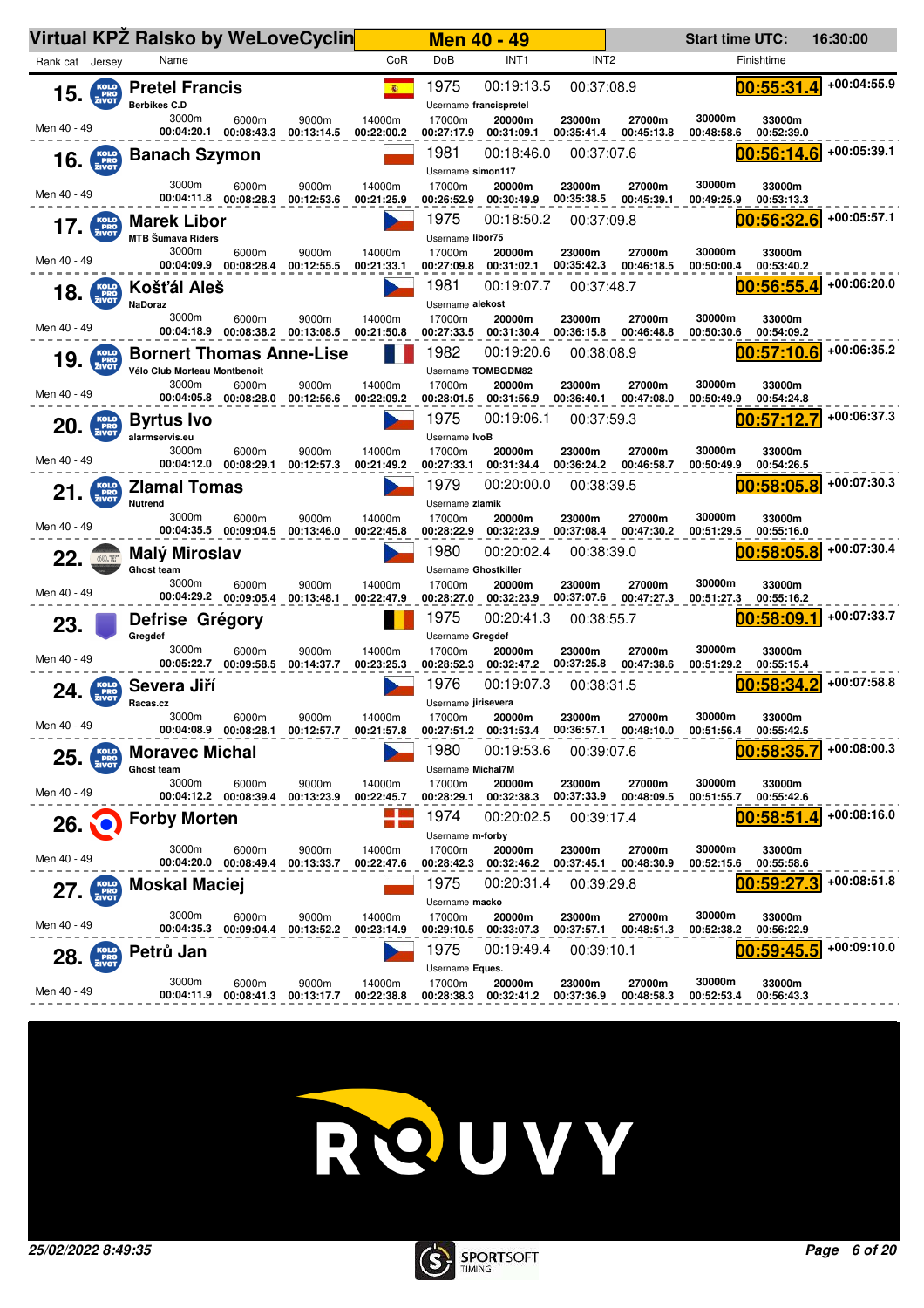| Virtual KPZ Ralsko by WeLoveCyclin |                                                                 |                                           |                     |                      |                                        | <b>Men 40 - 49</b>                    |                          |                      | <b>Start time UTC:</b> |                          | 16:30:00      |
|------------------------------------|-----------------------------------------------------------------|-------------------------------------------|---------------------|----------------------|----------------------------------------|---------------------------------------|--------------------------|----------------------|------------------------|--------------------------|---------------|
| Rank cat Jersey                    | Name                                                            |                                           |                     | CoR                  | DoB                                    | INT <sub>1</sub>                      | INT <sub>2</sub>         |                      |                        | Finishtime               |               |
| 29.                                | <b>Kałasznikow Krzysztof</b><br>Kolarska Grupa Białołęki        |                                           |                     |                      | 1975                                   | 00:20:29.7<br>Username krzysztof1975  | 00:39:46.9               |                      |                        | 00:59:50.4               | +00:09:15.0   |
| Men 40 - 49                        | 3000m<br>00:04:30.5                                             | 6000m<br>00:09:14.9                       | 9000m<br>00:14:13.6 | 14000m<br>00:23:18.0 | 17000m<br>00:29:10.3                   | 20000m<br>00:33:16.6                  | 23000m<br>00:38:13.4     | 27000m<br>00:49:09.4 | 30000m<br>00:53:09.4   | 33000m<br>00:57:00.5     |               |
| 30.<br>$\mathfrak{S}$              | Jeníček Robert                                                  |                                           |                     |                      | 1974<br>Username boban11111            | 00:19:29.0                            | 00:39:15.9               |                      |                        | 01:00:06.0               | +00:09:30.6   |
| Men 40 - 49                        | Boban cykloteam<br>3000m                                        | 6000m<br>00:04:08.1 00:08:28.1            | 9000m<br>00:12:57.4 | 14000m<br>00:22:19.2 | 17000m<br>00:28:23.9                   | 20000m<br>00:32:31.0                  | 23000m<br>00:37:36.6     | 27000m<br>00:49:16.4 | 30000m<br>00:53:14.2   | 33000m<br>00:57:02.4     |               |
| KOLO<br>PRO<br>ZIVOT<br>31.        | <b>Geffard Nicolas</b><br>Vélo Club Niortais - Ptits bidons IMA |                                           |                     |                      | 1981<br>Username jaja1779              | 00:20:49.2                            | 00:40:23.3               |                      |                        | 01:00:14.3               | +00:09:38.9   |
| Men 40 - 49                        | 3000m                                                           | 6000m<br>00:04:45.4 00:09:24.8 00:14:16.6 | 9000m               | 14000m<br>00:23:44.6 | 17000m<br>00:29:38.8                   | 20000m<br>00:33:51.0                  | 23000m<br>00:38:49.7     | 27000m<br>00:49:32.8 | 30000m<br>00:53:28.8   | 33000m<br>00:57:21.8     |               |
| $32.$ $\frac{KOLO}{ZIVOT}$         | Linne von Berg Kai                                              |                                           |                     |                      | 1981                                   | 00:20:37.7                            | 00:40:12.6               |                      |                        | 01:00:21.5               | $+00:09:46.0$ |
|                                    | 3000m                                                           | 6000m                                     | 9000m               | 14000m               | Username bodomfall<br>17000m           | 20000m                                | 23000m                   | 27000m               | 30000m                 | 33000m                   |               |
| Men 40 - 49                        | 00:04:36.5                                                      | 00:09:15.7                                | 00:14:03.0          | 00:23:29.1           | 00:29:31.5                             | 00:33:40.0                            | 00:38:39.6               | 00:49:41.9           | 00:53:33.7             | 00:57:21.6               |               |
| 33.<br><b>PRO</b><br>ZIVOT         | Křišťál Martin<br><b>MM Auto MTB team</b>                       |                                           |                     |                      | 1977<br>Username martin777             | 00:20:53.4                            | 00:40:23.6               |                      |                        | 01:01:00.8               | +00:10:25.3   |
| Men 40 - 49                        | 3000m                                                           | 6000m<br>00:04:22.1 00:09:10.5            | 9000m<br>00:14:06.3 | 14000m<br>00:23:40.5 | 17000m<br>00:29:50.0                   | 20000m<br>00:33:50.2                  | 23000m<br>00:38:49.0     | 27000m<br>00:50:34.8 | 30000m<br>00:54:22.5   | 33000m<br>00:58:01.2     |               |
| KOLO<br>PRO<br>ZIVOT<br>34.        | Vilášek Michael                                                 |                                           |                     |                      | 1979                                   | 00:22:43.2<br>Username VildaPantani79 | 00:41:53.8               |                      |                        | 01:01:26.4               | +00:10:51.0   |
| Men 40 - 49                        | Novatop-bike team<br>3000m<br>00:06:28.9                        | 6000m<br>00:11:28.5                       | 9000m<br>00:16:28.9 | 14000m<br>00:25:32.6 | 17000m<br>00:31:21.1                   | 20000m<br>00:35:23.2                  | 23000m<br>00:40:18.6     | 27000m<br>00:50:42.7 | 30000m<br>00:54:35.7   | 33000m<br>00:58:31.6     |               |
| <b>KOLO</b><br>PRO<br>ZIVOT<br>35. | Lopatka Luboslav<br>For Fun                                     |                                           |                     | 电力                   | 1978                                   | 00:20:42.1                            | 00:40:47.6               |                      |                        | :01:53                   | +00:11:18.2   |
|                                    | 3000m                                                           | 6000m                                     | 9000m               | 14000m               | Username lopo78<br>17000m              | 20000m                                | 23000m                   | 27000m               | 30000m                 | 33000m                   |               |
| Men 40 - 49                        | 00:04:24.4                                                      | 00:09:04.5                                | 00:13:54.0          | 00:23:35.2           | 00:29:40.9<br>1979                     | 00:33:50.2<br>00:22:43.6              | 00:39:07.8               | 00:50:56.9           | 00:54:54.8             | 00:58:51.0               | +00:11:18.8   |
| 36.                                | <b>Sokov Jon</b>                                                |                                           |                     |                      | Username <b>oooooo</b>                 |                                       | 00:41:53.6               |                      |                        | 01:01:54.2               |               |
| Men 40 - 49                        | 3000m<br>00:06:43.0                                             | 6000m<br>00:11:30.6                       | 9000m<br>00:16:23.2 | 14000m<br>00:25:31.8 | 17000m<br>00:31:20.1                   | 20000m<br>00:35:24.2                  | 23000m<br>00:40:19.0     | 27000m<br>00:51:13.0 | 30000m<br>00:55:04.8   | 33000m<br>00:58:53.8     |               |
| 37.<br>PRO <sub>T</sub>            | <b>Podstata Martin</b>                                          |                                           |                     |                      | 1975                                   | 00:24:28.1                            | 00:42:58.4               |                      |                        | 01:02:02.0               | +00:11:26.5   |
| Men 40 - 49                        | Společenství Křesťanů Úvaly<br>3000m                            | 6000m                                     | 9000m               | 14000m               | Username mpodstata<br>17000m           | 20000m                                | 23000m                   | 27000m               | 30000m                 | 33000m                   |               |
|                                    | <b>Tancer Daniel</b>                                            | 00:04:20.0 00:08:47.3                     | 00:18:18.6          | 00:27:13.2           | 00:32:40.4<br>1981                     | 00:36:39.3<br>00:20:45.8              | 00:41:27.6<br>00:40:55.8 | 00:51:26.3           | 00:55:16.0             | 00:59:01.9<br>01:02:17.9 | +00:11:42.5   |
| 38.                                | JH Cycling                                                      |                                           |                     |                      | Username danieltancer                  |                                       |                          |                      |                        |                          |               |
| Men 40 - 49                        | 3000m                                                           | 6000m<br>00:04:21.3 00:08:57.7 00:13:55.1 | 9000m               | 14000m<br>00:23:37.1 | 17000m<br>00:29:59.3                   | 20000m<br>00:34:07.3                  | 23000m<br>00:39:21.9     | 27000m<br>00:51:27.3 | 30000m<br>00:55:24.4   | 33000m<br>00:59:18.4     |               |
| 39.                                | Konvicka Adam                                                   |                                           |                     |                      | 1977                                   | 00:21:24.4<br>Username adam.konvicka  | 00:41:35.7               |                      |                        | 01:02:47                 | +00:12:11.7   |
| Men 40 - 49                        | 3000m<br>00:04:49.7                                             | 6000m<br>00:09:40.2                       | 9000m<br>00:14:32.5 | 14000m<br>00:24:19.1 | 17000m<br>00:30:24.4                   | 20000m<br>00:34:35.7                  | 23000m<br>00:39:53.6     | 27000m<br>00:51:45.7 | 30000m<br>00:55:40.6   | 33000m<br>00:59:38.7     |               |
| S<br>40.                           | Papírek Jiří                                                    |                                           |                     |                      | 1982<br>Username g.paper               | 00:22:23.4                            | 00:42:58.9               |                      |                        | 01:03:44.                | +00:13:08.6   |
| Men 40 - 49                        | 3000m                                                           | 6000m                                     | 9000m<br>00:15:13.1 | 14000m<br>00:25:25.5 | 17000m<br>00:31:39.6                   | 20000m<br>00:35:57.6                  | 23000m<br>00:41:20.6     | 27000m<br>00:52:58.6 | 30000m<br>00:57:01.2   | 33000m<br>01:00:54.3     |               |
| KOLO<br>PRO<br>ZIVOT<br>41.        | <b>Czapski Sławomir</b>                                         |                                           |                     |                      | 1973                                   | 00:21:29.3                            | 00:41:44.9               |                      |                        | :03:47                   | +00:13:12.0   |
| Men 40 - 49                        | 3000m                                                           | 6000m<br>00:04:34.3 00:09:20.5            | 9000m<br>00:14:23.5 | 14000m<br>00:24:23.7 | Username CZAPA<br>17000m<br>00:30:38.6 | 20000m<br>00:34:46.7                  | 23000m<br>00:40:02.5     | 27000m<br>00:52:25.7 | 30000m<br>00:56:35.0   | 33000m<br>01:00:39.2     |               |
| KOLO<br>PRO<br>ZIVOT<br>42.        | Středulinský Radek                                              |                                           |                     |                      | 1982                                   | 00:20:59.8                            | 00:41:59.1               |                      |                        | :04:55.3                 | +00:14:19.9   |
|                                    | <b>RS Středy</b>                                                |                                           |                     |                      | Username Radynek28                     |                                       |                          |                      |                        |                          |               |



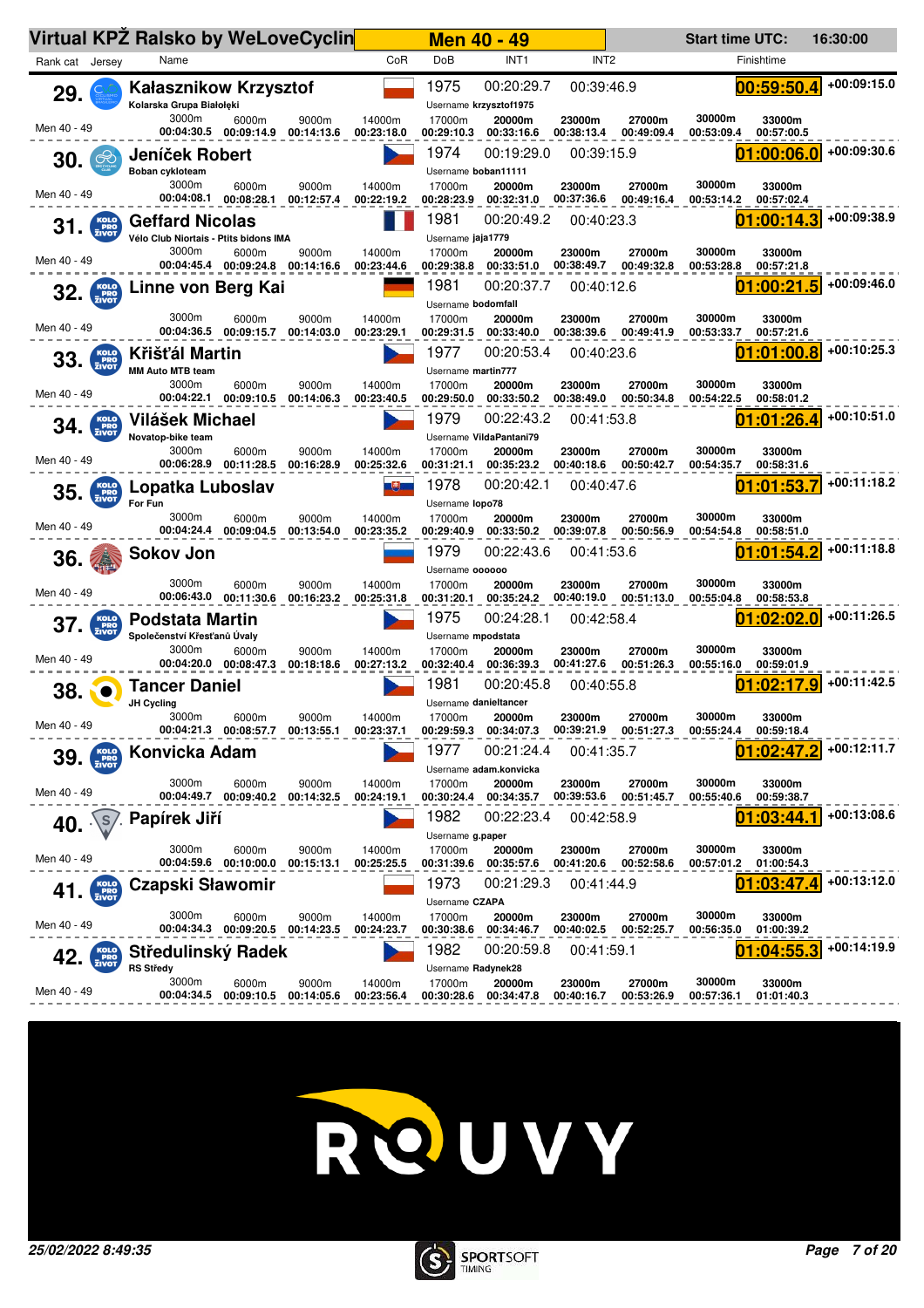|                                |                             | <b>Virtual KPZ Ralsko by WeLoveCyclin</b>          |                                |                                           |                      |                                           | <b>Men 40 - 49</b>                     |                      |                      | <b>Start time UTC:</b> |                                    | 16:30:00    |
|--------------------------------|-----------------------------|----------------------------------------------------|--------------------------------|-------------------------------------------|----------------------|-------------------------------------------|----------------------------------------|----------------------|----------------------|------------------------|------------------------------------|-------------|
| Rank cat Jersey                |                             | Name                                               |                                |                                           | CoR                  | DoB                                       | INT <sub>1</sub>                       | INT <sub>2</sub>     |                      |                        | Finishtime                         |             |
| 43.                            |                             | <b>Wielgus Karol</b>                               |                                |                                           |                      | 1978<br>Username coco_loco                | 00:22:05.5                             | 00:43:01.4           |                      |                        | 01:05:05.5                         | +00:14:30.1 |
| Men 40 - 49                    |                             | 3000m                                              | 6000m<br>00:04:59.5 00:10:00.3 | 9000m<br>00:15:09.0                       | 14000m<br>00:25:05.2 | 17000m<br>00:31:35.3                      | 20000m<br>00:35:57.6                   | 23000m<br>00:41:19.7 | 27000m<br>00:53:41.0 | 30000m<br>00:57:54.1   | 33000m<br>01:01:58.0               |             |
| 44.                            | KOLO<br>PRO<br>ZIVOT        | Gužík Roman                                        |                                |                                           |                      | 1975<br>Username romanbike                | 00:22:28.1                             | 00:43:38.3           |                      |                        | 01:05:12.0                         | +00:14:36.6 |
| Men 40 - 49                    |                             | 3000m                                              | 6000m<br>00:04:51.7 00:09:53.3 | 9000m<br>00:15:05.9                       | 14000m<br>00:25:27.8 | 17000m<br>00:32:06.7                      | 20000m<br>00:36:29.0                   | 23000m<br>00:41:57.2 | 27000m<br>00:53:59.2 | 30000m<br>00:58:00.9   | 33000m<br>01:01:57.0               |             |
| 45.                            | KOLO<br>PRO<br>ZIVOT        | <b>Romiti Gianluca</b><br><b>Ghedi Ciclismo</b>    |                                |                                           |                      | 1979<br>Username Gian1979                 | 00:21:29.4                             | 00:42:41.3           |                      |                        | 01:05:32.4                         | +00:14:56.9 |
| Men 40 - 49                    |                             | 3000m                                              | 6000m<br>00:04:37.3 00:09:28.0 | 9000m<br>00:14:35.0                       | 14000m<br>00:24:26.3 | 17000m<br>00:31:07.1                      | 20000m<br>00:35:27.3                   | 23000m<br>00:40:54.3 | 27000m<br>00:54:09.7 | 30000m<br>00:58:21.5   | 33000m<br>01:02:19.6               |             |
| $46$ $KOLO$ $KOLO$ $FRO$ $FRO$ |                             | Scala Doriano<br>Cral E.Mattei                     |                                |                                           |                      | 1975                                      | 00:22:31.9<br>Username DorianGRAVEL-IT | 00:43:26.8           |                      | 01                     | :05:52.9                           | +00:15:17.4 |
| Men 40 - 49                    |                             | 3000m                                              | 6000m<br>00:05:10.6 00:09:59.3 | 9000m<br>00:15:11.9                       | 14000m<br>00:25:32.7 | 17000m<br>00:31:57.4                      | 20000m<br>00:36:20.0                   | 23000m<br>00:41:44.0 | 27000m<br>00:54:23.3 | 30000m<br>00:58:30.8   | 33000m<br>01:02:46.7               | +00:15:20.7 |
| 47.                            | KOLO<br>PRO<br>ZIVOT        | Ptáček Josef<br><b>Stark Cycling Team</b><br>3000m |                                |                                           |                      | 1973<br>Username josefptacek              | 00:22:09.8                             | 00:43:15.3           |                      | 01<br>30000m           | :05:56.1                           |             |
| Men 40 - 49                    |                             |                                                    | 6000m<br>00:04:51.5 00:09:50.0 | 9000m<br>00:14:55.7                       | 14000m<br>00:25:12.3 | 17000m<br>00:31:46.6<br>1977              | 20000m<br>00:36:09.7<br>00:22:54.6     | 23000m<br>00:41:34.5 | 27000m<br>00:54:35.4 | 00:58:43.9             | 33000m<br>01:02:46.9<br>01:06:10.8 | +00:15:35.4 |
| 48.                            |                             | <b>Bajza Petr</b><br>Hungaria Team Lužná<br>3000m  | 6000m                          | 9000m                                     | 14000m               | Username Bape<br>17000m                   | 20000m                                 | 00:43:53.3<br>23000m | 27000m               | 30000m                 | 33000m                             |             |
| Men 40 - 49                    |                             |                                                    | 00:05:13.7 00:10:04.3          | 00:15:18.1                                | 00:25:35.8           | 00:32:12.6                                | 00:36:38.0                             | 00:42:08.1           | 00:54:55.9           |                        |                                    |             |
| 49.                            | KOLO<br>PRO<br>ZIVOT        | <b>Battilana santiago</b><br>CT4S                  |                                |                                           |                      | 1973<br>Username IRONSAN73                | 00:26:34.1                             | 00:46:39.5           |                      |                        | [01:06:24.6]                       | +00:15:49.1 |
| Men 40 - 49                    |                             | 3000m                                              | 6000m<br>00:07:19.1 00:12:55.2 | 9000m<br>00:19:00.8                       | 14000m<br>00:29:43.9 | 17000m<br>00:35:51.7                      | 20000m<br>00:40:00.4                   | 23000m<br>00:45:05.4 | 27000m<br>00:55:38.3 | 30000m<br>00:59:33.5   | 33000m<br>01:03:21.3               |             |
| 50.                            | KOLO<br>PRO<br>ZIVOT        | Kapoun Zdeněk                                      |                                |                                           |                      | 1978                                      | 00:22:57.4                             | 00:44:04.8           |                      |                        | 01:06:24.7                         | +00:15:49.2 |
| Men 40 - 49                    |                             | 3000m                                              | 6000m<br>00:05:14.0 00:10:15.5 | 9000m<br>00:15:32.1                       | 14000m<br>00:25:57.2 | Username ZKapoun<br>17000m<br>00:32:27.0  | 20000m<br>00:36:47.2                   | 23000m<br>00:42:22.2 | 27000m<br>00:55:00.1 | 30000m<br>00:59:11.1   | 33000m<br>01:03:12.1               |             |
| $51.$ $\frac{KolO}{ZIVOT}$     |                             | Vinter Ondřej                                      |                                |                                           |                      | 1981<br>Username OndrasV                  | 00:22:50.0                             | 00:44:21.1           |                      |                        | 01:06:42.0                         | +00:16:06.6 |
| Men 40 - 49                    |                             | 3000m<br>00:04:59.6                                | 6000m<br>00:10:01.5            | 9000m<br>00:15:15.3                       | 14000m<br>00:25:56.8 | 17000m<br>00:32:46.1                      | 20000m<br>00:37:02.3                   | 23000m<br>00:42:35.5 | 27000m<br>00:55:36.5 | 30000m<br>00:59:33.2   | 33000m<br>01:03:31.2               |             |
| 52.                            | <b>KOLO</b><br>PRO<br>ZIVOT | <b>GILMAS Anthony</b>                              |                                |                                           |                      | 1977<br>Username Anthony53                | 00:21:44.3                             | 00:44:11.2           |                      |                        | :07:07.8                           | +00:16:32.4 |
| Men 40 - 49                    |                             | 3000m                                              | 6000m                          | 9000m<br>00:04:35.5 00:09:19.6 00:14:31.7 | 14000m<br>00:24:44.3 | 17000m<br>00:31:54.8                      | 20000m<br>00:36:23.0                   | 23000m<br>00:42:19.3 | 27000m<br>00:55:55.4 | 30000m<br>01:00:02.6   | 33000m<br>01:04:00.8               |             |
| 53.                            | KOLO<br>PRO<br>ZIVOT        | Alina Hugo<br><b>Adastra Cycling Team</b>          |                                |                                           |                      | 1980<br>Username Hugino                   | 00:22:41.1                             | 00:44:38.9           |                      |                        | 01:07:16.                          | +00:16:41.3 |
| Men 40 - 49                    |                             | 3000m                                              | 6000m<br>00:04:45.4 00:09:46.4 | 9000m<br>00:15:00.0                       | 14000m<br>00:25:47.1 | 17000m<br>00:33:00.2                      | 20000m<br>00:37:24.9                   | 23000m<br>00:42:52.7 | 27000m<br>00:55:51.6 | 30000m<br>01:00:02.7   | 33000m<br>01:04:00.8               |             |
| 54.                            | KOLO<br>PRO<br>ZIVOT        | <b>Hartman David</b><br>5T                         |                                |                                           |                      | 1980<br>Username hartmd                   | 00:23:22.6                             | 00:44:54.2           |                      | 01                     | :07:17.2                           | +00:16:41.8 |
| Men 40 - 49                    |                             | 3000m                                              | 6000m                          | 9000m<br>00:15:37.2                       | 14000m<br>00:26:25.2 | 17000m                                    | 20000m<br>00:33:12.3 00:37:30.7        | 23000m<br>00:43:10.8 | 27000m<br>00:56:19.7 | 30000m<br>01:00:19.9   | 33000m<br>01:04:10.8               |             |
| 55.                            | KOLO<br>PRO<br>ZIVOT        | <b>Kupec Pavel</b>                                 |                                |                                           |                      | 1973                                      | 00:23:31.0                             | 00:45:03.3           |                      |                        | :07:17<br>.g                       | +00:16:42.5 |
| Men 40 - 49                    |                             | 3000m<br>00:05:01.7                                | 6000m<br>00:10:17.5            | 9000m<br>00:15:49.6                       | 14000m<br>00:26:33.7 | Username pavelkup<br>17000m<br>00:33:29.7 | 20000m<br>00:37:54.9                   | 23000m<br>00:43:22.1 | 27000m<br>00:56:15.1 | 30000m<br>01:00:20.0   | 33000m<br>01:04:11.0               |             |
| 56.                            |                             | Lang petr                                          |                                |                                           |                      | 1975                                      | 00:22:44.2                             | 00:44:30.7           |                      |                        | :07:18.2                           | +00:16:42.7 |
| Men 40 - 49                    |                             | 3000m<br>00:04:50.6                                | 6000m<br>00:09:46.0            | 9000m<br>00:15:03.0                       | 14000m<br>00:25:46.9 | Username langos<br>17000m<br>00:32:39.2   | 20000m<br>00:37:07.4                   | 23000m<br>00:42:46.5 | 27000m<br>00:56:15.8 | 30000m<br>01:00:19.8   | 33000m<br>01:04:11.0               |             |



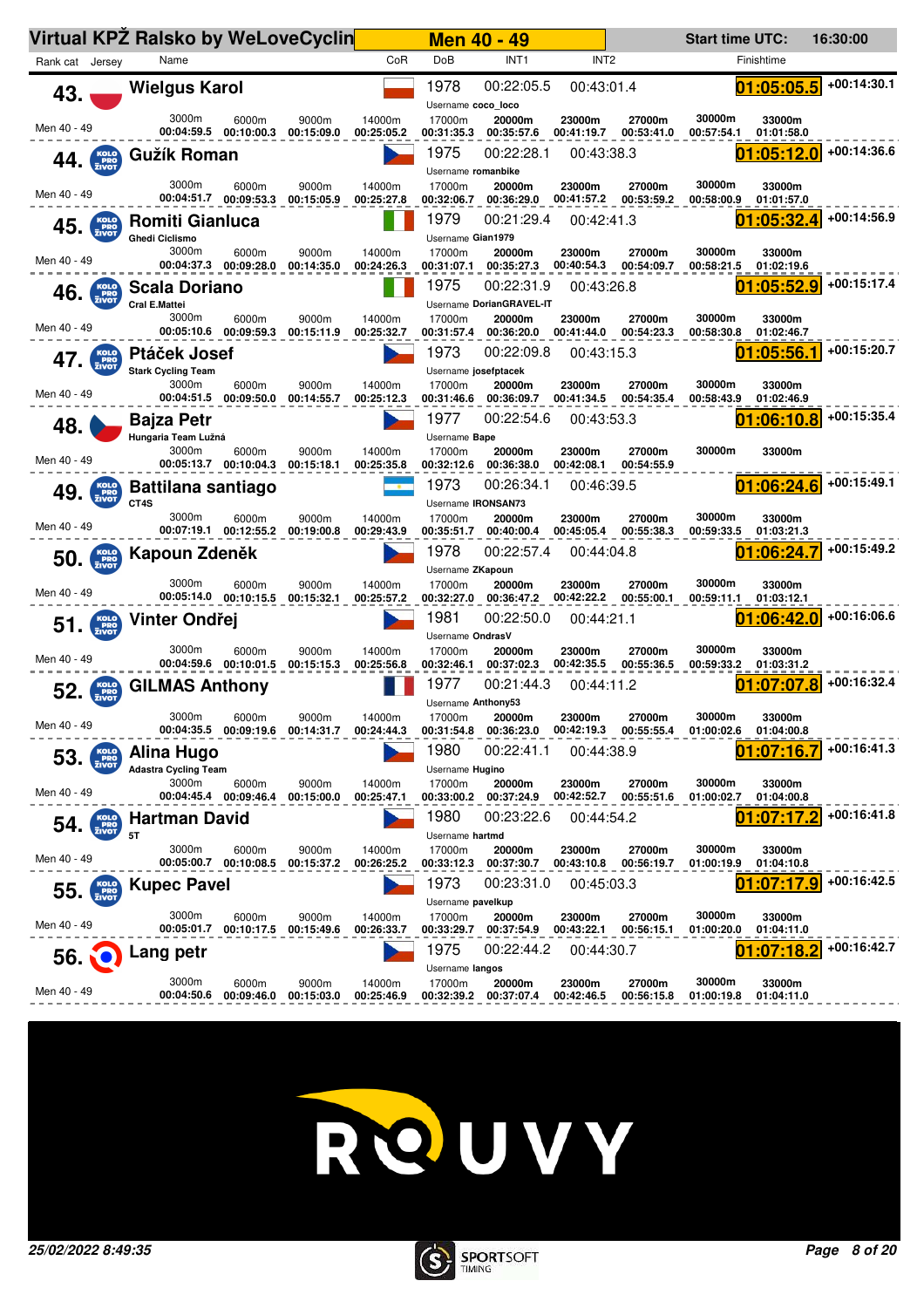|                 |                               | <b>Virtual KPZ Ralsko by WeLoveCyclin</b> |                                           |                     |                      | <b>Men 40 - 49</b>        |                                       |                      |                                 | <b>Start time UTC:</b> |                      | 16:30:00    |
|-----------------|-------------------------------|-------------------------------------------|-------------------------------------------|---------------------|----------------------|---------------------------|---------------------------------------|----------------------|---------------------------------|------------------------|----------------------|-------------|
| Rank cat Jersey |                               | Name                                      |                                           |                     | CoR                  | DoB                       | INT <sub>1</sub>                      | INT <sub>2</sub>     |                                 |                        | Finishtime           |             |
| 57.             | KOLO<br>ERO<br>ZIVOT          | <b>Alexa Libor</b>                        |                                           |                     |                      | 1980<br>Username liboraa  | 00:22:07.1                            | 00:45:17.2           |                                 |                        | 01:08:09.5           | +00:17:34.1 |
| Men 40 - 49     |                               | 3000m<br>00:04:34.2                       | 6000m<br>00:09:17.8                       | 9000m<br>00:14:28.8 | 14000m<br>00:25:15.5 | 17000m<br>00:33:56.2      | 20000m<br>00:38:13.2                  | 23000m<br>00:43:41.3 | 27000m<br>00:57:16.7            | 30000m<br>01:01:15.7   | 33000m<br>01:05:09.6 |             |
| 58.             | KOLO<br>PRO<br>ZIVOT          | <b>Lansade Xavier</b>                     |                                           |                     | ۰                    | 1979<br>Username xlansade | 00:22:57.0                            | 00:44:52.4           |                                 |                        | 01:08:14.6           | +00:17:39.2 |
| Men 40 - 49     |                               | 3000m<br>00:05:05.5                       | 6000m<br>00:10:08.3                       | 9000m<br>00:15:26.3 | 14000m<br>00:26:01.0 | 17000m<br>00:32:41.3      | 20000m<br>00:37:15.7                  | 23000m<br>00:43:02.9 | 27000m<br>00:56:01.0            | 30000m<br>01:00:32.2   | 33000m<br>01:04:52.2 |             |
| 59.             | KOLO<br>PRO<br>ZIVOT          | <b>Frasier Petr</b><br>EL-JOE             |                                           |                     |                      | 1980<br>Username muff     | 00:23:35.3                            | 00:45:48.5           |                                 |                        | 01:09:07.8           | +00:18:32.3 |
| Men 40 - 49     |                               | 3000m                                     | 6000m<br>00:05:20.8 00:10:24.7            | 9000m<br>00:15:55.7 | 14000m<br>00:26:47.6 | 17000m<br>00:33:41.7      | 20000m<br>00:38:13.3                  | 23000m<br>00:43:58.5 | 27000m<br>00:57:02.6            | 30000m<br>01:01:24.9   | 33000m<br>01:05:44.0 |             |
|                 | $60.$ $Kolo$ <sub>ZIVOT</sub> | <b>Marek Miroslav</b>                     |                                           |                     |                      | 1980<br>Username Baty11   | 00:23:39.3                            | 00:46:20.5           |                                 |                        | 01:10:43.2           | +00:20:07.8 |
| Men 40 - 49     |                               | 3000m<br>00:04:54.8                       | 6000m<br>00:10:04.5                       | 9000m<br>00:15:36.2 | 14000m<br>00:26:52.8 | 17000m<br>00:34:07.1      | 20000m<br>00:38:39.6                  | 23000m<br>00:44:33.1 | 27000m<br>00:58:31.8            | 30000m<br>01:02:58.0   | 33000m<br>01:07:17.9 |             |
| 61.             | KOLO<br>PRO<br>ZIVOT          | Kosť Kamil<br><b>Vetas Kralupy</b>        |                                           |                     | 电                    | 1975<br>Username kamio    | 00:23:40.9                            | 00:46:07.4           |                                 | 01                     | :10:46.7             | +00:20:11.3 |
| Men 40 - 49     |                               | 3000m<br>00:05:13.7 00:10:19.6            | 6000m                                     | 9000m<br>00:15:48.3 | 14000m<br>00:26:49.5 | 17000m<br>00:34:03.3      | 20000m<br>00:38:36.7<br>00:23:48.7    | 23000m<br>00:44:21.9 | 27000m<br>00:58:57.7            | 30000m<br>01:03:13.3   | 33000m<br>01:07:23.4 | +00:20:36.4 |
|                 | <b>62. O</b>                  | <b>Mestan Stanislav</b>                   |                                           |                     |                      | 1977<br>Username Standa77 |                                       | 00:46:37.1           |                                 |                        | :11:11.9             |             |
| Men 40 - 49     |                               | 3000m<br>00:05:00.4                       | 6000m<br>00:10:13.4                       | 9000m<br>00:15:40.3 | 14000m<br>00:26:58.6 | 17000m<br>00:34:17.4      | 20000m<br>00:38:51.0                  | 23000m<br>00:44:47.4 | 27000m<br>00:59:07.3            | 30000m<br>01:03:28.3   | 33000m<br>01:07:41.4 |             |
| 63.             |                               | Moya Angel<br><b>Team Zoot Europe</b>     |                                           |                     | حكت                  | 1982                      | 00:24:47.9<br>Username graphmelette   | 00:48:11.3           |                                 |                        | :11:34.0             | +00:20:58.6 |
| Men 40 - 49     |                               | 3000m<br>00:05:46.3 00:11:21.2            | 6000m                                     | 9000m<br>00:17:00.3 | 14000m<br>00:28:01.9 | 17000m<br>00:35:19.1      | 20000m<br>00:39:59.6                  | 23000m<br>00:46:14.3 | 27000m<br>00:59:35.4            | 30000m<br>01:03:59.2   | 33000m<br>01:08:12.8 |             |
|                 |                               | 64. <b>O</b> Flekač Petr                  |                                           |                     |                      | 1978<br>Username fritc    | 00:23:57.0                            | 00:47:07.9           |                                 |                        | :12:11.3             | +00:21:35.8 |
| Men 40 - 49     |                               | 3000m<br>00:04:59.7 00:10:16.4            | 6000m                                     | 9000m<br>00:15:54.8 | 14000m<br>00:27:11.1 | 17000m<br>00:34:26.6      | 20000m<br>00:39:05.0                  | 23000m<br>00:45:17.6 | 27000m<br>01:00:12.7            | 30000m<br>01:04:38.1   | 33000m<br>01:08:52.4 |             |
| 65.             | KOLO<br>PRO<br>ZIVOT          | miksatko pavel<br><b>Sokol Ledenice</b>   |                                           |                     |                      | 1979<br>Username pavel.m  | 00:25:33.1                            | 00:48:34.2           |                                 |                        | 01:12:21.0           | +00:21:45.5 |
| Men 40 - 49     |                               | 3000m<br>00:05:42.2 00:11:26.1            | 6000m                                     | 9000m<br>00:17:13.6 | 14000m<br>00:28:43.1 | 17000m<br>00:36:18.0      | 20000m<br>00:40:54.2                  | 23000m<br>00:46:44.6 | 27000m<br>01:00:52.4            | 30000m<br>01:05:00.1   | 33000m<br>01:09:04.2 |             |
| 66.             | <b>KOLO</b><br>PRO<br>ZIVOT   | Bačovský Martin                           |                                           |                     |                      | 1973                      | 00:23:59.9<br>Username MartinBacovsky | 00:47:32.2           |                                 |                        | :13:10.5             | +00:22:35.0 |
| Men 40 - 49     |                               | 3000m                                     | 6000m<br>00:04:52.6 00:10:10.3 00:15:49.8 | 9000m               | 14000m<br>00:27:15.9 | 17000m<br>00:34:50.5      | 20000m<br>00:39:31.0                  | 23000m               | 27000m<br>00:45:30.7 01:01:31.0 | 30000m<br>01:05:45.9   | 33000m<br>01:09:53.1 |             |
| 67.             |                               | Kubiski Tim<br><b>Ironworks</b>           |                                           |                     |                      | 1973<br>Username kubiski  | 00:26:22.6                            | 00:49:37.9           |                                 |                        | 01:13:56.8           | +00:23:21.4 |
| Men 40 - 49     |                               | 3000m                                     | 6000m<br>00:05:48.1  00:11:27.3           | 9000m<br>00:17:37.7 | 14000m<br>00:29:38.8 | 17000m<br>00:37:02.6      | 20000m<br>00:41:33.8                  | 23000m               | 27000m<br>00:47:41.5 01:02:05.5 | 30000m<br>01:06:24.3   | 33000m<br>01:10:30.3 |             |
| 68.             | KOLO<br>PRO<br>ZIVOT          | Olchawa Michał<br>LoveBystra              |                                           |                     |                      | 1979<br>Username Mikkaell | 00:24:42.9                            | 00:48:20.0           |                                 |                        | 01:14:12.6           | +00:23:37.1 |
| Men 40 - 49     |                               | 3000m<br>00:05:14.6 00:10:28.9            | 6000m                                     | 9000m<br>00:16:11.7 | 14000m<br>00:27:56.6 | 17000m                    | 20000m<br>00:35:39.3 00:40:11.9       | 23000m               | 27000m<br>00:46:24.3 01:01:45.2 | 30000m<br>01:06:17.4   | 33000m<br>01:10:36.6 |             |
| 69.             | KOLO<br><b>PRO</b><br>ZIVOT   | <b>Mikstein René</b><br>Happyriders       |                                           |                     |                      | 1977<br>Username Miren    | 00:24:49.0                            | 00:47:59.7           |                                 |                        | :14:39               | +00:24:04.0 |
| Men 40 - 49     |                               | 3000m<br>00:05:22.3 00:10:46.9            | 6000m                                     | 9000m<br>00:16:25.1 | 14000m<br>00:27:59.9 | 17000m<br>00:35:21.4      | 20000m<br>00:39:53.0                  | 23000m<br>00:46:07.4 | 27000m<br>01:02:20.5            | 30000m<br>01:07:07.2   | 33000m<br>01:11:13.9 |             |
| 70.             | KOLO<br>PRO<br>ZIVOT          | Málek Lada                                |                                           |                     |                      | 1973                      | 00:26:11.4                            | 00:49:58.5           |                                 |                        | :15:46.1             | +00:25:10.7 |
| Men 40 - 49     |                               | 3000m<br>00:05:49.1                       | 6000m<br>00:11:26.4                       | 9000m<br>00:17:29.0 | 14000m<br>00:29:28.7 | Username LadaMa<br>17000m | 20000m<br>00:37:20.7 00:41:56.1       | 23000m<br>00:48:03.7 | 27000m<br>01:03:22.2            | 30000m<br>01:07:51.4   | 33000m<br>01:12:04.7 |             |



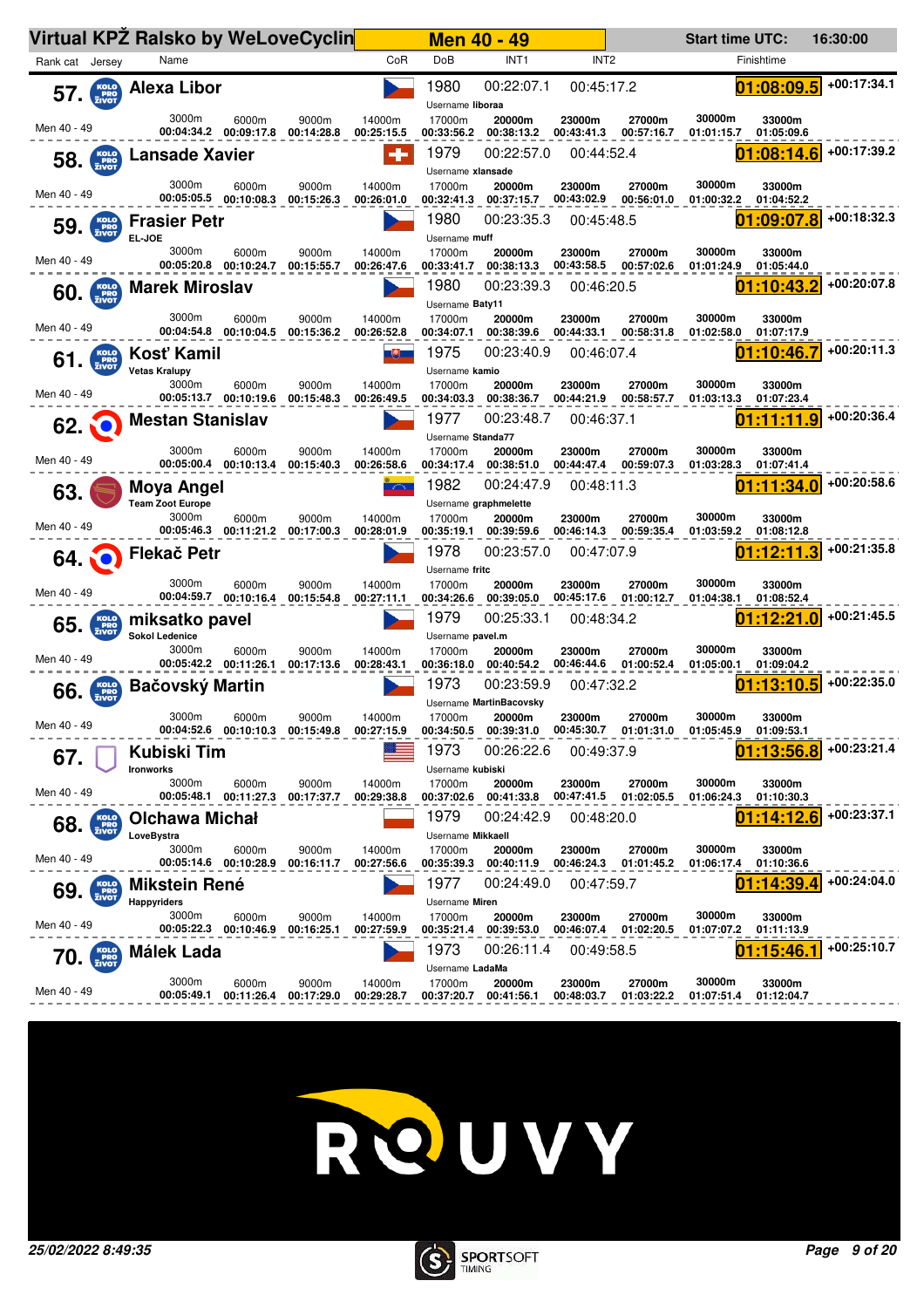|                 |                             | Virtual KPZ Ralsko by WeLoveCyclin |                                  |                                |                      |                      | <b>Men 40 - 49</b>              |                      |                      | <b>Start time UTC:</b> |                      | 16:30:00    |
|-----------------|-----------------------------|------------------------------------|----------------------------------|--------------------------------|----------------------|----------------------|---------------------------------|----------------------|----------------------|------------------------|----------------------|-------------|
| Rank cat Jersey |                             | Name                               |                                  |                                | CoR                  | <b>DoB</b>           | INT <sub>1</sub>                | INT <sub>2</sub>     |                      |                        | Finishtime           |             |
| 71.             | KOLO<br>PRO<br>ZIVOT        | <b>Salamon Wieslaw</b>             |                                  |                                |                      | 1976                 | 00:23:58.1                      | 00:46:41.9           |                      |                        | 01:16:02.9           | +00:25:27.5 |
|                 |                             |                                    |                                  |                                |                      | Username wiesio      |                                 |                      |                      |                        |                      |             |
| Men 40 - 49     |                             | 3000m                              | 6000m<br>00:09:54.1              | 9000m<br>00:15:17.4            | 14000m<br>00:27:10.7 | 17000m<br>00:34:56.1 | 20000m<br>00:39:26.3            | 23000m<br>00:45:04.5 | 27000m<br>01:03:47.4 | 30000m<br>01:08:07.6   | 33000m<br>01:12:25.6 |             |
| 72.             | KOLO<br>PRO<br>ZIVOT        | <b>Fagel Sander</b>                |                                  |                                |                      | 1976                 | 00:25:26.7                      | 00:50:45.0           |                      |                        | 01:16:29.7           | +00:25:54.2 |
|                 |                             | Giro di kika<br>3000m              |                                  |                                |                      | 17000m               | Username SanderFagel            |                      |                      | 30000m                 |                      |             |
| Men 40 - 49     |                             |                                    | 6000m<br>00:05:09.8   00:10:32.7 | 9000m<br>00:16:32.2            | 14000m<br>00:28:44.2 | 00:36:57.1           | 20000m<br>00:41:42.9            | 23000m<br>00:48:40.2 | 27000m<br>01:03:55.7 | 01:08:36.2             | 33000m<br>01:12:56.0 |             |
|                 | $73.$ $\frac{KOLO}{ZIVOT}$  | Gros Frédéric                      |                                  |                                |                      | 1974                 | 00:28:56.4                      | 00:54:27.7           |                      |                        | 01:19:20.4           | +00:28:44.9 |
|                 |                             | 3000m                              |                                  |                                |                      | Username Jumico      |                                 |                      |                      | 30000m                 |                      |             |
| Men 40 - 49     |                             |                                    | 6000m<br>00:06:29.9 00:13:01.6   | 9000m<br>00:19:41.2            | 14000m<br>00:32:23.0 | 17000m<br>00:41:05.3 | 20000m<br>00:46:29.3            | 23000m<br>00:52:29.1 | 27000m<br>01:06:44.8 | 01:11:19.9             | 33000m<br>01:15:42.3 |             |
| 74.             | KOLO<br>PRO<br>ZIVOT        | <b>Karaffa Marek</b>               |                                  |                                |                      | 1977                 | 00:27:33.9                      | 00:52:59.4           |                      |                        | :22:30.6             | +00:31:55.2 |
|                 |                             |                                    |                                  |                                |                      | Username kmarco      |                                 |                      |                      |                        |                      |             |
| Men 40 - 49     |                             | 3000m                              | 6000m<br>00:05:55.4 00:11:41.6   | 9000m<br>00:17:56.3            | 14000m<br>00:30:51.6 | 17000m<br>00:39:40.6 | 20000m<br>00:44:27.8            | 23000m<br>00:51:05.3 | 27000m<br>01:09:40.0 | 30000m<br>01:14:10.9   | 33000m<br>01:18:34.4 |             |
| 75.             | KOLO<br>PRO<br>ZIVOT        | horn jack                          |                                  |                                |                      | 1976                 | 00:43:55.7                      | 01:04:34.4           |                      |                        | :23:39.3             | +00:33:03.9 |
|                 |                             | Polska Grupa Rowerowa London       |                                  |                                |                      |                      | Username jacktrek-52madone      |                      |                      |                        |                      |             |
| Men 40 - 49     |                             | 3000m                              | 6000m<br>00:27:24.4 00:32:25.0   | 9000m<br>00:37:37.9            | 14000m<br>00:46:59.9 | 17000m               | 20000m<br>00:53:00.2 00:57:34.9 | 23000m<br>01:02:51.7 | 27000m<br>01:12:14.9 | 30000m<br>01:16:30.0   | 33000m<br>01:20:32.6 |             |
| 76.             | <b>KOLO</b><br>PRO<br>ZIVOT | Havran Jiří                        |                                  |                                |                      | 1982                 | 00:29:39.8                      | 00:56:09.0           |                      |                        | :26:32.4             | +00:35:57.0 |
|                 |                             | <b>OCK Osík</b>                    |                                  |                                |                      | Username jirihavran  |                                 |                      |                      |                        |                      |             |
| Men 40 - 49     |                             | 3000m                              | 6000m<br>00:06:21.6 00:12:59.5   | 9000m<br>00:19:59.6            | 14000m<br>00:33:07.5 | 17000m<br>00:41:55.1 | 20000m<br>00:47:00.0            | 23000m<br>00:54:01.2 | 27000m<br>01:13:16.3 | 30000m<br>01:18:17.0   | 33000m<br>01:22:39.0 |             |
|                 | KOLO<br>PRO<br>ZIVOT        | Wójcik Krystian                    |                                  |                                |                      | 1975                 |                                 |                      |                      |                        | <b>DNF</b>           |             |
|                 |                             | <b>SUP Team</b>                    |                                  |                                |                      |                      | Username krystian1975           |                      |                      |                        |                      |             |
| Men 40 - 49     |                             | 3000m                              | 6000m                            | 9000m                          | 14000m               | 17000m               | 20000m                          | 23000m               | 27000m               | 30000m                 | 33000m               |             |
|                 | KOLO<br>PRO<br>ŽIVOT        | Dvořák Jan                         |                                  |                                |                      | 1979                 | 00:19:50.4                      |                      |                      |                        | <b>DNF</b>           |             |
|                 |                             | SpectrumBike Č.Budějovice          |                                  |                                |                      | Username hadvo       |                                 |                      |                      |                        |                      |             |
| Men 40 - 49     |                             | 3000m                              | 6000m                            | 9000m<br>00:09:23.7 00:13:57.3 | 14000m<br>00:22:27.5 | 17000m<br>00:27:50.3 | 20000m<br>00:31:41.4            | 23000m               | 27000m               | 30000m                 | 33000m               |             |
|                 |                             | Stěpaník Bedřich                   |                                  |                                |                      | 1973                 | 00:23:59.8                      |                      |                      |                        | <b>DNF</b>           |             |
|                 |                             | Force Fojtík Willer Team           |                                  |                                |                      | Username beda        |                                 |                      |                      |                        |                      |             |
| Men 40 - 49     |                             | 3000m                              | 6000m<br>00:05:03.7 00:10:19.6   | 9000m<br>00:16:06.6            | 14000m<br>00:27:08.0 | 17000m<br>00:34:11.3 | 20000m<br>00:38:43.4            | 23000m               | 27000m               | 30000m                 | 33000m               |             |
|                 |                             | <b>Kalina Miroslav</b>             |                                  |                                |                      | 1982                 | 00:23:19.0                      |                      |                      |                        | <b>DNF</b>           |             |
|                 |                             | <b>SPORTICUS team</b>              |                                  |                                |                      | Username mirekkalina |                                 |                      |                      |                        |                      |             |
| Men 40 - 49     |                             | 3000m                              | 6000m<br>00:05:01.5 00:10:09.3   | 9000m<br>00:15:35.4            | 14000m               | 17000m               | 20000m                          | 23000m               | 27000m               | 30000m                 | 33000m               |             |



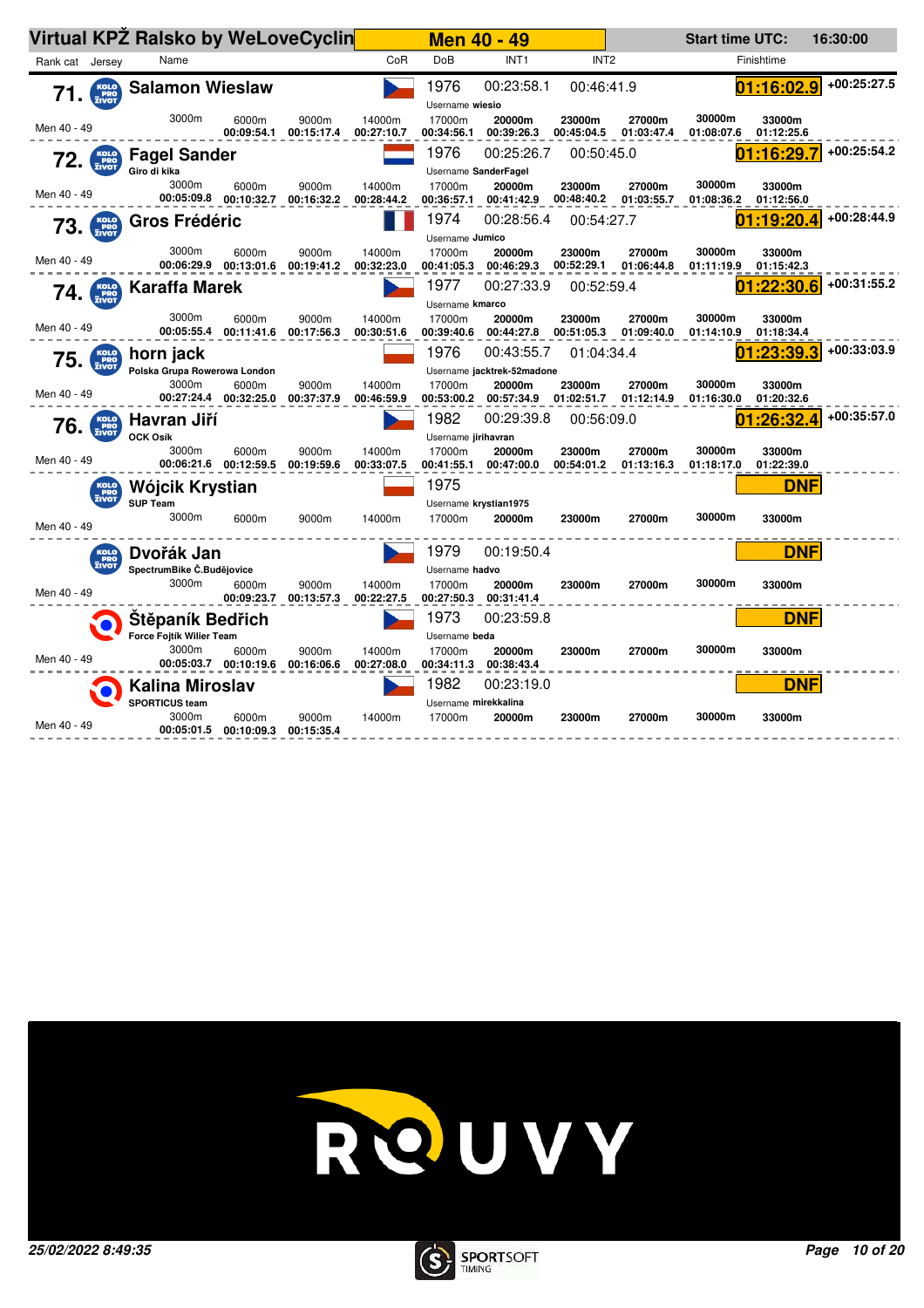|                                    | Virtual KPZ Ralsko by WeLoveCyclin                   |                                           |                     |                      |                              | <b>Men 50 - 59</b>                  |                          |                                 | <b>Start time UTC:</b> |                          | 16:30:00      |
|------------------------------------|------------------------------------------------------|-------------------------------------------|---------------------|----------------------|------------------------------|-------------------------------------|--------------------------|---------------------------------|------------------------|--------------------------|---------------|
| Rank cat Jersey                    | Name                                                 |                                           |                     | CoR                  | DoB                          | INT <sub>1</sub>                    | INT <sub>2</sub>         |                                 |                        | Finishtime               |               |
| 1.<br>UICK-STEP                    | <b>Snyder Nelson</b><br>Raceperre                    |                                           |                     |                      | 1971                         | 00:17:29.1<br>Username nelsonsnyder | 00:34:01.0               |                                 |                        | 00:50:43.9               | +00:00:00.0   |
| Men 50 - 59                        | 3000m<br>00:03:59.6                                  | 6000m<br>00:08:06.8                       | 9000m<br>00:12:19.9 | 14000m<br>00:19:59.5 | 17000m<br>00:24:46.1         | 20000m<br>00:28:23.8                | 23000m<br>00:32:37.1     | 27000m<br>00:41:01.3            | 30000m<br>00:44:36.0   | 33000m<br>00:48:07.6     |               |
| KOLO<br>PRO<br>ZIVOT<br>2.         | <b>Baldoni Alessandro</b><br><b>SBS</b>              |                                           |                     |                      | 1967<br>Username lordkeforal | 00:19:09.5                          | 00:37:08.7               |                                 |                        | 00:55:37.6               | +00:04:53.7   |
| Men 50 - 59                        | 3000m<br>00:04:24.0                                  | 6000m<br>00:08:47.2                       | 9000m<br>00:13:14.6 | 14000m<br>00:21:46.8 | 17000m<br>00:27:21.2         | 20000m<br>00:31:09.1                | 23000m<br>00:35:41.5     | 27000m<br>00:45:39.9            | 30000m<br>00:49:16.7   | 33000m<br>00:52:51.2     |               |
| KOLO<br>PRO<br>ZIVOT<br>3.         | <b>Flensborg Stig</b><br><b>LADA World</b>           |                                           |                     |                      | 1964<br>Username Stig_F      | 00:19:05.3                          | 00:37:09.0               |                                 |                        | 00:55:37.9               | +00:04:54.0   |
| Men 50 - 59                        | 3000m                                                | 6000m<br>00:04:19.3 00:08:38.4            | 9000m<br>00:13:08.5 | 14000m<br>00:21:46.0 | 17000m<br>00:27:10.1         | 20000m<br>00:31:02.1                | 23000m<br>00:35:41.6     | 27000m<br>00:45:36.2            | 30000m<br>00:49:16.5   | 33000m<br>00:52:51.2     |               |
| 4.                                 | mckay mark<br>Échappée                               |                                           |                     | <u>NZ</u><br>ZN      | 1967                         | 00:19:44.1<br>Username EchappeeCC   | 00:38:09.6               |                                 |                        | 00:56:41.8               | +00:05:57.9   |
| Men 50 - 59                        | 3000m                                                | 6000m<br>00:04:34.4 00:09:04.6            | 9000m<br>00:13:45.1 | 14000m<br>00:22:32.7 | 17000m<br>00:27:56.3         | 20000m<br>00:31:53.5                | 23000m<br>00:36:37.1     | 27000m<br>00:46:15.2            | 30000m<br>00:50:01.2   | 33000m<br>00:53:44.2     |               |
| 5.                                 | Körner Roman                                         |                                           |                     |                      | 1968<br>Username romankorner | 00:20:49.6                          | 00:39:18.2               |                                 |                        | 00:58:05.9               | +00:07:22.0   |
| Men 50 - 59                        | 3000m                                                | 6000m<br>00:05:11.6 00:09:55.4            | 9000m<br>00:14:32.7 | 14000m<br>00:23:34.5 | 17000m<br>00:29:11.3         | 20000m<br>00:33:07.4                | 23000m<br>00:37:48.2     | 27000m<br>00:47:42.7            | 30000m<br>00:51:34.5   | 33000m<br>00:55:20.4     |               |
| 6.                                 | <b>Rump Marcel</b><br><b>Cycle for Hope</b>          |                                           |                     |                      | 1966<br>Username mrump       | 00:20:47.4                          | 00:39:17.1               |                                 |                        | 00:58:06.0               | +00:07:22.1   |
| Men 50 - 59                        | 3000m<br>00:05:00.9                                  | 6000m<br>00:09:50.0                       | 9000m<br>00:14:30.8 | 14000m<br>00:23:29.2 | 17000m<br>00:29:07.7         | 20000m<br>00:33:01.5                | 23000m<br>00:37:47.2     | 27000m<br>00:47:57.9            | 30000m<br>00:51:40.6   | 33000m<br>00:55:20.0     |               |
| KOLO<br>PRO<br>ZIVOT               | Fojt Milič<br><b>PSG Mechanix</b>                    |                                           |                     |                      | 1972<br>Username muldator    | 00:19:40.2                          | 00:39:07.4               |                                 |                        | 00:58:07.9               | +00:07:24.0   |
| Men 50 - 59                        | 3000m<br>00:04:10.9                                  | 6000m<br>00:08:31.1                       | 9000m<br>00:13:11.5 | 14000m<br>00:22:28.5 | 17000m<br>00:28:41.9         | 20000m<br>00:32:46.0                | 23000m<br>00:37:32.6     | 27000m<br>00:47:56.5            | 30000m<br>00:51:40.4   | 33000m<br>00:55:20.1     |               |
| KOLO<br>PRO<br>ZIVOT<br>8.         | <b>Bednar Tomas</b>                                  |                                           |                     |                      | 1970                         | 00:20:20.1                          | 00:39:18.2               |                                 |                        | 00:58:50.6               | +00:08:06.7   |
| Men 50 - 59                        | <b>Cisty sport</b><br>3000m                          | 6000m                                     | 9000m               | 14000m               | Username Betomas<br>17000m   | 20000m                              | 23000m                   | 27000m                          | 30000m                 | 33000m                   |               |
|                                    | gallez olivier                                       | 00:04:43.2 00:09:19.9                     | 00:14:02.1          | 00:23:08.1           | 00:28:53.5<br>1970           | 00:32:55.1<br>00:20:14.6            | 00:37:47.9<br>00:39:17.4 | 00:48:31.0                      | 00:52:15.8             | 00:55:58.6<br>00:58:51.5 | +00:08:07.6   |
| KOLO<br>PRO<br>ZIVOT<br>9.         |                                                      |                                           |                     |                      | Username oliv1407            |                                     |                          |                                 |                        |                          |               |
| Men 50 - 59                        | 3000m<br>00:04:49.6                                  | 6000m<br>00:09:19.7                       | 9000m<br>00:13:59.4 | 14000m<br>00:23:06.1 | 17000m                       | 20000m<br>00:28:49.2 00:32:51.1     | 23000m<br>00:37:44.7     | 27000m<br>00:48:15.9            | 30000m<br>00:52:10.8   | 33000m<br>00:55:58.7     |               |
| KOLO<br>PRO<br>ZIVOT<br>10.        | <b>Krtko Jan</b>                                     |                                           |                     | 电量                   | 1970<br>Username janko51     | 00:20:31.1                          | 00:39:29.6               |                                 |                        | 00:59:15.6               | $+00:08:31.7$ |
| Men 50 - 59                        | 3000m                                                | 6000m<br>00:04:42.4 00:09:17.7 00:14:05.4 | 9000m               | 14000m<br>00:23:15.1 | 17000m<br>00:29:03.0         | 20000m<br>00:33:03.4                | 23000m<br>00:37:59.0     | 27000m<br>00:48:38.2            | 30000m<br>00:52:27.7   | 33000m                   |               |
| <b>KOLO</b><br>PRO<br>ZIVOT<br>11. | marcenaro marco<br><b>GC QUINTO AL MARE</b>          |                                           |                     |                      | 1964<br>Username motto       | 00:20:39.2                          | 00:40:23.7               |                                 |                        | 01:01:03.4               | +00:10:19.5   |
| Men 50 - 59                        | 3000m<br>00:04:19.0                                  | 6000m<br>00:08:47.6                       | 9000m<br>00:13:41.1 | 14000m<br>00:23:29.2 | 17000m<br>00:29:41.1         | 20000m<br>00:33:51.0                | 23000m                   | 27000m<br>00:38:49.9 00:49:55.1 | 30000m<br>00:53:58.3   | 33000m<br>00:58:02.1     |               |
| $12.$ $\frac{KOLO}{ZIVOT}$         | Klán Jan                                             |                                           |                     |                      | 1963<br>Username jan.cz      | 00:20:48.8                          | 00:40:58.2               |                                 | 01                     | :01:26.8                 | +00:10:42.9   |
| Men 50 - 59                        | 3000m<br>00:04:42.3                                  | 6000m<br>00:09:24.7                       | 9000m<br>00:14:15.6 | 14000m<br>00:23:43.7 | 17000m                       | 20000m<br>00:29:49.1 00:34:08.5     | 23000m                   | 27000m<br>00:39:22.1 00:50:31.5 | 30000m<br>00:54:35.6   | 33000m<br>00:58:30.8     |               |
| KOLO<br>PRO<br>ZIVOT<br>13.        | <b>Bartoš Jiří</b>                                   |                                           |                     |                      | 1965<br>Username jiri_bartos | 00:21:05.6                          | 00:40:56.4               |                                 |                        | :01:35.0                 | +00:10:51.1   |
| Men 50 - 59                        | 3000m<br>00:04:46.6                                  | 6000m<br>00:09:35.8                       | 9000m<br>00:14:28.7 | 14000m<br>00:23:56.5 | 17000m<br>00:30:12.2         | 20000m<br>00:34:17.3                | 23000m<br>00:39:23.1     | 27000m<br>00:50:40.7            | 30000m<br>00:54:37.5   | 33000m<br>00:58:31.6     |               |
| 14.                                | <b>Panoch Venca</b><br><b>BIKETEAM TJ Zlaté Hory</b> |                                           |                     |                      | 1969<br>Username wenca       | 00:20:46.0                          | 00:40:23.5               |                                 |                        | :01:59.2                 | $+00:11:15.3$ |
| Men 50 - 59                        | 3000m                                                | 6000m<br>00:04:43.4 00:09:23.1            | 9000m<br>00:14:15.4 | 14000m<br>00:23:34.4 | 17000m<br>00:29:34.7         | 20000m<br>00:33:50.0                | 23000m<br>00:38:49.7     | 27000m<br>00:50:52.9            | 30000m<br>00:54:54.8   | 33000m<br>00:58:51.7     |               |



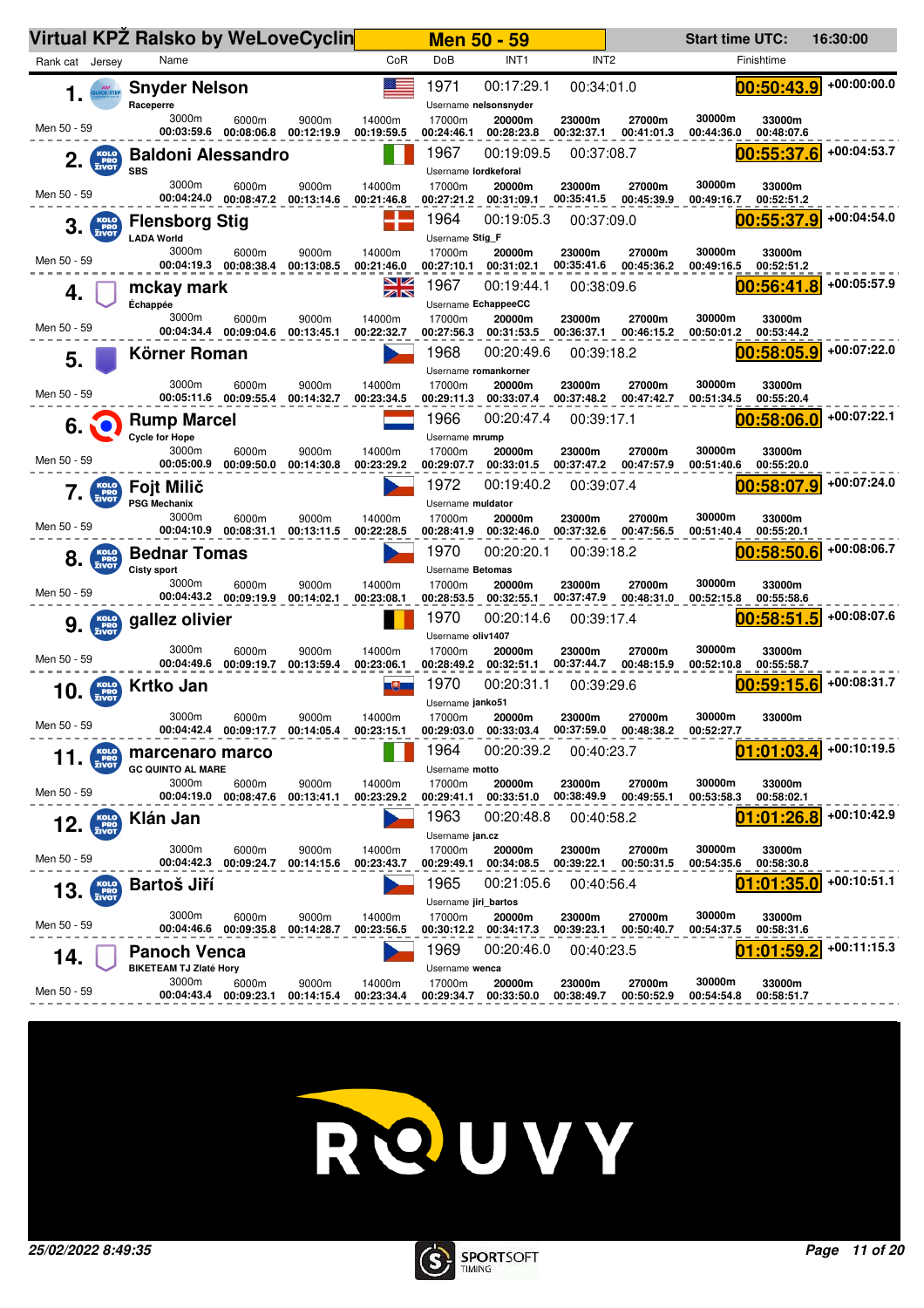|                            |                             | Virtual KPZ Ralsko by WeLoveCyclin                        |                                 |                     |                      |                                              | <b>Men 50 - 59</b>                        |                          |                      | <b>Start time UTC:</b> |                          | 16:30:00    |
|----------------------------|-----------------------------|-----------------------------------------------------------|---------------------------------|---------------------|----------------------|----------------------------------------------|-------------------------------------------|--------------------------|----------------------|------------------------|--------------------------|-------------|
| Rank cat Jersey            |                             | Name                                                      |                                 |                     | CoR                  | DoB                                          | INT <sub>1</sub>                          | INT <sub>2</sub>         |                      |                        | Finishtime               |             |
| $15.$ $\frac{KolO}{ZIVOT}$ |                             | <b>Bourne Mark</b><br><b>RTWCC</b>                        |                                 |                     | ▧▨<br>ZK             | 1969<br>Username mbourne69                   | 00:21:37.3                                | 00:41:48.5               |                      |                        | 01:02:19.9               | +00:11:36.0 |
| Men 50 - 59                |                             | 3000m<br>00:04:46.5                                       | 6000m<br>00:09:36.8             | 9000m<br>00:14:39.6 | 14000m<br>00:24:34.1 | 17000m<br>00:30:38.8                         | 20000m<br>00:34:50.7                      | 23000m<br>00:40:10.8     | 27000m<br>00:51:23.3 | 30000m<br>00:55:24.0   | 33000m<br>00:59:18.1     |             |
| 16.                        |                             | <b>Kirkpatrick Stephen</b><br>34 Nomads                   |                                 |                     | NK<br>AK             | 1963                                         | 00:21:29.5<br>Username stephenkirkpatrick | 00:41:35.5               |                      |                        | 01:02:21.3               | +00:11:37.4 |
| Men 50 - 59                |                             | 3000m                                                     | 6000m<br>00:04:43.4 00:09:32.0  | 9000m<br>00:14:35.7 | 14000m<br>00:24:24.1 | 17000m<br>00:30:34.6                         | 20000m<br>00:34:47.6                      | 23000m<br>00:39:59.5     | 27000m<br>00:51:34.3 | 30000m<br>00:55:32.4   | 33000m<br>00:59:23.2     |             |
| 17.                        |                             | <b>Mottl Martin</b>                                       |                                 |                     |                      | 1970<br>Username Martin336                   | 00:21:08.4                                | 00:41:22.2               |                      |                        | :02:36.4                 | +00:11:52.5 |
| Men 50 - 59                |                             | 3000m                                                     | 6000m<br>00:04:45.1 00:09:25.6  | 9000m<br>00:14:22.0 | 14000m<br>00:24:01.3 | 17000m<br>00:30:20.8                         | 20000m<br>00:34:31.0                      | 23000m<br>00:39:45.0     | 27000m<br>00:51:47.3 | 30000m<br>00:55:39.3   | 33000m<br>00:59:29.2     |             |
| 18.                        | $\infty$                    | <b>Blanco Daniel</b><br><b>BIKESTRADA</b>                 |                                 |                     | 高                    | 1968<br>Username cocolino                    | 00:21:27.1                                | 00:41:35.2               |                      |                        | 01:02:44.0               | +00:12:00.1 |
| Men 50 - 59                |                             | 3000m                                                     | 6000m<br>00:04:50.6 00:09:41.0  | 9000m<br>00:14:44.7 | 14000m<br>00:24:18.8 | 17000m                                       | 20000m<br>00:30:38.7 00:34:47.5           | 23000m<br>00:40:00.8     | 27000m<br>00:51:46.3 | 30000m<br>00:55:40.4   | 33000m<br>00:59:34.4     |             |
| 19.                        | <b>Santini</b>              | <b>Bahn Carsten</b><br>les déjantés du coteaux            |                                 |                     |                      | 1972                                         | 00:23:05.3<br>Username carstenbahn        | 00:43:03.8               |                      |                        | 01:03:40.8               | +00:12:56.8 |
| Men 50 - 59                |                             | 3000m                                                     | 6000m<br>00:06:09.7  00:11:08.3 | 9000m<br>00:16:24.1 | 14000m<br>00:26:07.2 | 17000m<br>00:31:57.8                         | 20000m<br>00:36:22.1                      | 23000m<br>00:41:27.8     | 27000m<br>00:53:01.6 | 30000m<br>00:57:05.4   | 33000m<br>01:00:54.2     | +00:14:20.2 |
| 20.                        | KOLO<br>PRO<br>ZIVOT        | Kříž Jiří<br>Cyklo Jiřička<br>3000m                       | 6000m                           | 9000m               | 14000m               | 1968<br>Username Krizek<br>17000m            | 00:21:49.0<br>20000m                      | 00:42:51.6<br>23000m     | 27000m               | 30000m                 | :05:04<br>33000m         |             |
| Men 50 - 59                |                             |                                                           | 00:04:39.3 00:09:25.9           | 00:14:33.8          | 00:24:46.1           | 00:31:24.9<br>1971                           | 00:35:44.3<br>00:21:26.7                  | 00:41:11.7<br>00:41:36.0 | 00:53:59.0           | 00:58:01.4             | 01:01:57.3<br>01:05:05.6 | +00:14:21.7 |
| 21.                        | KOLO<br>PRO<br>ZIVOT        | Lochman Jiří<br><b>Ergo Liberec</b><br>3000m              | 6000m                           | 9000m               | 14000m               | Username lochmic<br>17000m                   | 20000m                                    | 23000m                   | 27000m               | 30000m                 | 33000m                   |             |
| Men 50 - 59                |                             |                                                           | 00:04:46.5 00:09:36.9           | 00:14:34.5          | 00:24:19.0           | 00:30:28.6                                   | 00:34:39.6                                | 00:39:53.7               | 00:54:14.4           | 00:58:09.3             | 01:02:00.4               |             |
| 22.                        | <b>KOLO</b><br>PRO<br>ZIVOT | Young John<br><b>MRCC</b>                                 |                                 |                     | $z \propto$          | 1965<br>Username JJY-MRCC                    | 00:22:10.1                                | 00:43:16.1               |                      |                        | 01:05:07.3               | +00:14:23.4 |
| Men 50 - 59                |                             | 3000m                                                     | 6000m<br>00:04:48.3 00:09:44.1  | 9000m<br>00:15:01.6 | 14000m<br>00:25:17.4 | 17000m<br>00:31:43.3                         | 20000m<br>00:36:10.0                      | 23000m<br>00:41:34.7     | 27000m<br>00:53:32.1 | 30000m<br>00:57:54.1   | 33000m<br>01:01:57.2     |             |
| $23.$ $\frac{KolO}{ZIVOT}$ |                             | <b>Fandel Chris</b>                                       |                                 |                     |                      | 1966<br>Username cjfandel                    | 00:21:50.2                                | 00:42:48.6               |                      |                        | 01:05:36.4               | +00:14:52.5 |
| Men 50 - 59                |                             | 3000m                                                     | 6000m<br>00:04:35.2 00:09:17.0  | 9000m<br>00:14:23.5 | 14000m<br>00:24:44.1 | 17000m<br>00:31:25.0                         | 20000m<br>00:35:40.6                      | 23000m<br>00:41:06.2     | 27000m<br>00:54:19.1 | 30000m<br>00:58:22.6   | 33000m<br>01:02:19.3     |             |
| 24.                        | <b>PRO</b><br>ZIVOT         | <b>Vilpellet Christian</b><br><b>Cyclo Club Lecelles</b>  |                                 |                     |                      | 1969                                         | 00:22:17.4<br>Username ChristianV59       | 00:43:15.9               |                      |                        | :05:39.3                 | +00:14:55.4 |
| Men 50 - 59                |                             | 3000m<br>00:04:50.3                                       | 6000m<br>00:09:45.9             | 9000m<br>00:14:53.9 | 14000m<br>00:25:20.7 | 17000m<br>00:32:02.6<br>1972                 | 20000m<br>00:36:20.9<br>00:22:18.6        | 23000m<br>00:41:33.8     | 27000m<br>00:54:19.3 | 30000m<br>00:58:22.6   | 33000m<br>01:02:25.5     | +00:15:11.2 |
| 25.                        |                             | Zakrajsek Gorazd<br>Gorazd.zakrajsek@hotmail.com<br>3000m | 6000m                           | 9000m               | 14000m               | Username GorazdZak<br>17000m                 | 20000m                                    | 00:43:15.6<br>23000m     | 27000m               | 30000m                 | 01:05:55<br>33000m       |             |
| Men 50 - 59                |                             | 00:04:57.7                                                | 00:09:59.5                      | 00:15:12.1          | 00:25:21.7           | 00:31:49.4                                   | 00:36:12.9                                | 00:41:34.8               | 00:54:35.8           | 00:58:43.6             | 01:02:47.0               |             |
| 26.                        | <b>PRO</b>                  | Walsh Gar<br>CCC                                          |                                 |                     |                      | 1967<br>Username derrydingle                 | 00:22:22.4                                | 00:43:31.9               |                      |                        | :05:56.6                 | +00:15:12.7 |
| Men 50 - 59                |                             | 3000m<br>00:04:54.5                                       | 6000m<br>00:09:50.3             | 9000m<br>00:15:03.3 | 14000m<br>00:25:27.5 | 17000m<br>00:32:02.9                         | 20000m<br>00:36:21.1                      | 23000m<br>00:41:47.1     | 27000m<br>00:54:34.6 | 30000m<br>00:58:43.7   | 33000m<br>01:02:46.6     |             |
| 27.                        | <b>PRO</b><br>ZIVOT         | Löbel Arnošt                                              |                                 |                     |                      | 1963                                         | 00:23:16.1                                | 00:44:24.2               |                      |                        | 01<br>:06:01             | +00:15:17.5 |
| Men 50 - 59                |                             | NEBC p/b Cycle Loft<br>3000m<br>00:05:06.9                | 6000m<br>00:10:20.8             | 9000m<br>00:15:47.7 | 14000m<br>00:26:11.3 | Username arnostlobel<br>17000m<br>00:32:55.4 | 20000m<br>00:37:13.9                      | 23000m<br>00:42:42.6     | 27000m<br>00:54:54.1 | 30000m<br>00:58:58.9   | 33000m<br>01:02:57.2     |             |
| 28.                        | KOLO<br>PRO<br>ZIVOT        | <b>Rinn Petr</b><br>Musher club Český ráj                 |                                 |                     |                      | 1966<br>Username petrxxll                    | 00:21:49.5                                | 00:42:55.8               |                      |                        | :06:12.<br>8             | +00:15:28.9 |
| Men 50 - 59                |                             | 3000m<br>00:04:48.5                                       | 6000m<br>00:09:43.1             | 9000m<br>00:14:45.0 | 14000m<br>00:24:46.0 | 17000m<br>00:31:18.0                         | 20000m<br>00:35:32.4                      | 23000m<br>00:41:08.7     | 27000m<br>00:54:49.6 | 30000m<br>00:58:59.0   | 33000m<br>01:02:58.0     |             |



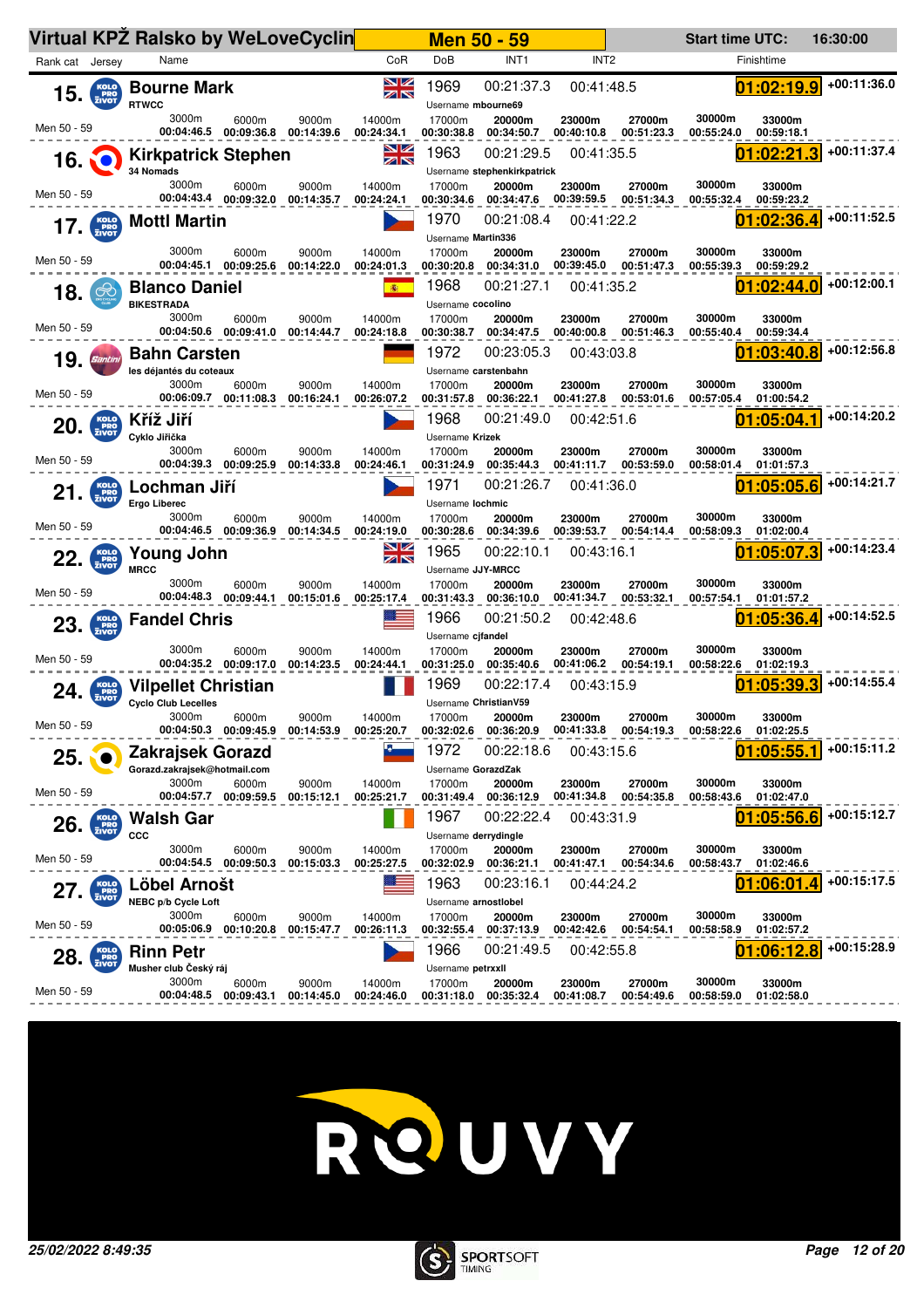|                                          |                             | Virtual KPZ Ralsko by WeLoveCyclin                         |                                |                                           |                      | <b>Men 50 - 59</b>             |                                               |                      |                                 | <b>Start time UTC:</b> |                                  | 16:30:00    |
|------------------------------------------|-----------------------------|------------------------------------------------------------|--------------------------------|-------------------------------------------|----------------------|--------------------------------|-----------------------------------------------|----------------------|---------------------------------|------------------------|----------------------------------|-------------|
| Rank cat Jersey                          |                             | Name                                                       |                                |                                           | CoR                  | DoB                            | INT <sub>1</sub>                              | INT <sub>2</sub>     |                                 |                        | Finishtime                       |             |
| 29.                                      | KOLO<br>PRO<br>ZIVOT        | bedard gilles<br>vcmm                                      |                                |                                           |                      | 1970<br>Username gilles2404    | 00:22:44.8                                    | 00:44:29.3           |                                 |                        | 01:06:35.9                       | +00:15:52.0 |
| Men 50 - 59                              |                             | 3000m<br>00:04:50.5                                        | 6000m<br>00:10:01.2            | 9000m<br>00:15:19.0                       | 14000m<br>00:25:55.0 | 17000m<br>00:33:12.5           | 20000m<br>00:37:31.0                          | 23000m<br>00:42:51.0 | 27000m<br>00:55:31.4            | 30000m<br>00:59:30.4   | 33000m<br>01:03:21.3             |             |
| $30.$ $\frac{\text{KOLO}}{\text{ZIVOT}}$ |                             | martel Steeve                                              |                                |                                           | I÷                   | 1971<br>Username AXL1          | 00:25:58.0                                    | 00:45:57.3           |                                 |                        | 01:07:05.5                       | +00:16:21.6 |
| Men 50 - 59                              |                             | 3000m<br>00:08:53.5                                        | 6000m<br>00:13:46.3            | 9000m<br>00:18:51.9                       | 14000m<br>00:28:54.5 | 17000m<br>00:35:05.9           | 20000m<br>00:39:14.0                          | 23000m<br>00:44:20.0 | 27000m<br>00:56:09.0            | 30000m<br>01:00:10.9   | 33000m<br>01:04:05.9             |             |
| 31.                                      |                             | <b>Matas David</b><br>Penya Ciclista Cervera               |                                |                                           | (图)                  | 1968<br>Username davidmatas    | 00:23:06.5                                    | 00:44:29.9           |                                 |                        | 01:07:09.2                       | +00:16:25.3 |
| Men 50 - 59                              |                             | 3000m                                                      | 6000m<br>00:05:01.7 00:10:13.5 | 9000m<br>00:15:36.2                       | 14000m<br>00:26:07.0 | 17000m<br>00:32:47.1           | 20000m<br>00:37:01.4                          | 23000m<br>00:42:45.8 | 27000m<br>00:55:56.4            | 30000m<br>01:00:02.7   | 33000m<br>01:04:01.7             |             |
| $32.$ $\frac{KOLO}{ZIVOT}$               |                             | <b>Spinley Colin</b>                                       |                                |                                           | NK<br>AR             | 1968<br>Username BigC-1        | 00:25:04.0                                    | 00:46:10.9           |                                 |                        | 01:07:17.7                       | +00:16:33.8 |
| Men 50 - 59                              |                             | 3000m<br>00:06:44.3                                        | 6000m<br>00:12:09.1            | 9000m<br>00:17:41.8                       | 14000m<br>00:28:13.8 | 17000m<br>00:34:41.5           | 20000m<br>00:39:02.9                          | 23000m<br>00:44:27.1 | 27000m<br>00:56:08.9            | 30000m<br>01:00:14.0   | 33000m<br>01:04:10.8             | +00:17:21.3 |
| 33.                                      | KOLO<br>PRO<br>ZIVOT        | Lukeš Jiří<br>KČC BC Sport Semily<br>3000m                 |                                |                                           |                      | 1972<br>Username jplukes       | 00:24:11.3                                    | 00:45:24.6           |                                 | D1<br>30000m           | :08:05.2                         |             |
| Men 50 - 59                              |                             |                                                            | 6000m<br>00:05:55.0 00:11:18.1 | 9000m<br>00:16:35.9                       | 14000m<br>00:27:15.8 | 17000m<br>00:33:56.6<br>1970   | 20000m<br>00:38:13.0<br>00:22:23.5            | 23000m<br>00:43:42.0 | 27000m<br>00:56:27.6            | 01:00:36.7<br>01       | 33000m<br>01:04:40.4<br>:08:18.3 | +00:17:34.4 |
| 34.                                      | KOLO<br>PRO<br>ZIVOT        | <b>Ward Eric</b><br><b>Mental Anguish Cycling</b><br>3000m | 6000m                          | 9000m                                     | 14000m               | Username e.b.ward8<br>17000m   | 20000m                                        | 00:44:11.6<br>23000m | 27000m                          | 30000m                 | 33000m                           |             |
| Men 50 - 59                              |                             |                                                            | 00:04:47.3 00:09:46.0          | 00:14:53.8                                | 00:25:27.8           | 00:32:27.9                     | 00:36:53.4                                    | 00:42:24.4           | 00:56:29.9                      | 01:00:52.6             | 01:05:00.8                       |             |
| 35.                                      | KOLO<br>PRO<br>ZIVOT        | <b>Subrt Michal</b>                                        |                                |                                           |                      | 1971<br>Username msubrt        | 00:25:04.9                                    | 00:47:09.4           |                                 |                        | 01:10:02.6                       | +00:19:18.7 |
| Men 50 - 59                              |                             | 3000m                                                      | 6000m<br>00:05:26.0 00:10:56.9 | 9000m<br>00:16:56.4                       | 14000m<br>00:28:13.9 | 17000m<br>00:35:08.9           | 20000m<br>00:39:42.4                          | 23000m<br>00:45:25.8 | 27000m<br>00:58:14.5            | 30000m<br>01:02:25.3   | 33000m<br>01:06:46.7             |             |
| 36.                                      | KOLO<br>PRO<br>ZIVOT        | Mareš Radek<br>Patry cycling team                          |                                |                                           |                      | 1969<br>Username radekmares    | 00:23:28.5                                    | 00:46:20.9           |                                 |                        | :11:20.7                         | +00:20:36.8 |
| Men 50 - 59                              |                             | 3000m<br>00:04:47.3                                        | 6000m<br>00:09:55.3            | 9000m<br>00:15:35.7                       | 14000m<br>00:26:39.7 | 17000m<br>00:33:52.2           | 20000m<br>00:38:30.7                          | 23000m<br>00:44:31.2 | 27000m<br>00:59:16.0            | 30000m<br>01:03:34.4   | 33000m<br>01:07:50.5             |             |
| 37.                                      | <b>KOLO</b><br><b>ENOT</b>  | <b>BIROLINI CARLO</b><br><b>CUS BERGAMO ASD</b>            |                                |                                           |                      | 1972<br>Username biroka        | 00:24:10.4                                    | 00:47:11.9           |                                 |                        | 01:11:34.1                       | +00:20:50.2 |
| Men 50 - 59                              |                             | 3000m                                                      | 6000m<br>00:05:24.9 00:10:57.2 | 9000m<br>00:16:29.9                       | 14000m<br>00:27:25.2 | 17000m<br>00:34:31.5           | 20000m<br>00:39:20.3                          | 23000m<br>00:45:27.7 | 27000m<br>00:59:25.4            | 30000m<br>01:03:48.8   | 33000m<br>01:08:11.0             |             |
| 38.                                      | KOLO<br>PRO<br>ZIVOT        | Dardis paul<br><b>Donadea Wheelers</b>                     |                                |                                           |                      | 1969<br>Username pablo3090     | 00:24:19.4                                    | 00:48:25.7           |                                 |                        | :12:15.0                         | +00:21:31.1 |
| Men 50 - 59                              |                             | 3000m                                                      | 6000m                          | 9000m<br>00:05:02.6 00:10:21.4 00:15:57.6 | 14000m<br>00:27:46.3 | 17000m<br>00:35:17.1<br>1966   | 20000m<br>00:40:03.9<br>00:24:08.5            | 23000m               | 27000m<br>00:46:32.7 01:00:22.8 | 30000m<br>01:04:50.5   | 33000m<br>01:09:02.2             | +00:21:36.3 |
| 39.                                      | <b>KOLO</b><br>PRO<br>ZIVOT | Kocourek Ivo<br><b>Ghost MTB Team</b><br>3000m             | 6000m                          | 9000m                                     | 14000m               | Username K.O.C.O.U.R<br>17000m | 20000m                                        | 00:47:15.4<br>23000m | 27000m                          | 30000m                 | 01:12:20.2<br>33000m             |             |
| Men 50 - 59                              |                             |                                                            | 00:04:55.3 00:10:07.3          | 00:15:39.7                                | 00:27:14.1           | 00:34:49.8                     | 00:39:21.0                                    |                      | 00:45:27.0 01:01:00.3           | 01:05:13.5             | 01:09:14.4                       |             |
| 40.                                      |                             | Vyskočil Jaroslav                                          |                                |                                           |                      | 1968<br>Username jardav        | 00:24:10.4                                    | 00:47:45.1           |                                 | 01                     | :13:06.5                         | +00:22:22.6 |
| Men 50 - 59                              |                             | 3000m                                                      | 6000m<br>00:04:52.6 00:10:09.5 | 9000m<br>00:15:49.8                       | 14000m<br>00:27:37.4 | 17000m                         | 20000m<br>00:35:19.3 00:39:51.3               | 23000m               | 27000m<br>00:45:53.1 01:00:44.3 | 30000m<br>01:05:08.6   | 33000m<br>01:09:31.8             |             |
| 41.                                      | KOLO<br>PRO<br>ZIVOT        | <b>Hayden Crispin</b><br>None                              |                                |                                           | <u>NZ</u><br>ZN      | 1968                           | 00:24:44.3<br>Username stinkermonkey          | 00:47:49.6           |                                 |                        | :13:10.                          | +00:22:26.4 |
| Men 50 - 59                              |                             | 3000m                                                      | 6000m<br>00:04:59.6 00:10:17.5 | 9000m<br>00:15:58.6                       | 14000m<br>00:27:56.5 | 17000m<br>00:35:44.5           | 20000m<br>00:40:08.5                          | 23000m<br>00:45:59.3 | 27000m<br>01:01:11.8            | 30000m<br>01:05:32.8   | 33000m<br>01:09:41.9             |             |
|                                          | KOLO<br>PRO<br>ZIVOT        | <b>Benndorf Gerd</b><br><b>Donadea Wheelers</b>            |                                |                                           |                      | 1967                           | 00:27:06.3                                    | 00:50:36.8           |                                 |                        | :14:51                           | +00:24:07.8 |
| Men 50 - 59                              |                             | 3000m<br>00:07:27.4                                        | 6000m<br>00:13:08.6            | 9000m<br>00:19:07.2                       | 14000m<br>00:30:29.4 | 17000m<br>00:37:52.8           | Username gerdbenndorf<br>20000m<br>00:42:41.9 | 23000m<br>00:48:44.1 | 27000m<br>01:02:33.7            | 30000m<br>01:07:03.1   | 33000m<br>01:11:20.3             |             |



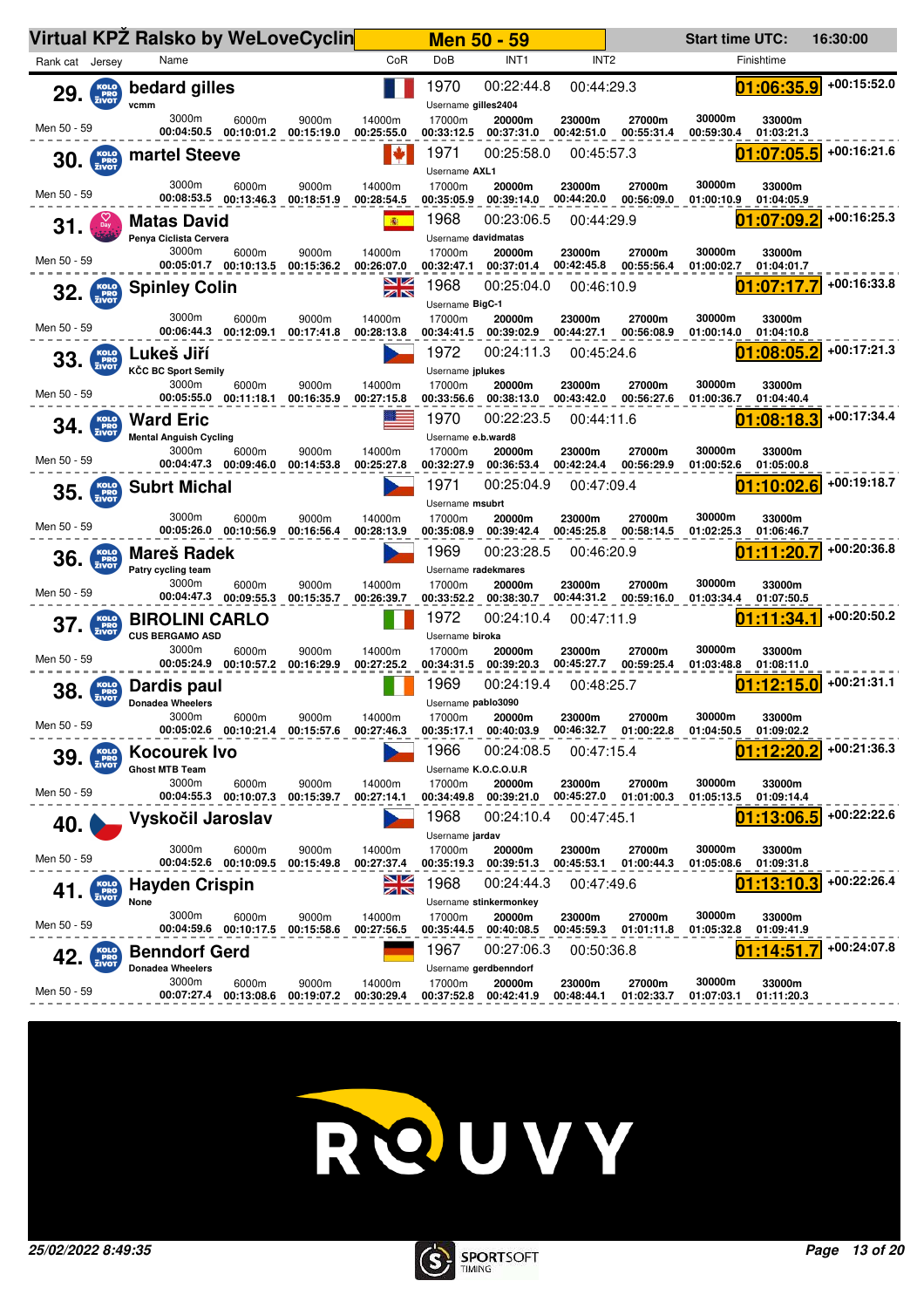| <b>DoB</b><br>INT <sub>2</sub><br>CoR<br>INT <sub>1</sub><br>Finishtime<br>Rank cat Jersey<br>Name<br>NK<br>AK<br>1966<br>00:28:47.7<br>01:25:24.6<br>00:55:15.6<br>Hilliam Ed<br>$43.$ $\frac{\text{Kolo}}{\text{2IVOT}}$<br><b>BCG</b><br>Username Ed<br>3000m<br>30000m<br>9000m<br>14000m<br>17000m<br>20000m<br>27000m<br>33000m<br>6000m<br>23000m<br>Men 50 - 59<br>00:05:32.2<br>00:11:48.8<br>00:18:25.3<br>00:32:23.1<br>00:46:25.5<br>00:53:14.8<br>01:17:00.1<br>00:41:16.6<br>01:12:17.7<br>01:21:36.3<br>1972<br>01:28:30.5<br>00:32:12.4<br>00:58:44.5<br><b>Hrdlicka Michal</b><br>$44.$ $\frac{\text{Kolo}}{\text{FRO}}$<br>Username BLooDiK<br>3000m<br>30000m<br>9000m<br>14000m<br>17000m<br>27000m<br>6000m<br>20000m<br>23000m<br>33000m<br>Men 50 - 59<br>00:07:22.2<br>00:14:21.5<br>00:56:34.1<br>00:21:35.1<br>00:44:41.3<br>00:49:40.0<br>01:16:08.9<br>01:20:41.2<br>00:35:54.8<br>01:24:59.2<br>1966<br><b>DNF</b><br>00:21:53.2<br><b>Mestek Mira</b><br>00:43:24.5<br><b>KOLO</b><br>PRO<br>ZIVOT<br><b>SP KOLO Specialized</b><br>Username 29mira<br>3000m<br>30000m<br>6000m<br>9000m<br>14000m<br>17000m<br>20000m<br>23000m<br>33000m<br>27000m<br>Men 50 - 59<br>00:04:35.1<br>00:09:18.5<br>00:14:23.6<br>00:31:57.6<br>00:41:41.6<br>00:25:04.3<br>00:36:13.6<br>1963<br><b>DNF</b><br><b>BACHEROT Gérard</b><br>KOLO<br>PRO<br>ZIVOT<br>Vélo Club Sulpicien<br>Username gerardmensoif<br>3000m<br>30000m<br>6000m<br>9000m<br>14000m<br>17000m<br>33000m<br>20000m<br>23000m<br>27000m<br>Men 50 - 59<br>1965<br>00:25:11.2<br><b>DNF</b><br><b>Pedersen Allan</b><br>Simonsvej<br>Username a.pedersen<br>3000m<br>30000m<br>9000m<br>14000m<br>17000m<br>33000m<br>6000m<br>20000m<br>23000m<br>27000m<br>Men 50 - 59<br>00:05:26.2<br>00:10:57.0<br>00:16:50.3<br>00:28:24.9<br>00:35:42.3<br>00:40:04.6<br>1969<br><b>DNF</b><br><b>Novotny Pavel</b><br>Username Pavel2020<br>3000m<br>30000m<br>9000m<br>14000m<br>6000m<br>17000m<br>23000m<br>27000m<br>33000m<br>20000m<br>Men 50 - 59<br>00:06:17.7<br>00:11:21.3<br>00:16:48.3 |  | Virtual KPZ Ralsko by WeLoveCyclin |  |  | Men 50 - 59 |  | <b>Start time UTC:</b> | 16:30:00      |
|---------------------------------------------------------------------------------------------------------------------------------------------------------------------------------------------------------------------------------------------------------------------------------------------------------------------------------------------------------------------------------------------------------------------------------------------------------------------------------------------------------------------------------------------------------------------------------------------------------------------------------------------------------------------------------------------------------------------------------------------------------------------------------------------------------------------------------------------------------------------------------------------------------------------------------------------------------------------------------------------------------------------------------------------------------------------------------------------------------------------------------------------------------------------------------------------------------------------------------------------------------------------------------------------------------------------------------------------------------------------------------------------------------------------------------------------------------------------------------------------------------------------------------------------------------------------------------------------------------------------------------------------------------------------------------------------------------------------------------------------------------------------------------------------------------------------------------------------------------------------------------------------------------------------------------------------------------------------------------------------------------------------------------------------------------------------------------|--|------------------------------------|--|--|-------------|--|------------------------|---------------|
|                                                                                                                                                                                                                                                                                                                                                                                                                                                                                                                                                                                                                                                                                                                                                                                                                                                                                                                                                                                                                                                                                                                                                                                                                                                                                                                                                                                                                                                                                                                                                                                                                                                                                                                                                                                                                                                                                                                                                                                                                                                                                 |  |                                    |  |  |             |  |                        |               |
|                                                                                                                                                                                                                                                                                                                                                                                                                                                                                                                                                                                                                                                                                                                                                                                                                                                                                                                                                                                                                                                                                                                                                                                                                                                                                                                                                                                                                                                                                                                                                                                                                                                                                                                                                                                                                                                                                                                                                                                                                                                                                 |  |                                    |  |  |             |  |                        | $+00:34:40.7$ |
|                                                                                                                                                                                                                                                                                                                                                                                                                                                                                                                                                                                                                                                                                                                                                                                                                                                                                                                                                                                                                                                                                                                                                                                                                                                                                                                                                                                                                                                                                                                                                                                                                                                                                                                                                                                                                                                                                                                                                                                                                                                                                 |  |                                    |  |  |             |  |                        |               |
|                                                                                                                                                                                                                                                                                                                                                                                                                                                                                                                                                                                                                                                                                                                                                                                                                                                                                                                                                                                                                                                                                                                                                                                                                                                                                                                                                                                                                                                                                                                                                                                                                                                                                                                                                                                                                                                                                                                                                                                                                                                                                 |  |                                    |  |  |             |  |                        |               |
|                                                                                                                                                                                                                                                                                                                                                                                                                                                                                                                                                                                                                                                                                                                                                                                                                                                                                                                                                                                                                                                                                                                                                                                                                                                                                                                                                                                                                                                                                                                                                                                                                                                                                                                                                                                                                                                                                                                                                                                                                                                                                 |  |                                    |  |  |             |  |                        | $+00:37:46.6$ |
|                                                                                                                                                                                                                                                                                                                                                                                                                                                                                                                                                                                                                                                                                                                                                                                                                                                                                                                                                                                                                                                                                                                                                                                                                                                                                                                                                                                                                                                                                                                                                                                                                                                                                                                                                                                                                                                                                                                                                                                                                                                                                 |  |                                    |  |  |             |  |                        |               |
|                                                                                                                                                                                                                                                                                                                                                                                                                                                                                                                                                                                                                                                                                                                                                                                                                                                                                                                                                                                                                                                                                                                                                                                                                                                                                                                                                                                                                                                                                                                                                                                                                                                                                                                                                                                                                                                                                                                                                                                                                                                                                 |  |                                    |  |  |             |  |                        |               |
|                                                                                                                                                                                                                                                                                                                                                                                                                                                                                                                                                                                                                                                                                                                                                                                                                                                                                                                                                                                                                                                                                                                                                                                                                                                                                                                                                                                                                                                                                                                                                                                                                                                                                                                                                                                                                                                                                                                                                                                                                                                                                 |  |                                    |  |  |             |  |                        |               |
|                                                                                                                                                                                                                                                                                                                                                                                                                                                                                                                                                                                                                                                                                                                                                                                                                                                                                                                                                                                                                                                                                                                                                                                                                                                                                                                                                                                                                                                                                                                                                                                                                                                                                                                                                                                                                                                                                                                                                                                                                                                                                 |  |                                    |  |  |             |  |                        |               |
|                                                                                                                                                                                                                                                                                                                                                                                                                                                                                                                                                                                                                                                                                                                                                                                                                                                                                                                                                                                                                                                                                                                                                                                                                                                                                                                                                                                                                                                                                                                                                                                                                                                                                                                                                                                                                                                                                                                                                                                                                                                                                 |  |                                    |  |  |             |  |                        |               |
|                                                                                                                                                                                                                                                                                                                                                                                                                                                                                                                                                                                                                                                                                                                                                                                                                                                                                                                                                                                                                                                                                                                                                                                                                                                                                                                                                                                                                                                                                                                                                                                                                                                                                                                                                                                                                                                                                                                                                                                                                                                                                 |  |                                    |  |  |             |  |                        |               |
|                                                                                                                                                                                                                                                                                                                                                                                                                                                                                                                                                                                                                                                                                                                                                                                                                                                                                                                                                                                                                                                                                                                                                                                                                                                                                                                                                                                                                                                                                                                                                                                                                                                                                                                                                                                                                                                                                                                                                                                                                                                                                 |  |                                    |  |  |             |  |                        |               |
|                                                                                                                                                                                                                                                                                                                                                                                                                                                                                                                                                                                                                                                                                                                                                                                                                                                                                                                                                                                                                                                                                                                                                                                                                                                                                                                                                                                                                                                                                                                                                                                                                                                                                                                                                                                                                                                                                                                                                                                                                                                                                 |  |                                    |  |  |             |  |                        |               |
|                                                                                                                                                                                                                                                                                                                                                                                                                                                                                                                                                                                                                                                                                                                                                                                                                                                                                                                                                                                                                                                                                                                                                                                                                                                                                                                                                                                                                                                                                                                                                                                                                                                                                                                                                                                                                                                                                                                                                                                                                                                                                 |  |                                    |  |  |             |  |                        |               |
|                                                                                                                                                                                                                                                                                                                                                                                                                                                                                                                                                                                                                                                                                                                                                                                                                                                                                                                                                                                                                                                                                                                                                                                                                                                                                                                                                                                                                                                                                                                                                                                                                                                                                                                                                                                                                                                                                                                                                                                                                                                                                 |  |                                    |  |  |             |  |                        |               |
|                                                                                                                                                                                                                                                                                                                                                                                                                                                                                                                                                                                                                                                                                                                                                                                                                                                                                                                                                                                                                                                                                                                                                                                                                                                                                                                                                                                                                                                                                                                                                                                                                                                                                                                                                                                                                                                                                                                                                                                                                                                                                 |  |                                    |  |  |             |  |                        |               |
|                                                                                                                                                                                                                                                                                                                                                                                                                                                                                                                                                                                                                                                                                                                                                                                                                                                                                                                                                                                                                                                                                                                                                                                                                                                                                                                                                                                                                                                                                                                                                                                                                                                                                                                                                                                                                                                                                                                                                                                                                                                                                 |  |                                    |  |  |             |  |                        |               |
|                                                                                                                                                                                                                                                                                                                                                                                                                                                                                                                                                                                                                                                                                                                                                                                                                                                                                                                                                                                                                                                                                                                                                                                                                                                                                                                                                                                                                                                                                                                                                                                                                                                                                                                                                                                                                                                                                                                                                                                                                                                                                 |  |                                    |  |  |             |  |                        |               |
|                                                                                                                                                                                                                                                                                                                                                                                                                                                                                                                                                                                                                                                                                                                                                                                                                                                                                                                                                                                                                                                                                                                                                                                                                                                                                                                                                                                                                                                                                                                                                                                                                                                                                                                                                                                                                                                                                                                                                                                                                                                                                 |  |                                    |  |  |             |  |                        |               |
|                                                                                                                                                                                                                                                                                                                                                                                                                                                                                                                                                                                                                                                                                                                                                                                                                                                                                                                                                                                                                                                                                                                                                                                                                                                                                                                                                                                                                                                                                                                                                                                                                                                                                                                                                                                                                                                                                                                                                                                                                                                                                 |  |                                    |  |  |             |  |                        |               |



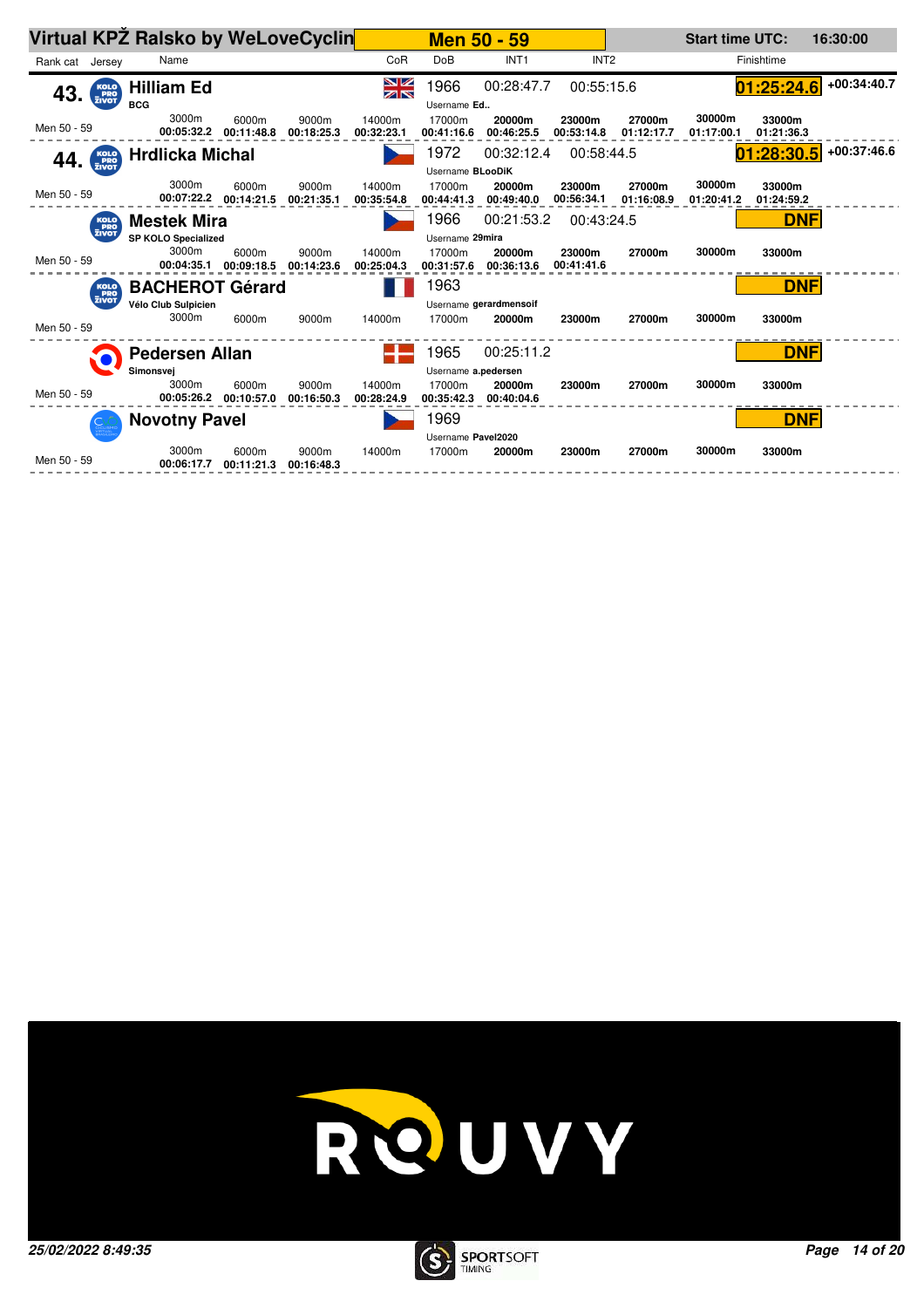|                                          | Virtual KPZ Ralsko by WeLoveCyclin                 |                                             |                              | <b>Men 60 - 69</b>                 |                                    | <b>Start time UTC:</b>                       |                                    | 16:30:00      |
|------------------------------------------|----------------------------------------------------|---------------------------------------------|------------------------------|------------------------------------|------------------------------------|----------------------------------------------|------------------------------------|---------------|
| Rank cat Jersey                          | Name                                               | CoR                                         | DoB                          | INT <sub>1</sub>                   | INT <sub>2</sub>                   |                                              | Finishtime                         |               |
| 1.<br><b>Santini</b>                     | <b>Jordil Pascal</b><br><b>Thonon-Evian</b>        |                                             | 1960<br>Username pasjordi60  | 00:17:28.6                         | 00:34:01.1                         |                                              | 00:52:13.1                         | $+00:00:00.0$ |
| Men 60 - 69                              | 3000m<br>6000m<br>00:04:00.0<br>00:08:06.7         | 9000m<br>14000m<br>00:12:20.2<br>00:19:59.6 | 17000m<br>00:24:46.1         | 20000m<br>00:28:23.8               | 23000m<br>00:32:37.2               | 30000m<br>27000m<br>00:41:35.0<br>00:45:21.6 | 33000m<br>00:49:16.8               |               |
| 2.                                       | <b>CONTU BRUNO</b><br><b>MYCYCLING TECHNOGYM</b>   |                                             | 1953<br>Username meucci1953  | 00:20:01.9                         | 00:38:38.5                         |                                              | 00:58:32.<br>Δ                     | +00:06:19.2   |
| Men 60 - 69                              | 3000m<br>6000m<br>00:04:34.2 00:09:03.8            | 9000m<br>14000m<br>00:13:48.1<br>00:22:45.6 | 17000m<br>00:28:27.0         | 20000m<br>00:32:24.0               | 23000m<br>00:37:07.3               | 30000m<br>27000m<br>00:48:08.6<br>00:51:55.5 | 33000m<br>00:55:42.3               |               |
| 3.                                       | dunne tony                                         |                                             | 1962<br>Username evandunne   | 00:20:54.2                         | 00:40:56.0                         |                                              | :02:13.2<br>01                     | +00:10:00.1   |
| Men 60 - 69                              | 3000m<br>6000m<br>00:04:35.6 00:09:16.8            | 14000m<br>9000m<br>00:14:07.2<br>00:23:44.5 | 17000m<br>00:29:59.1         | 20000m<br>00:34:08.2               | 23000m<br>00:39:22.1               | 30000m<br>27000m<br>00:51:14.3<br>00:55:12.0 | 33000m<br>00:59:09.9               |               |
| 4.                                       | <b>Mottola Claudio</b><br><b>BICITALY</b>          |                                             | 1962<br>Username c.mottola   | 00:21:37.2                         | 00:42:02.9                         |                                              | 01:02:22.                          | +00:10:09.6   |
| Men 60 - 69                              | 3000m<br>6000m<br>00:04:47.3 00:09:41.3            | 9000m<br>14000m<br>00:14:42.6<br>00:24:34.1 | 17000m<br>00:30:53.6         | 20000m<br>00:35:04.9               | 23000m<br>00:40:23.8               | 30000m<br>27000m<br>00:51:13.2<br>00:55:12.0 | 33000m<br>00:59:16.0               |               |
| 5.<br>PRO <sub>ZIVOT</sub>               | <b>Hoffmann Steen</b><br><b>Nv Harlose</b>         |                                             | 1960<br>Username StHoff      | 00:21:53.2                         | 00:42:22.2                         |                                              | 01:03:56.7                         | $+00:11:43.5$ |
| Men 60 - 69                              | 3000m<br>6000m<br>00:04:47.4 00:09:42.3 00:14:48.8 | 9000m<br>14000m<br>00:24:52.1               | 17000m<br>00:31:13.1         | 20000m<br>00:35:27.2               | 23000m<br>00:40:44.0               | 30000m<br>27000m<br>00:52:49.5<br>00:56:49.4 | 33000m<br>01:00:46.1               | $+00:12:01.8$ |
| KOLO<br>PRO<br>ZIVOT<br>6.               | Ahrendt Jürgen<br><b>ASC</b>                       |                                             | 1961<br>Username Juergen Ahr | 00:21:37.6                         | 00:42:22.5                         |                                              | 01:04:15.0                         |               |
| Men 60 - 69                              | 3000m<br>6000m<br>00:04:38.1 00:09:25.8            | 9000m<br>14000m<br>00:14:31.3<br>00:24:34.1 | 17000m<br>00:31:04.6         | 20000m<br>00:35:21.1               | 23000m<br>00:40:44.2               | 30000m<br>27000m<br>00:53:15.4<br>00:57:10.6 | 33000m<br>01:01:07.6               | +00:13:44.2   |
| KOLO<br>PRO<br>ZIVOT                     | <b>Gracla Josef</b><br>napariders<br>3000m         |                                             | 1962<br>Username kirfik      | 00:22:19.0                         | 00:43:24.8                         | 30000m                                       | 01:05:57.3                         |               |
| Men 60 - 69                              | 6000m<br>00:04:47.5 00:09:41.3                     | 9000m<br>14000m<br>00:14:55.1<br>00:25:21.0 | 17000m<br>00:32:02.0<br>1962 | 20000m<br>00:36:20.3<br>00:22:01.5 | 23000m<br>00:41:41.0               | 27000m<br>00:54:36.7<br>00:58:43.5           | 33000m<br>01:02:47.3<br>01:06:05.5 | +00:13:52.3   |
| <b>KOLO</b><br>PRO<br>ZIVOT<br>8.        | Krupka Eduard                                      |                                             | Username Eduard-1            |                                    | 00:43:10.7                         |                                              |                                    |               |
| Men 60 - 69                              | 3000m<br>6000m<br>00:04:43.6<br>00:09:42.2         | 9000m<br>14000m<br>00:14:49.0<br>00:25:04.4 | 17000m<br>00:31:39.3         | 20000m<br>00:35:57.5               | 23000m<br>00:41:27.8               | 30000m<br>27000m<br>00:53:59.2<br>00:58:46.8 | 33000m<br>01:02:52.0               |               |
| <b>KOLO</b><br>PRO<br>ZIVOT<br>9.        | <b>S</b> Michael<br><b>RSV Schneckenpost</b>       |                                             | 1962<br>Username ritzelblitz | 00:23:17.6                         | 00:44:01.3                         |                                              | 01:06:09.2                         | +00:13:56.1   |
| Men 60 - 69                              | 3000m<br>6000m<br>00:05:10.4 00:10:10.1            | 9000m<br>14000m<br>00:26:13.0<br>00:15:58.6 | 17000m<br>00:32:47.7         | 20000m<br>00:37:03.2               | 23000m<br>00:42:21.9               | 30000m<br>27000m<br>00:55:05.7<br>00:59:05.9 | 33000m<br>01:03:00.7               |               |
| $10.$ $\frac{\text{KOLO}}{\text{ZIVOT}}$ | <b>Angel Terry</b>                                 |                                             | 1959<br>Username tangel      | 00:23:27.2                         | 00:45:37.6                         |                                              | :08:16.9                           | +00:16:03.8   |
| Men 60 - 69                              | 3000m<br>6000m                                     | 9000m<br>14000m<br>00:15:48.4<br>00:26:35.6 | 17000m<br>00:33:38.8         | 20000m<br>00:38:07.4               | 23000m<br>00:43:51.4<br>00:56:49.3 | 30000m<br>27000m<br>01:00:59.7               | 33000m<br>01:05:05.8               |               |
| KOLO<br>PRO<br>ZIVOT<br>11.              | <b>Dobbins Michael</b>                             |                                             | 1957<br>Username bentrider   | 00:24:11.0                         | 00:46:20.5                         |                                              | 01:09:23                           | +00:17:10.5   |
| Men 60 - 69                              | 3000m<br>6000m<br>00:05:21.9 00:10:46.8            | 9000m<br>14000m<br>00:16:29.0<br>00:27:19.0 | 17000m<br>00:34:17.3         | 20000m<br>00:38:49.6               | 23000m<br>00:44:33.0               | 30000m<br>27000m<br>00:57:54.4<br>01:02:05.2 | 33000m<br>01:06:05.2               |               |
| .S<br>12.                                | Danéček Luboš                                      |                                             | 1956<br>Username dany56      | 00:23:02.9                         | 00:45:45.5                         |                                              | :09:32<br>01                       | +00:17:19.4   |
| Men 60 - 69                              | 3000m<br>6000m<br>00:04:54.6 00:09:52.4            | 9000m<br>14000m<br>00:15:09.9<br>00:26:14.4 | 17000m<br>00:33:32.6         | 20000m<br>00:38:09.3               | 23000m<br>00:44:05.7               | 30000m<br>27000m<br>00:57:51.9<br>01:02:04.2 | 33000m<br>01:06:05.4               |               |
| KOLO<br>PRO<br>ZIVOT<br>13.              | <b>Pavelchak John</b>                              |                                             | 1955<br>Username JPav5       | 00:25:29.6                         | 00:47:40.5                         |                                              | :09:38.9<br>N1                     | +00:17:25.8   |
| Men 60 - 69                              | 3000m<br>6000m<br>00:06:13.3 00:11:49.5            | 14000m<br>9000m<br>00:28:43.4<br>00:17:34.0 | 17000m<br>00:35:48.5         | 20000m<br>00:40:16.9               | 23000m<br>00:45:54.1               | 30000m<br>27000m<br>00:58:06.4<br>01:02:21.6 | 33000m<br>01:06:27.7               |               |
| 14.                                      | <b>Ohm Race</b>                                    |                                             | 1954<br>Username raceohm     | 00:25:42.5                         | 00:48:20.2                         |                                              | :12:31                             | +00:20:18.2   |
| Men 60 - 69                              | 3000m<br>6000m<br>00:06:09.4<br>00:11:35.3         | 14000m<br>9000m<br>00:17:26.6<br>00:28:53.1 | 17000m<br>00:36:06.8         | 20000m<br>00:40:42.2               | 23000m<br>00:46:32.4               | 30000m<br>27000m<br>01:00:53.5<br>01:05:02.8 | 33000m<br>01:09:11.6               |               |



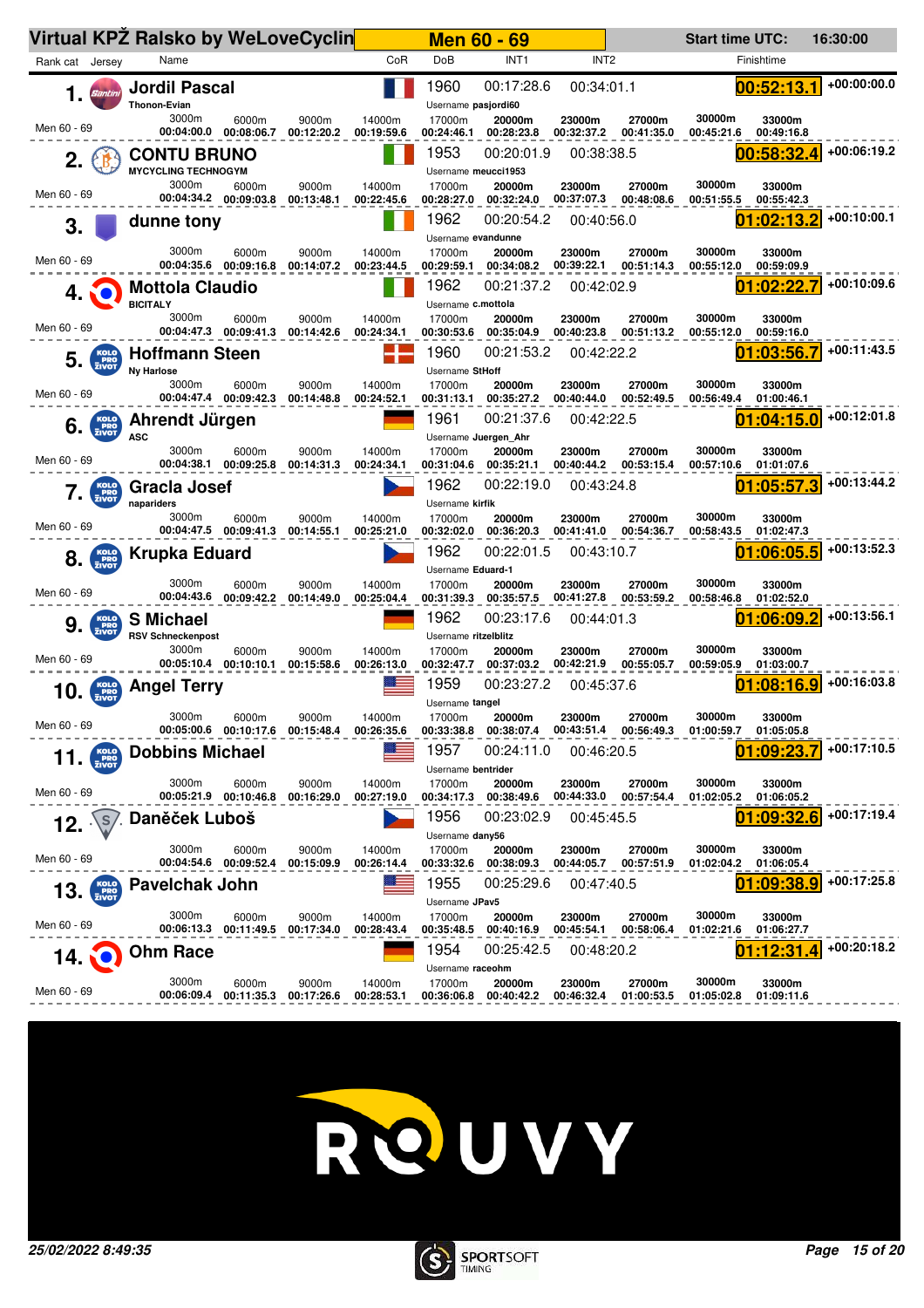|                                            | Virtual KPZ Ralsko by WeLoveCyclin |                                |                     |                      |                      | <b>Men 60 - 69</b>   |                      |                      | <b>Start time UTC:</b> |                      | 16:30:00      |
|--------------------------------------------|------------------------------------|--------------------------------|---------------------|----------------------|----------------------|----------------------|----------------------|----------------------|------------------------|----------------------|---------------|
| Rank cat Jersey                            | Name                               |                                |                     | CoR                  | DoB                  | INT <sub>1</sub>     | INT <sub>2</sub>     |                      |                        | Finishtime           |               |
| $15.$ $\frac{\text{KOLO}}{\text{ZIVOT}}$   | Sidlo Zdeněk                       |                                |                     |                      | 1962                 | 00:25:41.2           | 00:49:42.8           |                      |                        | 01:15:19.6           | $+00:23:06.5$ |
|                                            | <b>SKP Most</b>                    |                                |                     |                      | Username Sidlo62     |                      |                      |                      |                        |                      |               |
| Men 60 - 69                                | 3000m<br>00:05:23.8                | 6000m<br>00:10:59.2            | 9000m<br>00:16:50.3 | 14000m<br>00:28:56.2 | 17000m<br>00:37:00.3 | 20000m<br>00:41:34.4 | 23000m<br>00:47:46.7 | 27000m<br>01:03:16.0 | 30000m<br>01:07:38.6   | 33000m<br>01:11:48.2 |               |
| $16.$ $Kolo$ <sub><math>zivot</math></sub> | Krejčíř Jan                        |                                |                     |                      | 1961                 | 00:25:24.2           | 00:50:12.4           |                      |                        | 01:16:34.6           | $+00:24:21.5$ |
|                                            |                                    |                                |                     |                      | Username hokre       |                      |                      |                      |                        |                      |               |
| Men 60 - 69                                | 3000m<br>00:05:00.7                | 6000m<br>00:10:34.7            | 9000m<br>00:16:37.3 | 14000m<br>00:28:53.3 | 17000m<br>00:37:06.4 | 20000m<br>00:41:53.8 | 23000m<br>00:48:17.8 | 27000m<br>01:04:31.1 | 30000m<br>01:08:56.2   | 33000m<br>01:13:06.4 |               |
| KOLO<br>PRO<br>ZIVOT<br>17.                | <b>Jaime Hector</b>                |                                |                     |                      | 1960                 | 00:27:12.1           | 00:52:01.5           |                      |                        | 01:18:26.9           | $+00:26:13.8$ |
|                                            |                                    |                                |                     |                      | Username hector1508  |                      |                      |                      |                        |                      |               |
| Men 60 - 69                                | 3000m<br>00:05:48.3                | 6000m<br>00:11:59.9            | 9000m<br>00:18:20.6 | 14000m<br>00:30:40.8 | 17000m<br>00:38:20.4 | 20000m<br>00:43:17.8 | 23000m<br>00:49:58.5 | 27000m<br>01:05:38.5 | 30000m<br>01:10:13.1   | 33000m<br>01:14:39.6 |               |
| $18.$ $\frac{\text{KOLO}}{\text{ZIVOT}}$   | <b>Karabec Marek</b>               |                                |                     |                      | 1959                 | 00:35:38.4           | 00:57:29.8           |                      |                        | 01:21:16.3           | $+00:29:03.2$ |
|                                            |                                    |                                |                     |                      | Username Mark59      |                      |                      |                      |                        |                      |               |
| Men 60 - 69                                | 3000m                              | 6000m<br>00:17:15.5 00:22:42.8 | 9000m<br>00:28:15.8 | 14000m<br>00:38:43.6 | 17000m<br>00:45:23.9 | 20000m<br>00:49:53.1 | 23000m<br>00:55:41.7 | 27000m<br>01:09:02.6 | 30000m<br>01:13:28.5   | 33000m<br>01:17:42.0 |               |
| KOLO<br>PRO<br>ZIVOT<br>19.                | <b>Gała Romek</b>                  |                                |                     |                      | 1956                 | 00:34:12.9           | 01:06:44.0           |                      |                        | 01:43:58.1           | $+00:51:45.0$ |
|                                            |                                    |                                |                     |                      | Username Gromik56    |                      |                      |                      |                        |                      |               |
| Men 60 - 69                                | 3000m<br>00:06:31.8                | 6000m<br>00:13:22.6            | 9000m<br>00:21:16.4 | 14000m<br>00:38:21.2 | 17000m<br>00:50:25.3 | 20000m<br>00:55:43.2 | 23000m<br>01:04:21.7 | 27000m<br>01:29:33.4 | 30000m<br>01:34:32.0   | 33000m<br>01:39:19.3 |               |
|                                            | <b>Borgna Flavio</b>               |                                |                     |                      | 1961                 |                      |                      |                      |                        | <b>DNF</b>           |               |
| KOLO<br>PRO<br>ZIVOT                       | Aspettatemi                        |                                |                     |                      | Username FlavioB     |                      |                      |                      |                        |                      |               |
| Men 60 - 69                                | 3000m<br>00:07:04.0                | 6000m                          | 9000m               | 14000m               | 17000m               | 20000m               | 23000m               | 27000m               | 30000m                 | 33000m               |               |
|                                            |                                    |                                |                     |                      |                      |                      |                      |                      |                        |                      |               |



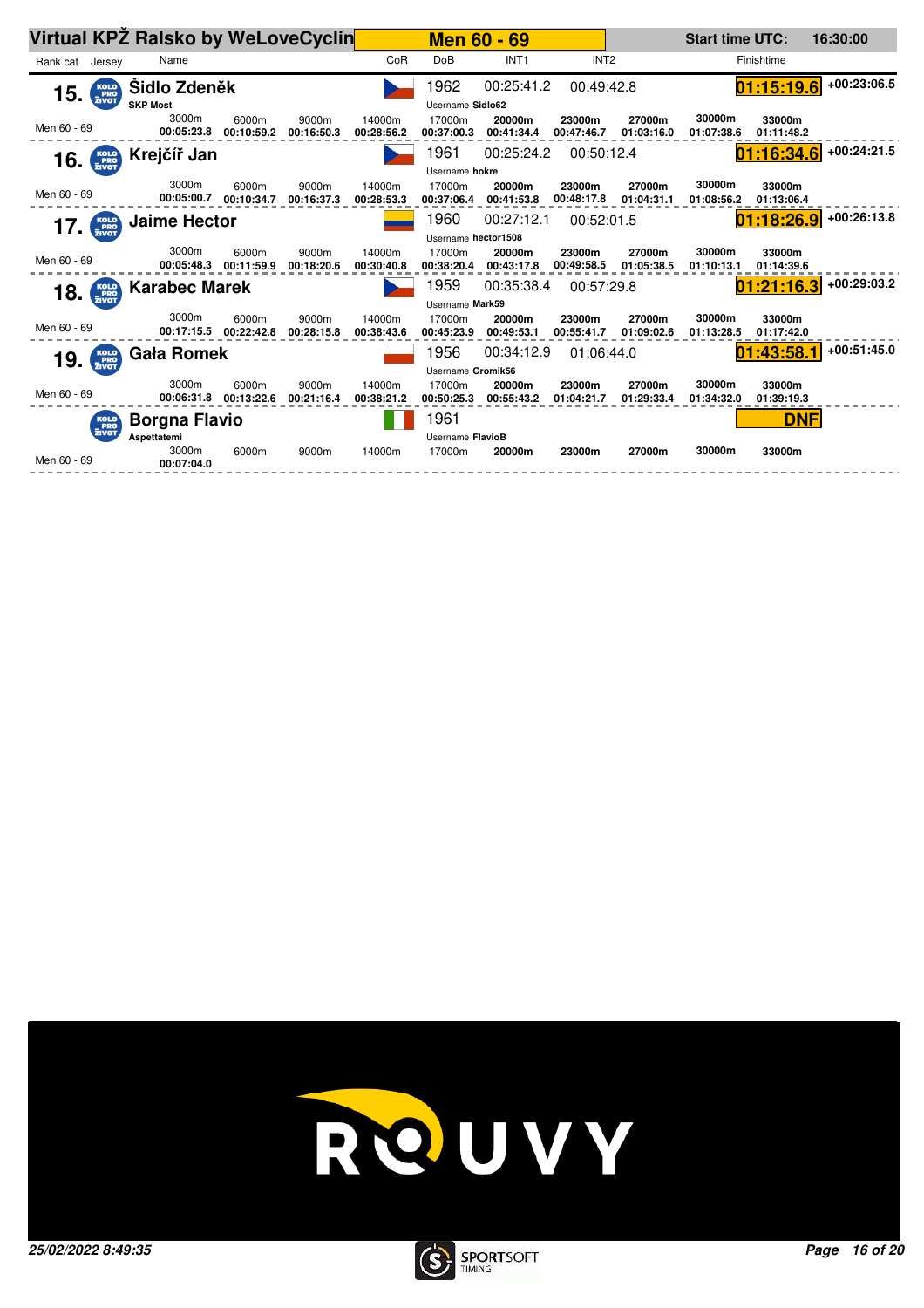|               |                      | Virtual KPZ Ralsko by WeLoveCyclin |                     |                     |                      | <b>Women 17 - 29</b> |                      |                      |                      | <b>Start time UTC:</b><br>16:30:00 |                      |               |  |
|---------------|----------------------|------------------------------------|---------------------|---------------------|----------------------|----------------------|----------------------|----------------------|----------------------|------------------------------------|----------------------|---------------|--|
| Rank cat      | Jersey               | Name                               |                     |                     | CoR                  | DoB                  | INT <sub>1</sub>     | INT <sub>2</sub>     |                      |                                    | Finishtime           |               |  |
| 1. I          |                      | Kleiberová Eliška                  |                     |                     |                      | 999                  | 00:19:25.6           | 00:38:08.0           |                      |                                    | 00:56:57.5           | $+00:00:00.0$ |  |
|               |                      |                                    |                     |                     |                      | Username pigouczech  |                      |                      |                      |                                    |                      |               |  |
| Women 17 - 29 |                      | 3000m<br>00:04:24.3                | 6000m<br>00:08:46.4 | 9000m<br>00:13:15.6 | 14000m<br>00:22:13.2 | 17000m<br>00:27:56.7 | 20000m<br>00:31:53.7 | 23000m<br>00:36:37.0 | 27000m<br>00:46:49.7 | 30000m<br>00:50:30.6               | 33000m<br>00:54:08.5 |               |  |
| 2.            | KOLO<br>PRO<br>ZIVOT | Maříková Kamila                    |                     |                     |                      | 993                  | 00:24:24.9           | 00:47:02.7           |                      |                                    | 01:10:00.6           | $+00:13:03.1$ |  |
|               |                      | Born in Šumava                     |                     |                     |                      |                      | Username user 941335 |                      |                      |                                    |                      |               |  |
| Women 17 - 29 |                      | 3000m<br>00:05:22.1                | 6000m<br>00:10:46.6 | 9000m<br>00:16:26.2 | 14000m<br>00:27:37.5 | 17000m<br>00:34:53.8 | 20000m<br>00:39:25.2 | 23000m<br>00:45:12.6 | 27000m<br>00:58:24.6 | 30000m<br>01:02:38.9               | 33000m<br>01:06:45.9 |               |  |



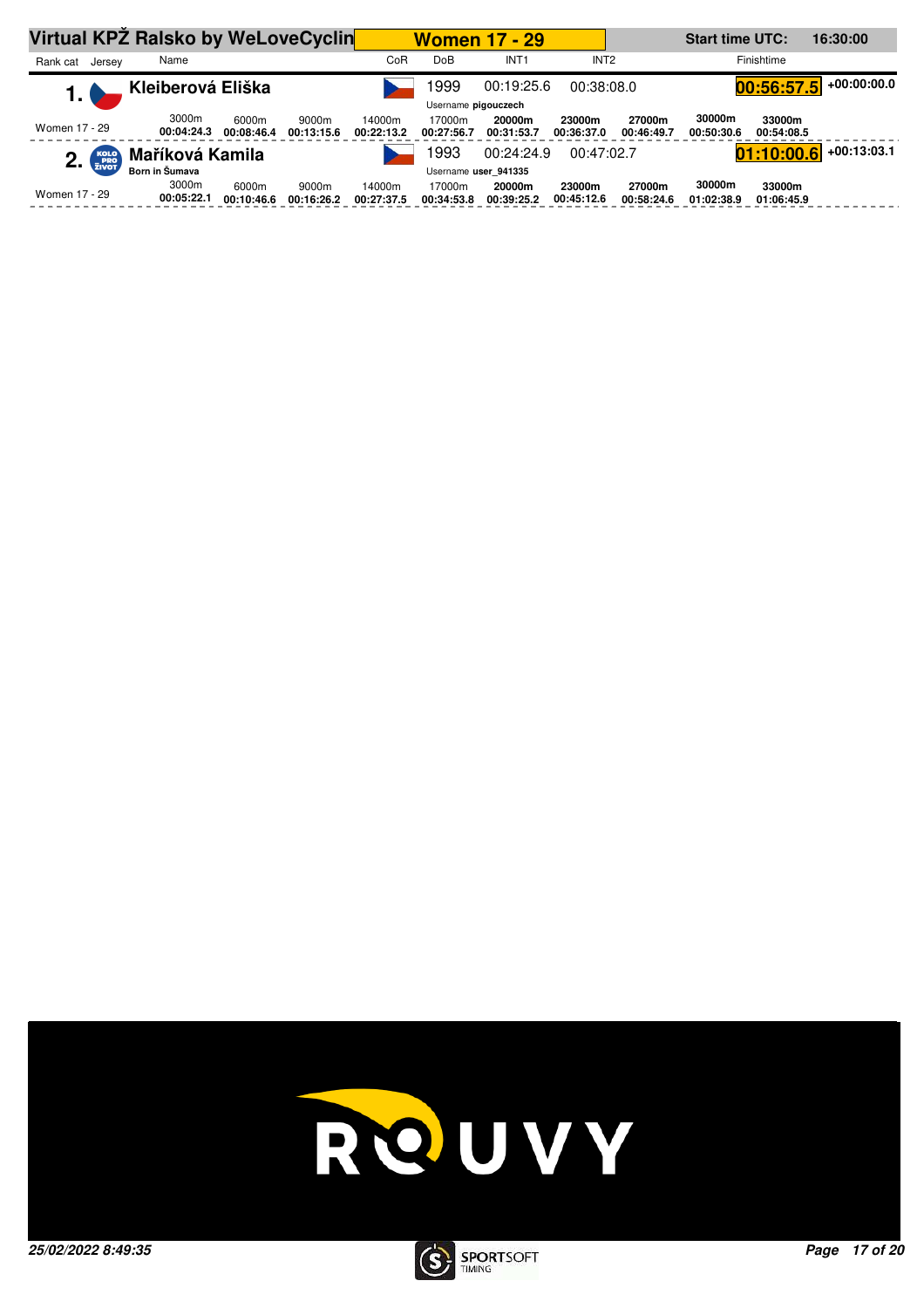|                 |                                         | Virtual KPZ Ralsko by WeLoveCyclin |                     |                     |                      |                      | <b>Women 40 - 49</b>       |                      |                      | <b>Start time UTC:</b> |                      | 16:30:00      |  |  |
|-----------------|-----------------------------------------|------------------------------------|---------------------|---------------------|----------------------|----------------------|----------------------------|----------------------|----------------------|------------------------|----------------------|---------------|--|--|
| Rank cat Jersey |                                         | Name                               |                     |                     | CoR                  | <b>DoB</b>           | INT <sub>1</sub>           | INT <sub>2</sub>     |                      |                        | Finishtime           |               |  |  |
| 1.              | KOLO<br>PRO<br>ZIVOT                    | Uhlíková Hana                      |                     |                     |                      | 1982                 | 00:19:51.5                 | 00:38:52.1           |                      |                        | .5<br>00:58:37       | +00:00:00.0   |  |  |
|                 |                                         |                                    |                     |                     |                      | Username Hanule      |                            |                      |                      |                        |                      |               |  |  |
| Women 40 - 49   |                                         | 3000m<br>00:04:20.9                | 6000m<br>00:08:47.2 | 9000m<br>00:13:27.0 | 14000m<br>00:22:39.4 | 17000m<br>00:28:26.9 | 20000m<br>00:32:23.0       | 23000m<br>00:37:18.8 | 27000m<br>00:48:08.8 | 30000m<br>00:51:55.9   | 33000m<br>00:55:42.6 |               |  |  |
|                 | $2.$ $\frac{\text{KOLO}}{\text{ENO}}$   | <b>Fialová Lucie</b>               |                     |                     |                      | 1981                 | 00:21:43.7                 | 00:42:06.3           |                      |                        | [01:03:07.0]         | $+00:04:29.5$ |  |  |
|                 |                                         |                                    |                     |                     |                      | Username Lu.cy.na    |                            |                      |                      |                        |                      |               |  |  |
| Women 40 - 49   |                                         | 3000m<br>00:04:44.4                | 6000m<br>00:09:37.2 | 9000m<br>00:14:40.9 | 14000m<br>00:24:42.1 | 17000m<br>00:31:01.8 | 20000m<br>00:35:19.0       | 23000m<br>00:40:29.8 | 27000m<br>00:52:13.2 | 30000m<br>00:56:12.1   | 33000m<br>01:00:02.5 |               |  |  |
| 3.              | KOLO<br>PRO<br>ZIVOT                    | Škodová Radka                      |                     |                     |                      | 1977                 | 00:21:36.1                 | 00:42:24.6           |                      |                        | 01:04:57.1           | $+00:06:19.5$ |  |  |
|                 |                                         |                                    |                     |                     |                      | Username Al berta    |                            |                      |                      |                        |                      |               |  |  |
| Women 40 - 49   |                                         | 3000m<br>00:04:44.5                | 6000m<br>00:09:33.9 | 9000m<br>00:14:43.0 | 14000m<br>00:24:38.1 | 17000m<br>00:30:52.7 | 20000m<br>00:35:12.8       | 23000m<br>00:40:37.3 | 27000m<br>00:53:07.8 | 30000m<br>00:57:28.7   | 33000m<br>01:01:38.8 |               |  |  |
|                 | $4.$ $\frac{\text{Kolo}}{\text{ZIVOT}}$ | <b>Kudlackova Pavla</b>            |                     |                     |                      | 1980                 | 00:22:33.1                 | 00:43:42.8           |                      |                        | 01:05:22.0           | $+00:06:44.4$ |  |  |
|                 |                                         |                                    |                     |                     |                      |                      | Username pavlakudlackova09 |                      |                      |                        |                      |               |  |  |
| Women 40 - 49   |                                         | 3000m<br>00:05:11.0                | 6000m<br>00:10:18.7 | 9000m<br>00:15:34.6 | 14000m<br>00:25:30.9 | 17000m<br>00:32:13.1 | 20000m<br>00:36:35.2       | 23000m<br>00:42:00.3 | 27000m<br>00:54:04.4 | 30000m<br>00:58:11.2   | 33000m<br>01:02:07.7 |               |  |  |
|                 |                                         | Ranta-Ojala Terhi                  |                     |                     |                      | 1973                 | 00:23:36.4                 | 00:45:09.7           |                      |                        | 01:06:53.8           | $+00:08:16.2$ |  |  |
|                 | $5.$ $\frac{\text{Kolo}}{\text{ZIVOT}}$ | Tampereen triathlonklubi           |                     |                     |                      |                      | Username Triathlontytto    |                      |                      |                        |                      |               |  |  |
| Women 40 - 49   |                                         | 3000m<br>00:05:36.6                | 6000m<br>00:11:09.6 | 9000m<br>00:16:35.7 | 14000m<br>00:26:42.1 | 17000m<br>00:33:23.3 | 20000m<br>00:37:55.7       | 23000m<br>00:43:26.7 | 27000m<br>00:55:30.0 | 30000m<br>00:59:33.7   | 33000m<br>01:03:30.9 |               |  |  |
|                 | $6.$ $\frac{\text{Kolo}}{\text{ZIVOT}}$ | Zídková Andrea                     |                     |                     |                      | 1980                 | 00:26:06.4                 | 00:49:42.3           |                      |                        | 01:15:42.5           | $+00:17:04.9$ |  |  |
|                 |                                         | Žídkovic střely                    |                     |                     |                      | Username Andyyyy     |                            |                      |                      |                        |                      |               |  |  |
| Women 40 - 49   |                                         | 3000m<br>00:06:07.5                | 6000m<br>00:11:53.3 | 9000m<br>00:17:54.2 | 14000m<br>00:29:30.5 | 17000m<br>00:37:10.7 | 20000m<br>00:41:57.2       | 23000m<br>00:47:51.3 | 27000m<br>01:02:06.1 | 30000m<br>01:06:50.6   | 33000m<br>01:11:36.0 |               |  |  |



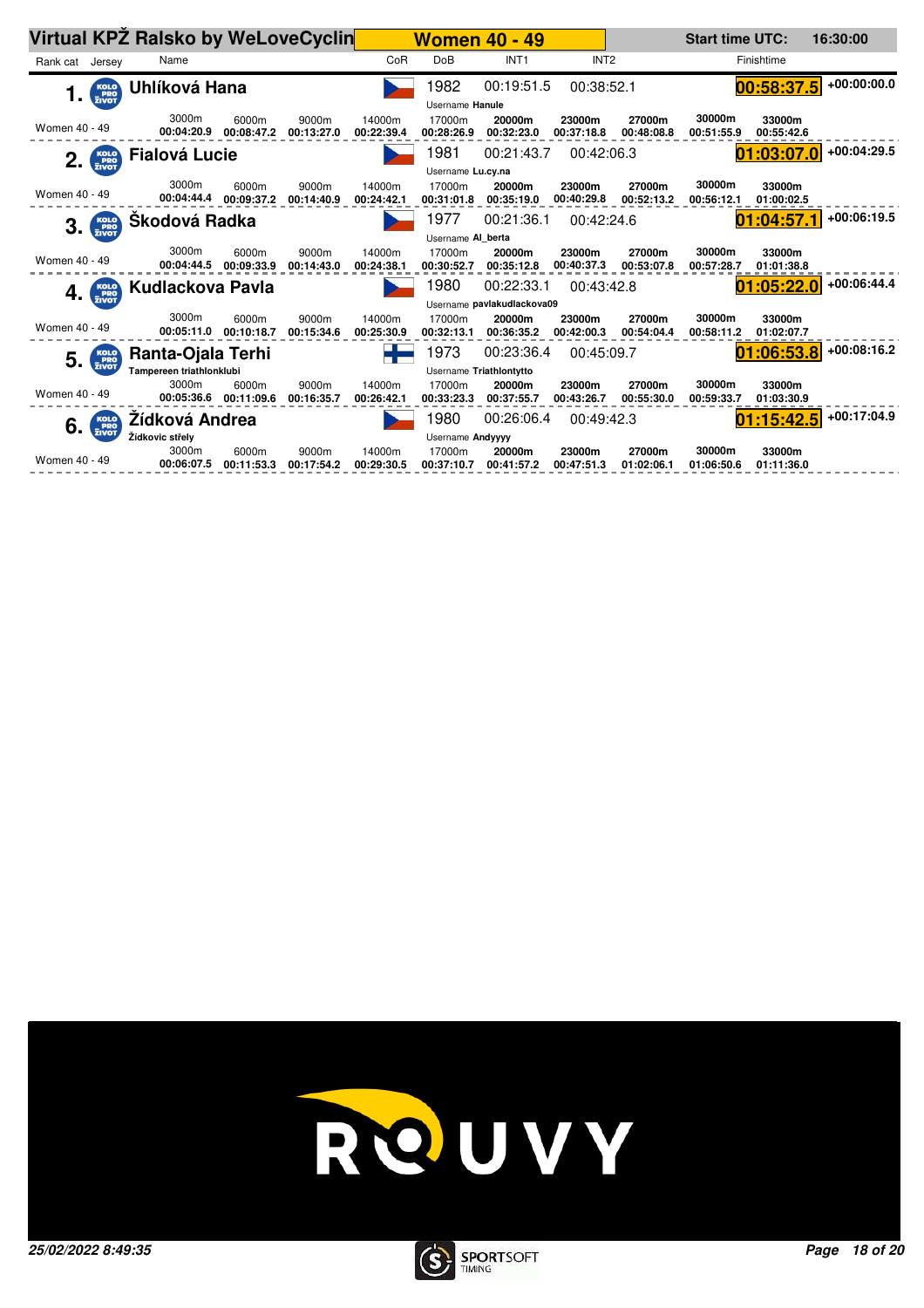| Virtual KPZ Ralsko by WeLoveCyclin |                                 |                     |                     |                      | <b>Women 50 - 59</b>             |                      |                      | <b>Start time UTC:</b><br>16:30:00 |                      |                           |  |  |
|------------------------------------|---------------------------------|---------------------|---------------------|----------------------|----------------------------------|----------------------|----------------------|------------------------------------|----------------------|---------------------------|--|--|
| Rank cat<br>Jersev                 | Name                            |                     |                     | CoR                  | DoB                              | INT <sub>1</sub>     | INT <sub>2</sub>     |                                    |                      | Finishtime                |  |  |
|                                    | 1. <b>FRED</b> Přibylová Dagmar |                     |                     |                      | 1971<br>00:23:47.0<br>00:46:25.3 |                      |                      |                                    |                      | +00:00:00.0<br>01:09:49.1 |  |  |
|                                    |                                 |                     |                     |                      | Username Pridag                  |                      |                      |                                    |                      |                           |  |  |
| Women 50 - 59                      | 3000m<br>00:05:01.5             | 6000m<br>00:10:17.2 | 9000m<br>00:15:36.3 | 14000m<br>00:27:07.0 | 17000m<br>00:34:26.4             | 20000m<br>00:38:53.4 | 23000m<br>00:44:36.9 | 27000m<br>00:58:14.4               | 30000m<br>01:02:25.3 | 33000m<br>01:06:31.4      |  |  |